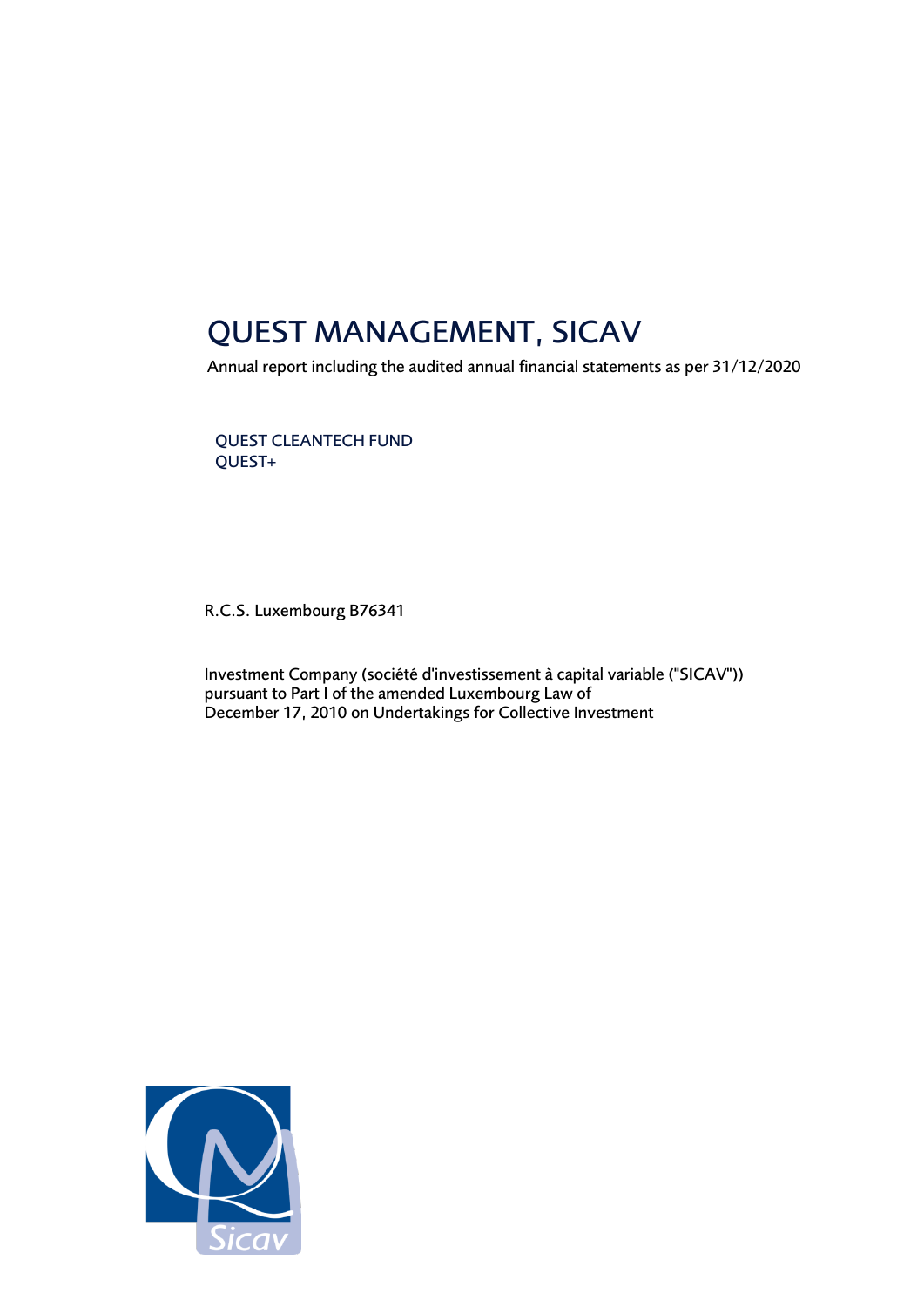## **Contents**

| QUEST+ |  |
|--------|--|
|        |  |
|        |  |
|        |  |
|        |  |

Subscriptions can be accepted only on the basis of the valid Sales Prospectus (with annexes) and the Key Investor Information Document together with the most recent Annual Report and, if the latter was published more than eight months ago, the most recent Semi-Annual Report.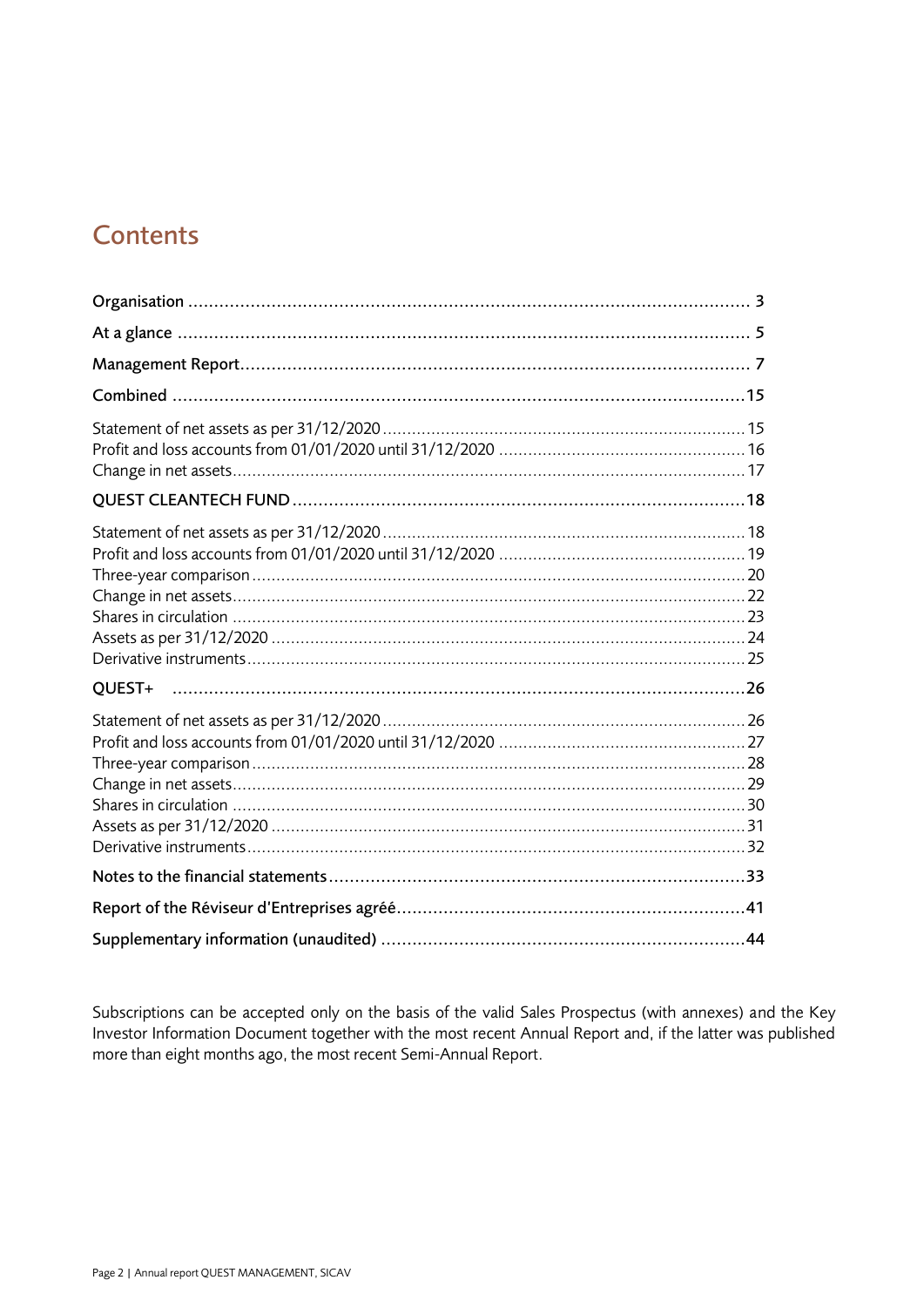### <span id="page-2-0"></span>**Organisation**

### Company

QUEST MANAGEMENT, SICAV 2, rue Edward Steichen LU-2540 Luxembourg

### Board of Directors

Patrick de Bellefroid (Chairman), Grez-Doiceau (BE) Dr. Jos B. Peeters (Member), Leuven (BE) Romain Moebus (Member), Luxembourg (LU) Yves Vaneerdewegh (Member), Leuven (BE)

### Management Company

VP Fund Solutions (Luxembourg) SA 2, rue Edward Steichen LU-2540 Luxembourg

### Board of Directors of the Management **Company**

Since August 5, 2020: Dr. Felix Brill (Chairman), Vaduz (LI) Jean-Paul Gennari (Member), Bergem (LU) Ralf Konrad (Member), Vaduz (LI) Until August 4, 2020: Eduard von Kymmel (Chairman), Luxembourg (LU)

### Day-to-day Managers of the Management Company

Since January 1, 2021: Torsten Ries (CEO) Ralf Funk (Member) Uwe Stein (Member) Until December 31, 2020: Eduard von Kymmel (CEO)

### Investment Manager and Marketing Agent Capricorn Partners Lei 19/1

BE-3000 Leuven

### Administrator, Domiciliary, Registrar and Transfer Agent

VP Fund Solutions (Luxembourg) SA 2, rue Edward Steichen LU-2540 Luxembourg

### Depositary and Principal Paying Agent

VP Bank (Luxembourg) SA 2, rue Edward Steichen LU-2540 Luxembourg

### Auditor

KPMG Luxembourg, Société coopérative Cabinet de révision agréé 39, Avenue John F. Kennedy LU-1855 Luxembourg

### Legal Advisor

Elvinger Hoss Prussen, Société anonyme 2, place Winston Churchill LU-1340 Luxembourg

### Financial Agent for Belgium

CACEIS Bank, Belgium Branch Avenue du Port 86c, B320 BE-1000 Brussels

### Representative France

CACEIS Bank France 1-3 Place Valhubert FR-75013 Paris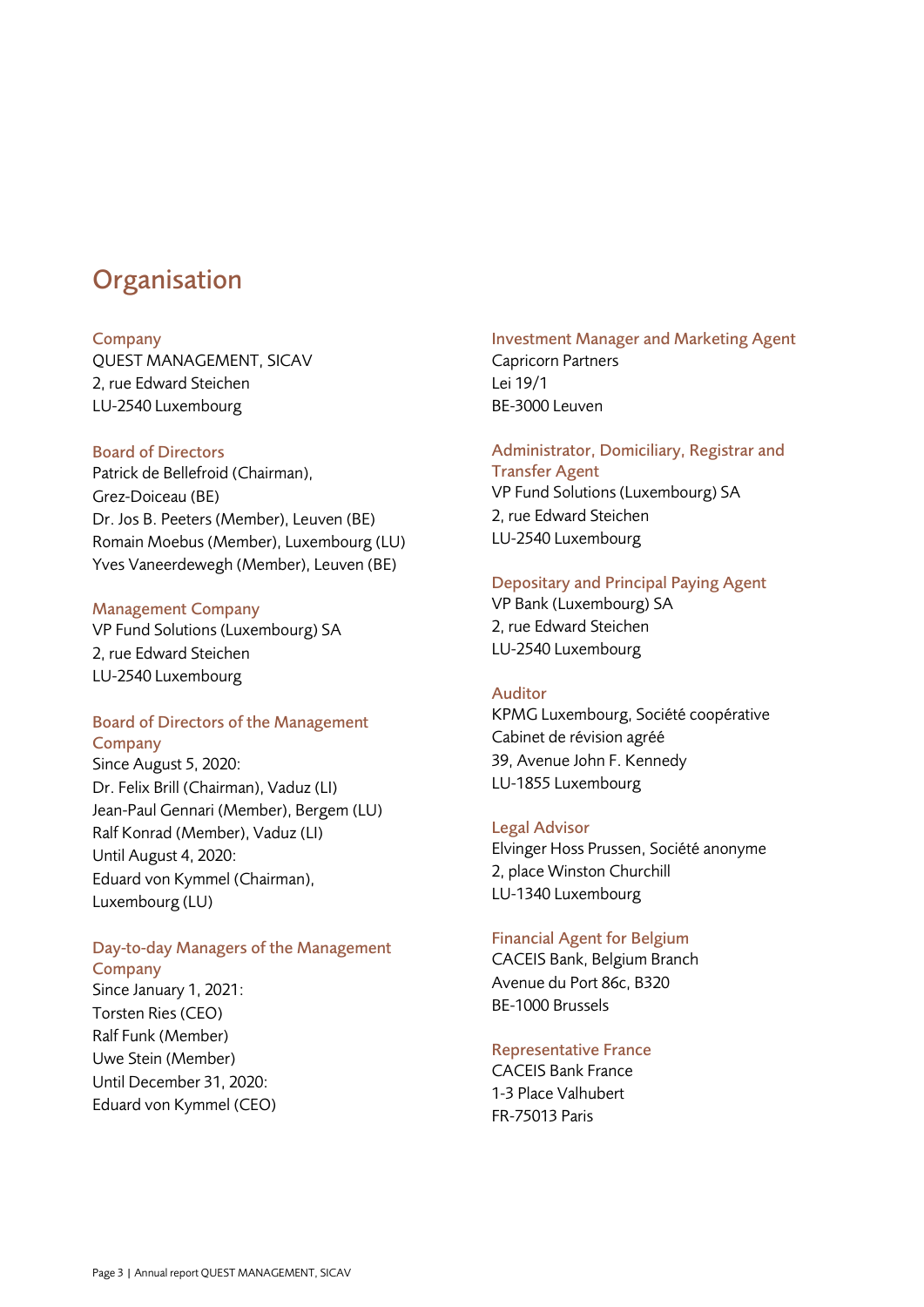### Information Agent Germany

CACEIS Bank, Germany Branch Lilienthalallee 34-36 DE-80939 Munich

### Distributor France

MFEX France SA 18 rue du 4 Septembre FR-75002 Paris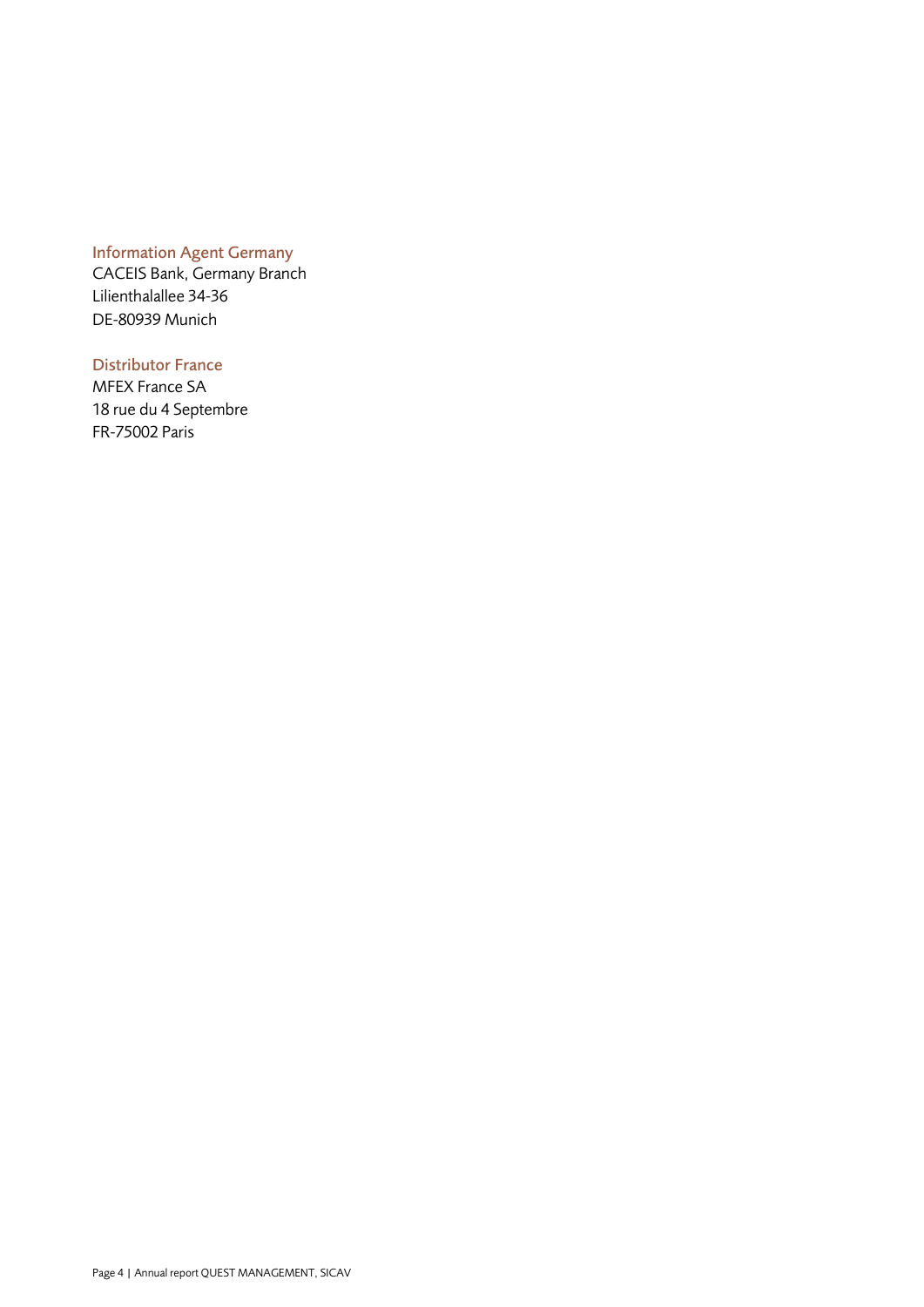### <span id="page-4-0"></span>At a glance

| Net asset value as at 31/12/2020           |                       | EUR 224.6 millions           |
|--------------------------------------------|-----------------------|------------------------------|
| Net asset value per share as at 31/12/2020 |                       |                              |
| <b>QUEST CLEANTECH FUND (A)</b>            |                       | EUR 261.91                   |
| <b>QUEST CLEANTECH FUND (B)</b>            |                       | EUR 330.50                   |
| QUEST CLEANTECH FUND (C)                   |                       | EUR 360.17                   |
| <b>QUEST CLEANTECH FUND (I)</b>            |                       | EUR 161.11                   |
| <b>QUEST CLEANTECH FUND (R)</b>            |                       | EUR 155.95                   |
| $QUEST+(C)$                                |                       | EUR 105.69                   |
| Performance <sup>1</sup>                   |                       | 1 year                       |
| QUEST CLEANTECH FUND (A)                   |                       | 12.18%                       |
| QUEST CLEANTECH FUND (B)                   |                       | 20.65%                       |
| QUEST CLEANTECH FUND (C)                   |                       | 21.28%                       |
| <b>QUEST CLEANTECH FUND (I)</b>            |                       | 21.28%                       |
| <b>QUEST CLEANTECH FUND (R)</b>            |                       | 20.68%                       |
| $QUEST+(C)$                                |                       | 7.45 %                       |
| Inception                                  |                       | per                          |
| QUEST CLEANTECH FUND (A)                   |                       | 31/03/2008                   |
| <b>QUEST CLEANTECH FUND (B)</b>            |                       | 31/03/2008                   |
| QUEST CLEANTECH FUND (C)                   |                       | 31/03/2008                   |
| <b>QUEST CLEANTECH FUND (I)</b>            |                       | 31/03/2015                   |
| QUEST CLEANTECH FUND (R)                   |                       | 31/03/2015                   |
| $QUEST+(C)$                                |                       | 15/12/2017                   |
| Total expense ratio (TER) <sup>2</sup>     | Incl. Performance fee | <b>Excl. Performance fee</b> |
| QUEST CLEANTECH FUND (A)                   | 7.42%                 | 0.47%                        |
| <b>OUEST CLEANTECH FUND (B)</b>            | n/a                   | 1.68%                        |

QUEST CLEANTECH FUND (C) and the contract of the contract of the contract of the contract of the contract of the contract of the contract of the contract of the contract of the contract of the contract of the contract of t QUEST CLEANTECH FUND (I)  $n/a$  1.15 % QUEST CLEANTECH FUND (R)  $n/a$  and  $n/a$  1.64 %  $QUEST+(C)$  and  $1.13\%$ 

### Profit utilisation

QUEST CLEANTECH FUND (A) The contract of profits and the profits of profits of profits of profits of profits of profits of profits of profits of profits of profits of profits of profits of profits of profits of profits of QUEST CLEANTECH FUND (B) THE RESERVE TO A REFORM THE PROFITS THE PROFITS OF PROFITS THE PROFITS OF PROFITS THE PROFITS OF PROFITS OF PROFITS OF PROFITS OF PROFITS OF PROFITS OF PROFITS OF PROFITS OF PROFITS OF PROFITS OF P QUEST CLEANTECH FUND (C) and the control of profits reinvestment of profits QUEST CLEANTECH FUND (I) CUEST CLEANTECH FUND (I) QUEST CLEANTECH FUND (R) THE RESERVE TO A REFORM THE PROFITS REINVEST METAL OF PROFITS QUEST+ (C) reinvestment of profits

 $1$  Past performance is not necessarily a guide to the future performance of the fund. The performance information above does not reflect the commissions charged upon issuance and redemption of fund Shares.

 $^2$  Indicates the sum of all commissions and costs charged to the fund during the last 12 months as a percentage of net asset value.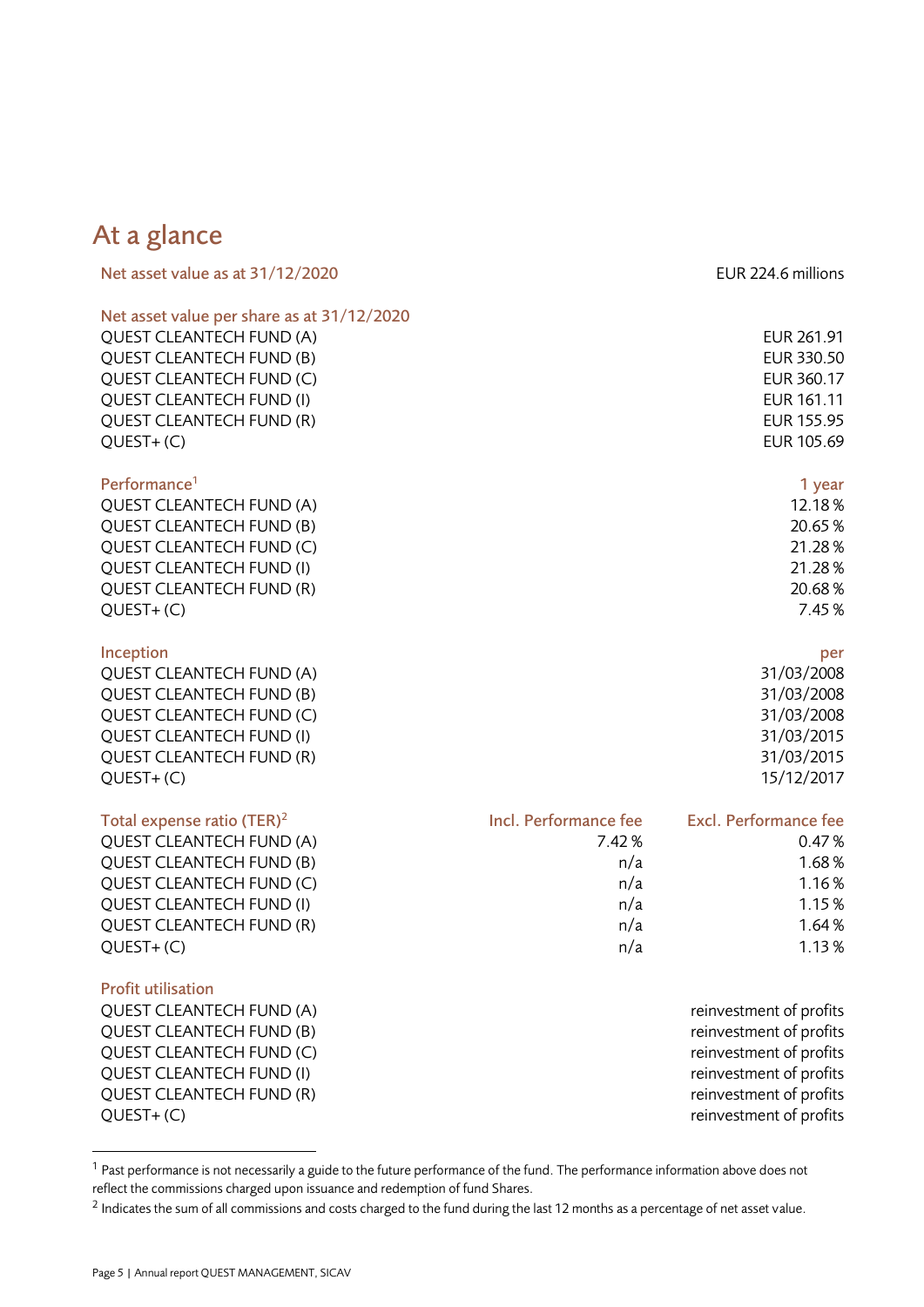|                                 | <b>Subscription fee</b> | <b>Redemption fee</b>    |
|---------------------------------|-------------------------|--------------------------|
|                                 | (max.)                  | (max.)                   |
| <b>QUEST CLEANTECH FUND (A)</b> | 2.00%                   | 0.00%                    |
| <b>QUEST CLEANTECH FUND (B)</b> | 2.00%                   | 0.00%                    |
| QUEST CLEANTECH FUND (C)        | 2.00%                   | 0.00%                    |
| <b>QUEST CLEANTECH FUND (I)</b> | 2.00%                   | 0.00%                    |
| <b>QUEST CLEANTECH FUND (R)</b> | 2.00%                   | 0.00%                    |
| $QUEST+(C)$                     | 2.00%                   | 0.00%                    |
|                                 | <b>Conversion fee</b>   | <b>Conversion fee</b>    |
|                                 | (max.)                  | in favour of fund (max.) |
| <b>QUEST CLEANTECH FUND (A)</b> | 1.00%                   | n/a                      |
| <b>QUEST CLEANTECH FUND (B)</b> | 1.00%                   | n/a                      |
| QUEST CLEANTECH FUND (C)        | 1.00%                   | n/a                      |
| <b>QUEST CLEANTECH FUND (I)</b> | 1.00%                   | n/a                      |
| <b>QUEST CLEANTECH FUND (R)</b> | 1.00%                   | n/a                      |
| $QUEST+(C)$                     | 1.00%                   | n/a                      |
|                                 | <b>Fund domicile</b>    | <b>ISIN</b>              |
| <b>QUEST CLEANTECH FUND (A)</b> | Luxembourg              | LU0346060212             |
| <b>QUEST CLEANTECH FUND (B)</b> | Luxembourg              | LU0346062424             |
| QUEST CLEANTECH FUND (C)        | Luxembourg              | LU0346063406             |
| <b>QUEST CLEANTECH FUND (I)</b> | Luxembourg              | LU1171478941             |
| <b>QUEST CLEANTECH FUND (R)</b> | Luxembourg              | LU1171478784             |
| $QUEST+(C)$                     | Luxembourg              | LU1699953201             |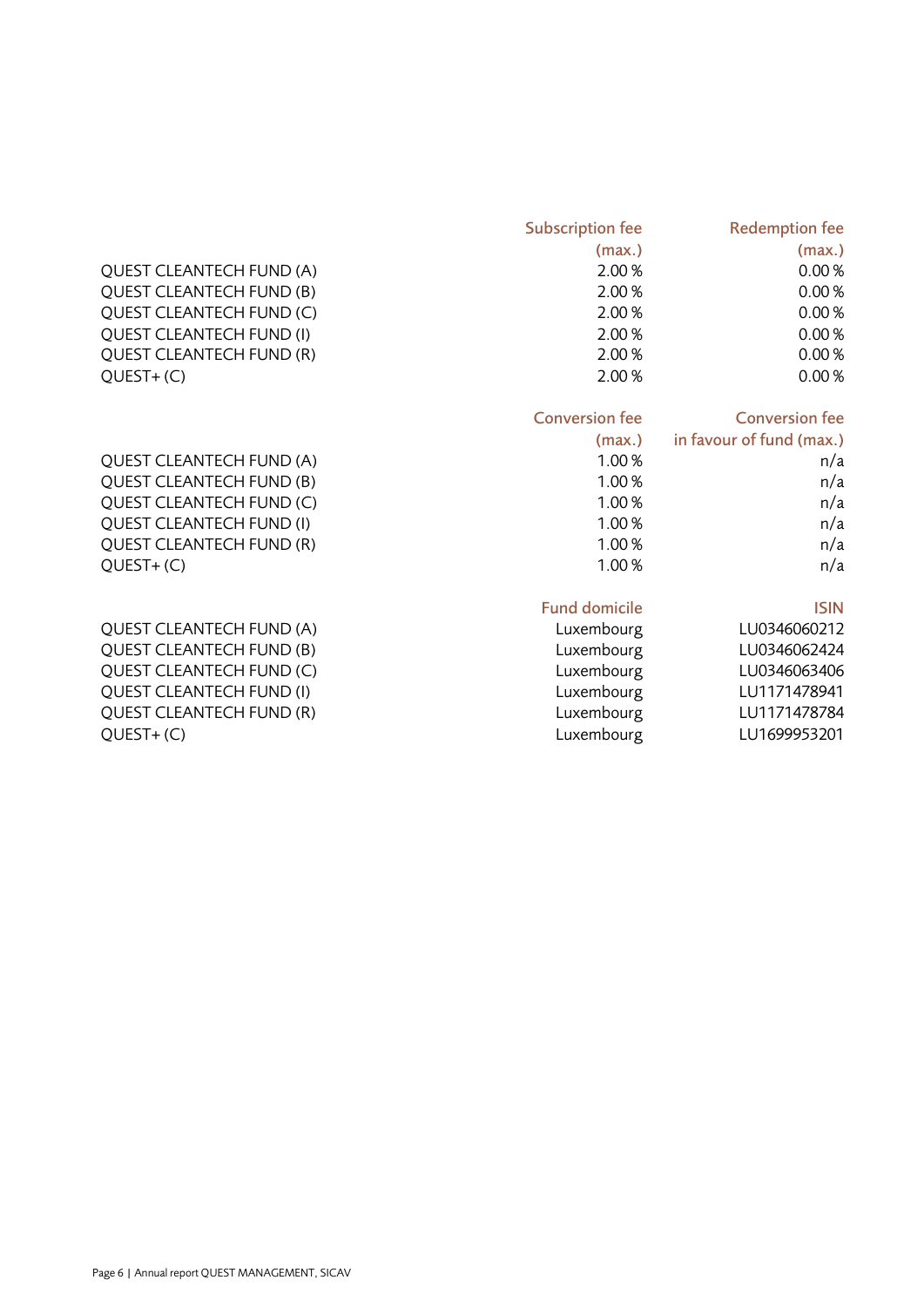### <span id="page-6-0"></span>Management Report

### MARKET ENVIRONMENT

2020 was a year of contrasts. The corona outbreak in the beginning of the year led to a sharp sell-off in the stock markets, but this was followed by a quick and rapid recovery from mid March. An early year-end rally, following announcements of corona vaccines in November, was just not enough to make up for the losses to European equity markets since the beginning of the year. The European stock market index STOXX Europe 600 Net Return ultimately lost 2% in 2020. Thanks to a strong recovery in the second half of the year, European small caps ended the year with a positive result.

The other contrast is the huge divergence in performance between growth stocks, especially US technology stocks, compared to other areas of the stock market. The US stock market (S&P 500 index) was up 16% in USD or + 6% translated in euro. The NYSE FANG + Index, which includes stocks such as Tesla, Apple and Amazon, rose a whopping 103% (in USD). This 2020 trend was an extension and acceleration of what was witnessed for some time: US equities, especially technology stocks, were the best asset class of the second decade of the third millennium. This is illustrated in the chart below which shows the total return performance of selected major global financial assets from 2011-2020 in USD (source: Deutsche Bank, Bloomberg, Mark-it).



### QUEST CLEANTECH FUND

### Objectives and Investment Policy

Quest Cleantech Fund is actively managed, mainly investing in stocks of cleantech companies listed in developed markets. Cleantech can be defined as products and services that provide cleaner or more efficient use of the earth's natural resources, such as energy, water, air and raw materials. The sub-fund focuses on cleantech companies in areas such as renewable energy, energy efficiency, water treatment, waste management, pollution control and advanced materials. In addition, the sub-fund may invest in stocks of cleantech companies listed in emerging markets as well as in convertible bonds issued by cleantech companies.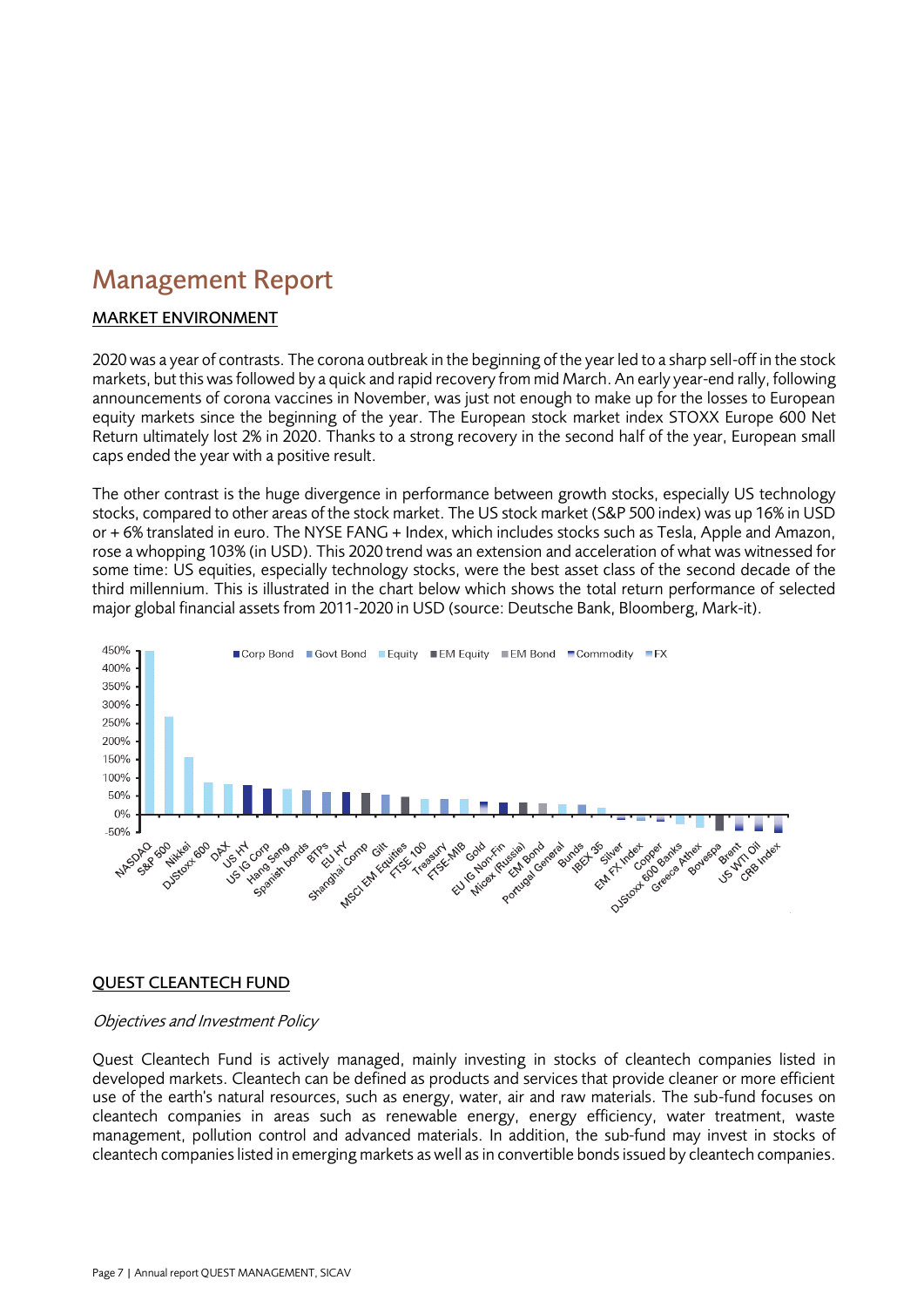### Performance

2020 was a "grand cru" year for Quest Cleantech Fund, with a performance of 12.2% for the A-shares, 20.6% for the B-shares, 20.7% for the R-shares and 21.3% for the C- and I-shares.

The fund's long term performances remain strong, as illustrated in the table below with annualised performances of the different share classes. Please note that inception (launch) is 31 March 2008 for the A, B and C share classes and 31 March 2015 for the I and R shares.

|                               | 3 year | 5 year | 10 year | since inception |
|-------------------------------|--------|--------|---------|-----------------|
| 31-Dec-20                     | p.a.   | p.a.   | p.a.    | p.a.            |
| <b>Quest Cleantech Fund A</b> | 6.0%   | 7.1%   | 8.1%    | 7.8%            |
| <b>Quest Cleantech Fund B</b> | 8.6%   | 9.5%   | 10.3%   | 9.8%            |
| <b>Quest Cleantech Fund C</b> | 9.2%   | 10.1%  | 11.0%   | 10.6%           |
| <b>Quest Cleantech Fund R</b> | 8.6%   | 9.5%   | n.a.    | 8.0%            |
| <b>Quest Cleantech Fund I</b> | 9.2%   | 10.1%  | n.a.    | 8.6%            |

Hexcel (-34% in \$) and Jensen-Group (-30%), both heavily hit by travel restrictions, were the weakest performing stocks in the fund in 2020. On the other hand, Steico (+118%) and Neste (+96%) were top performers over the year. Also, ABO Wind and Vestas, both introduced in 2020, contributed very strongly to the performance.

### Portfolio

In 2020, eight new stocks entered the portfolio: ABO Wind I, Croda Intl, Vestas Wind Syst, LPKF Laser & Elec I, Arcadis Br, Nederman Holding, Thermador and Accell Group Br. Six stocks were removed from the portfolio in 2020: Robertet, Norma Group, CFE, Xylem, Aliaxis and Envea. The fund consisted of 24 holdings at yearend.

Through a capital increase, Quest Cleantech Fund bought a participation of more than 2% in ABO Wind at €17.1 per share in February. The company, based in Wiesbaden, Germany, is an international project developer for wind and solar energy. In the area of natural resources and ingredients, UK based Croda was added, while more expensive ingredients stock Robertet was sold around the same time.

Danish wind turbine manufacturer Vestas replaced CFE in the Renewable Energy segment in April. In contrast to CFE, Vestas is more focused, has a net cash position and has significant service revenues. LPKF Laser & Electronics entered the portfolio. Their laser-based technologies help to cut and process materials more efficiently. One of their main market segments is the solar industry.

Engineering consultancy company Arcadis re-entered the portfolio in July. The stock was sold in 2015 when the company encountered internal issues. New management has addressed most of these and the company is still well-positioned in growth areas such as water, environment and green building.

In the fourth quarter of the year, three small caps were introduced in the portfolio. Sweden based Nederman offers solutions which remove harmful dust and fumes generated during manufacturing processes. French company Thermador Groupe is a specialized distributor of accessories and equipment for fluid circulation in construction and industry. The Dutch (e-)bike company Accell was reintroduced in the portfolio. The company made good progress to solve the internal issues it encountered since 2017 and the valuation of the stock is attractive.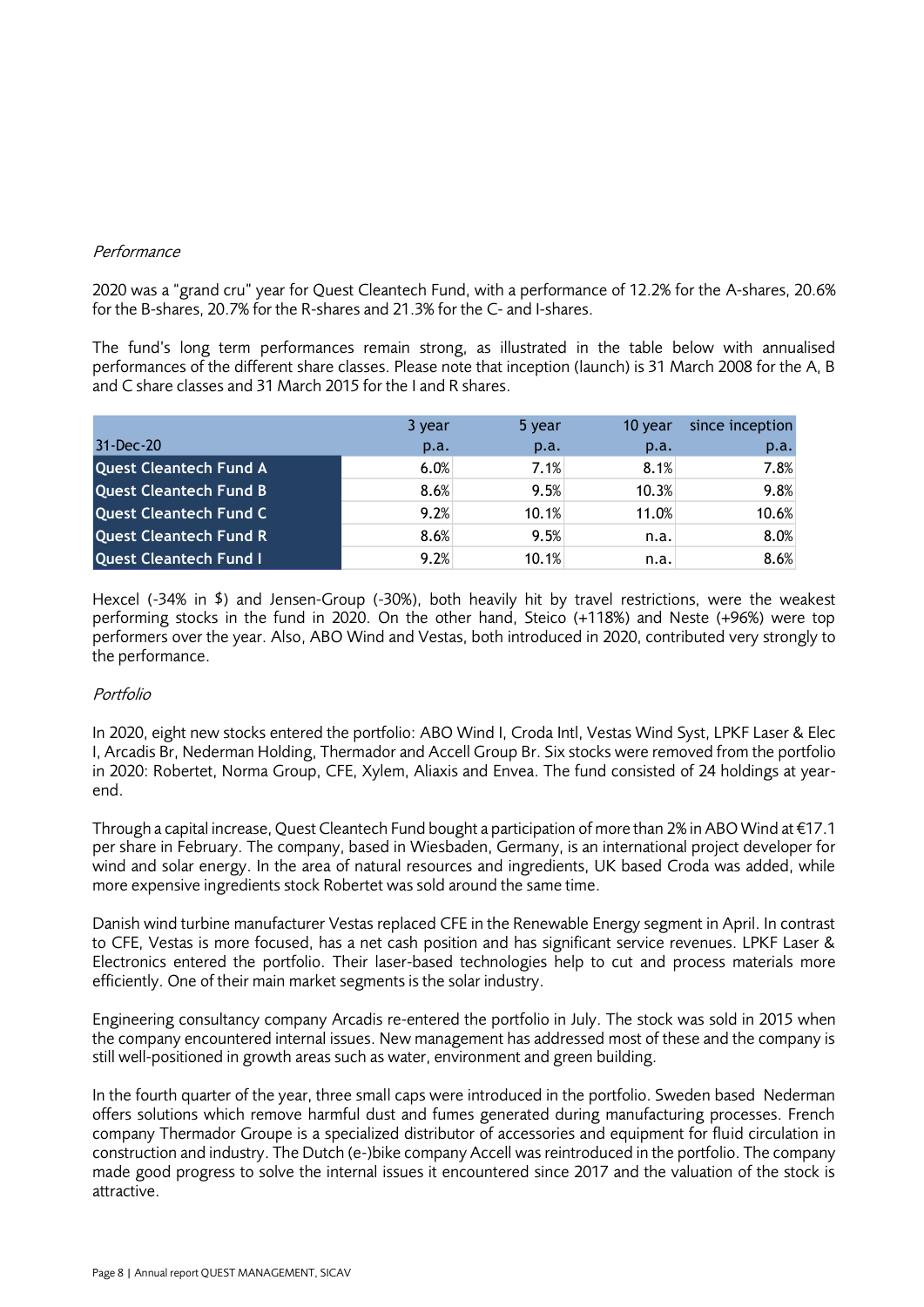Top holdings at the end of 2020 are Steico (6.7% of the total net asset value), Mayr-Melnhof (6.7%) and Vestas (6.6%).

Total assets increased to €218 million, up from €182 million at the end of 2019.

### QUEST+

### Objectives and Investment Policy

Quest+ is actively managed, mainly investing in stocks of growth companies listed in Europe. The sub-fund focuses on investments in future oriented themes with positive impact on people and the planet. Investment areas include healthcare, healthy living, well-being, human development, smart industries, digitalisation, clean energy and resource efficiency. In addition, the sub-fund may invest in stocks of companies listed outside Europe as well as in convertible bonds.

### **Performance**

Quest+ obtained a good result in 2020, with a performance of +7.5%. The performance since launch (at 15 December 2017) amounts to 5.7% with the NAV ending the year at 105.69 euro.

Hexcel (-34% in USD), Akka (-59% until sale in April) and Jensen-Group (-30%), all heavily hit by travel restrictions, had a strong negative impact on the performance in 2020. Pharmagest (+83%) contributed most to the performance of the fund in 2020, followed by Steico (+108% since purchase in May), Mayr-Melnhof (+41%) and ABO Wind (+127% since purchase in August).

### Portfolio

In 2020, eight new stocks entered the portfolio: Tubize, Nedap, Wolters Kluwer, Steico, LPKF, ABO Wind, Roche and Accell. Six stocks were removed from the portfolio in 2020: Total Produce, Jungfraubahn, Husqvarna, Akka, Hexcel and Kingspan. The fund consisted of 23 holdings at year-end.

In January, Tubize and Nedap were bought. Financière de Tubize is the reference shareholder of UCB, a biopharmaceutical company, focused on diseases of the immune system and of the central nervous system. The company has some promising new products such as Evenity (osteoporosis), bimekizumab (psoriasis) and zilucoplan (generalised myasthenia gravis). Nedap is a Dutch supplier of electronic equipment in the areas of identification solutions, technical management and monitoring. The company is focused on organically growing it business and pays out most of its profits as dividends.

In March, Wolters Kluwer, a specialized media company with around 80% of sales in digital subscriptions, was added to the portfolio. The stock can be considered as a high quality and defensive growth company. Two German small caps were added in May: LPKF Laser & Electronics, supplying laser-based technologies to cut and process materials, and Steico, a producer of natural wood-fibre based insulation.

ABO Wind was introduced in the portfolio in August. It is a German company developing wind and solar parks internationally. The shares were bought in a capital increase at 20.40 euro per share and ended the year at 46.40 euro per share.

With the introduction of the Swiss healthcare company Roche in October, another defensive and attractively valued stock was added to the portfolio. Accell was also introduced in the portfolio in December. It is one of Europe's largest manufacturers of bicycles and a pioneer in the development of e-bikes.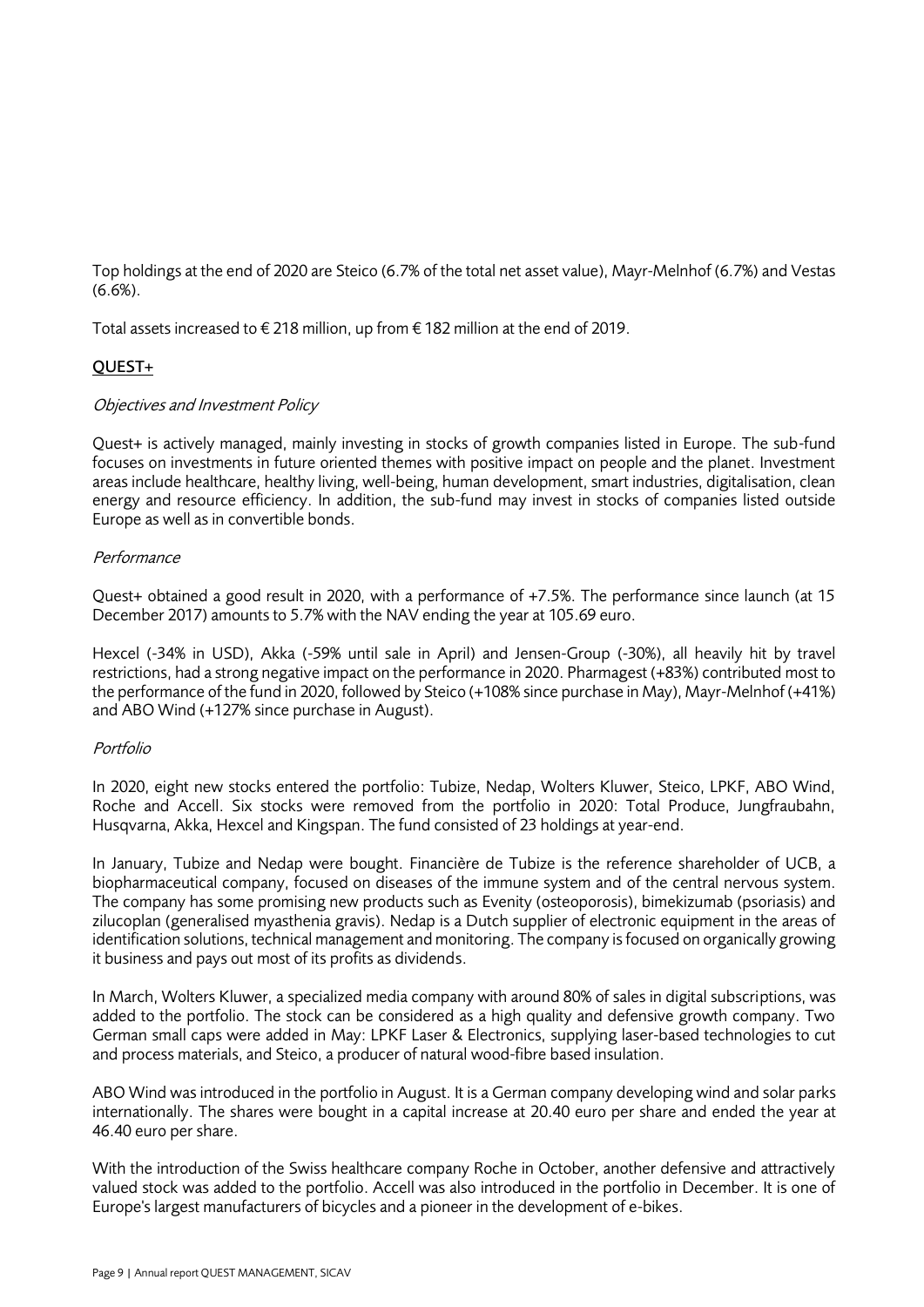Top holdings at the end of 2020 were Mayr-Melnhof (6.7% of the total net asset value), TKH (6.3%), and Steico (5.9%).

Total assets of Quest+ increased to 6.25 million euro.-

### ENVIRONMENTAL, SOCIAL AND GOVERNANCE ASPECTS (ESG REPORT)

### ESG in the investment approach

ESG is primarily implemented in the investment strategy through the thematic approach. Quest Cleantech Fund invests in companies that deliver products or services for a cleaner or more efficient use of earth's natural resources. Quest+ invests in companies active in future oriented themes with positive impact on people and the planet.

Additionally, ESG factors are integrated in the portfolio construction and stock selection process. Next to financial criteria such as growth, financial strength and valuation, non-financial and ESG criteria are analysed during the stock selection process.

Moreover, investments in sectors and activities with major ESG risks are excluded. Product-based exclusions include the production of weapons, coal or coal-based energy production, nuclear energy production, nonconventional oil & gas production and production and trade of tobacco. Regarding conduct-based exclusions, all portfolio companies are expected to adhere to the UN Global Compact. Consequently, companies with undesirable behaviour related to the areas of human rights, labour rights, environmental challenges and responsibilities and anti-corruption, are excluded.

Based on this approach, both sub-funds, Quest Cleantech Fund and Quest+, were awarded the "Towards Sustainability" label in February 2020. This Belgian label was developed on the initiative of the Belgian financial sector federation Febelfin. Several large investment groups have stated that this sustainability label is "one of the most stringent in Europe" (M&G Investments in De Tijd, 16 December 2020).



### Thematic approach in Quest Cleantech Fund

In Quest Cleantech Fund all holdings have at least one third of their activities, measured by revenues, profits or sum-of-the-parts, that correspond to the investment areas of the fund (cleantech investment areas, as described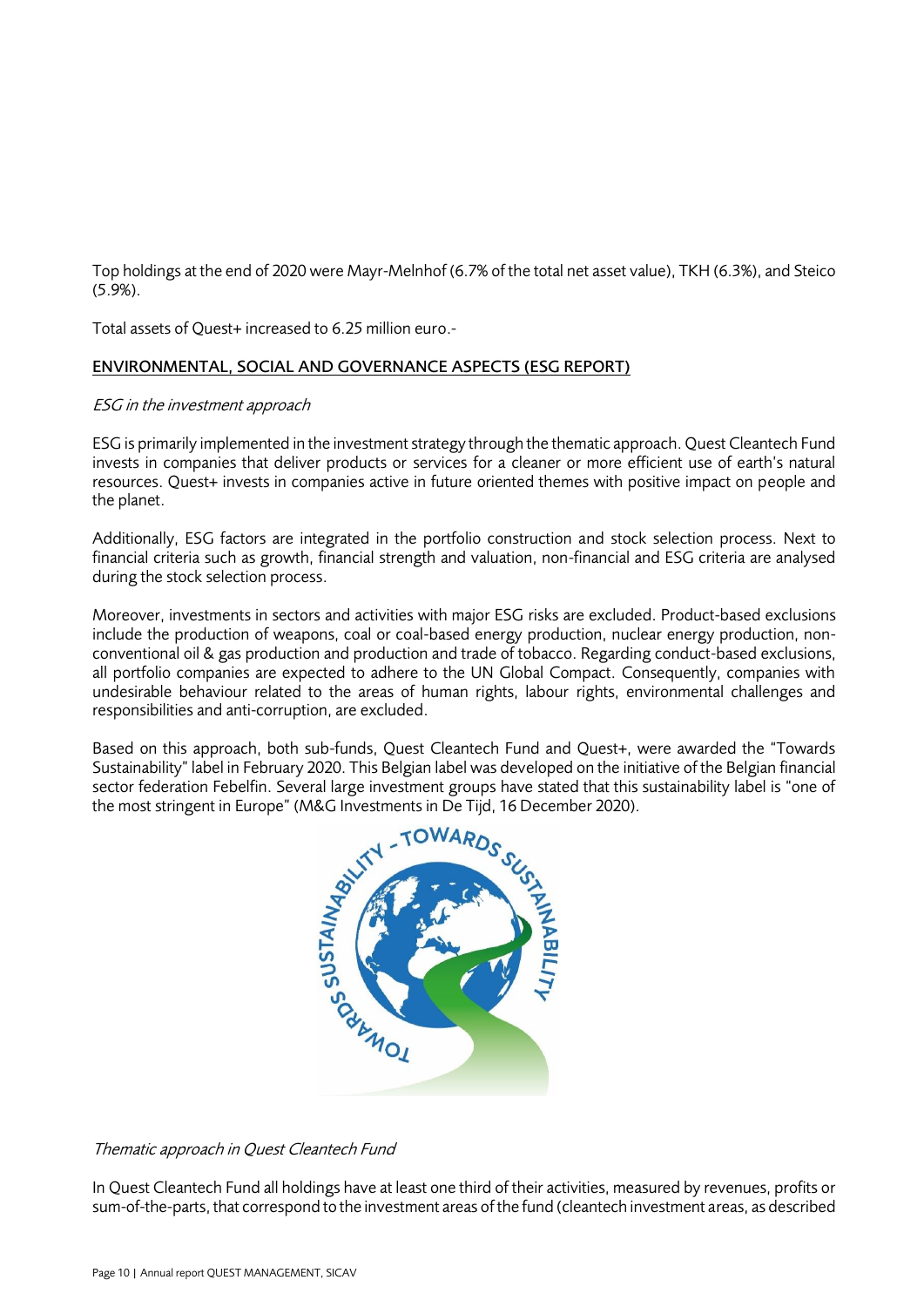in the prospectus). Calculating the average weighted exposure of the fund holdings to the cleantech investment areas, we arrive at a total of 85%. In other words, the thematic purity of the fund's portfolio is 85%. The chart below illustrates these estimated exposures for each company:



Steico, the highest weighting of the fund at the end of 2020 is an excellent example of the positive impact that the portfolio companies have on the planet. Steico's insulation products do not only lead to energy efficiency in houses. Additionally, they are based on renewable sources, being wood, and the natural products help to have a healthy indoor climate. As such, the company's products strongly contribute to the following four UN sustainable development goals ("UN SDG Goals"):



Thematic approach in Quest+

Quest+ invests in companies with at least 50% of the company's activities, measured by revenues, profits or sum-of-the-parts, corresponding to the investment areas of the fund (themes with positive impact on people, as described in the prospectus). The average weighted exposure of the fund holdings or the thematic purity of the fund's portfolio is estimated at more than 90%.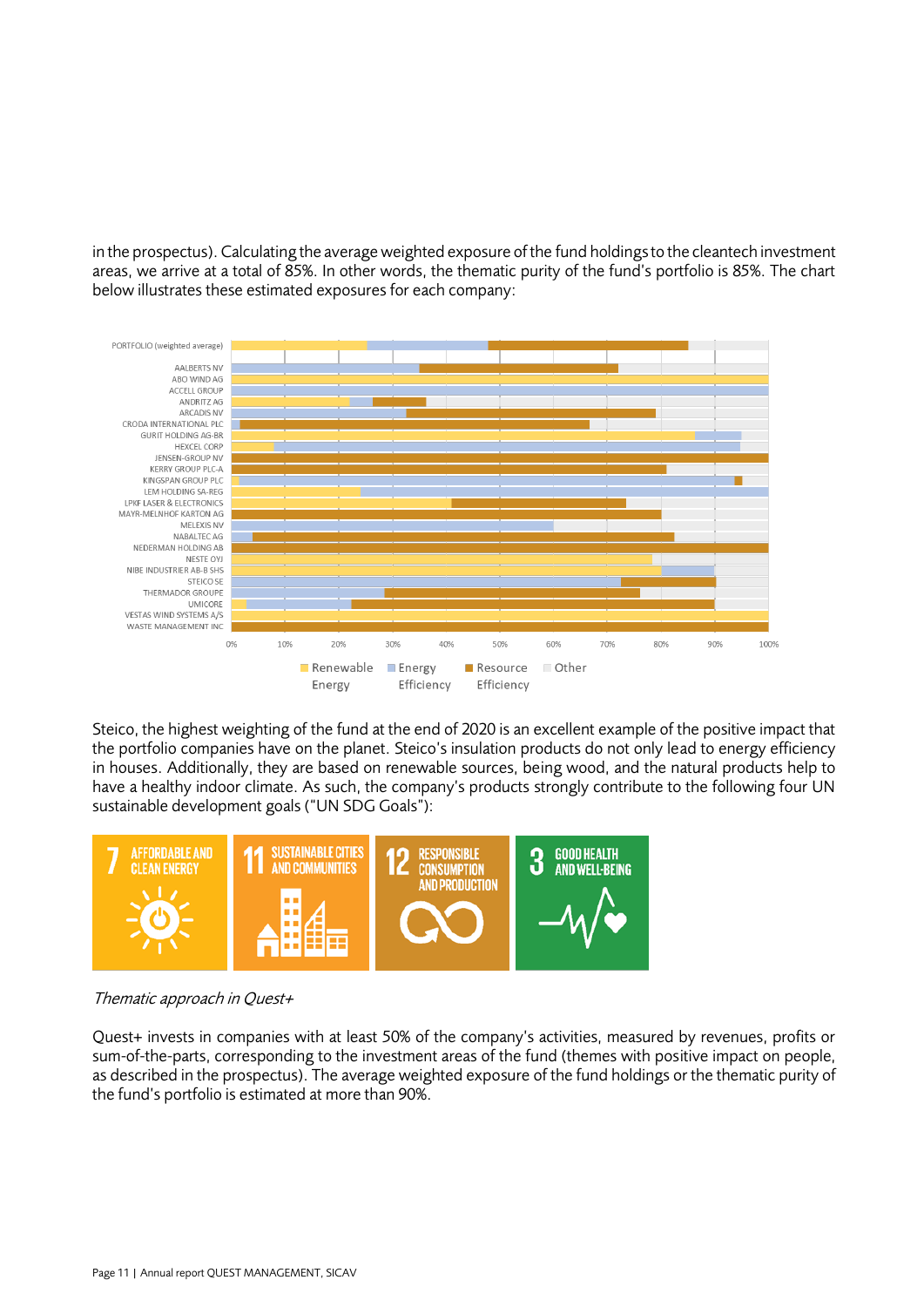

The largest position in the fund at the end of 2020 is Mayr-Melnhof, which contributes to the efficient use of natural resources, reduction of waste and resource efficiency, through its main activity which is the recycling of waste paper into cartonboard (UN SDG Goals 12 and 9). Indirectly its activities help to control deforestation (UN SDG Goal 15):



### Exclusion factors

Regarding exclusion factors, no holdings in the portfolio have direct exposures to the excluded activities beyond the tolerance thresholds set. A few companies are indirectly involved in sectors and activities with ESG risks, but the activities of the companies qualifying for positive screening substantially outweigh the indirect exposure to activities with ESG risk. Hexcel has some 10% exposure to the defence sector, while the company's activities with positive impact, through its product portfolio of energy efficient lightweight materials, largely outweigh these. Mayr-Melnhof has an indirect exposure as a supplier to the tobacco industry. Here again, the positive impact of its main recycling activities largely outweighs this indirect exposure, which is also expected to decline as a percentage of sales.

Kingspan received negative press, mainly confined to the UK, related to fire safety of one of its products in the context of the Grenfell Tower fire. This controversy was analysed in detail and the company was contacted. While the company communicated well and the issue can be seen as relatively low risk, possible further development will be monitored. For CFE, an outstanding bribery investigation related to subsidiary DEME was one of the elements taken into account when the shareholding was fully disposed of for Quest Cleantech Fund.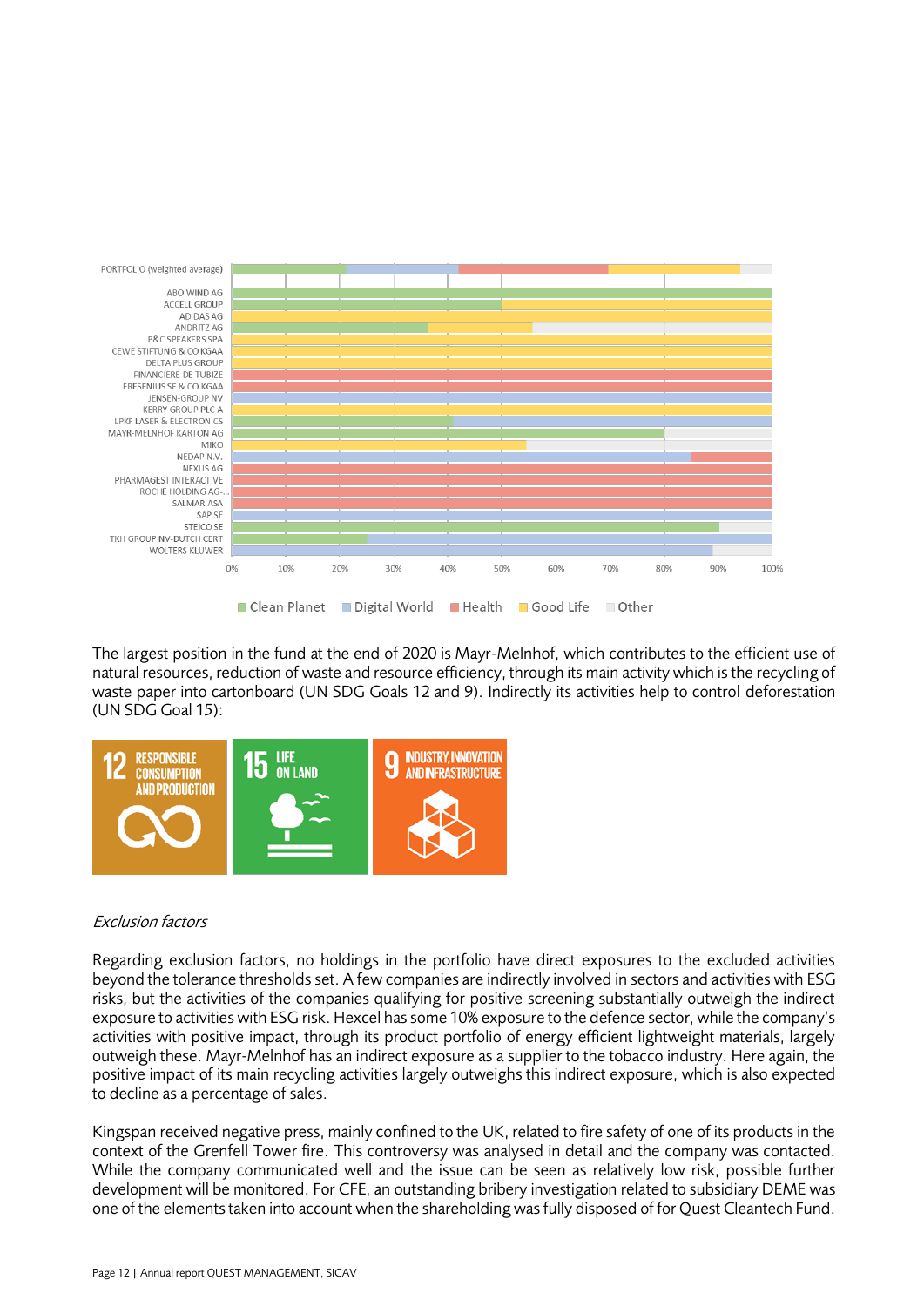### ESG integration

In the integration of ESG factors in the portfolio construction and stock selection process, most of the companies in the portfolio score well. As an example, companies with aligned interests from management through participation in the shareholder structure are overrepresented in the portfolio. Management quality, transparency, compensation policies, diversity and workforce development are among other social and governance elements which are taken in account in the selection and follow-up of the companies.

### Active Ownership

The portfolios of the sub-funds are actively managed. A major part of its assets under management are invested in small to medium-sized growth companies in Europe. As such, the investment manager engages with portfolio companies during personal contacts with the management to discuss and promote ESG-related issues. In 2020 voting rights of the portfolio companies of the sub-funds were exercised, all with voting in favour of the resolutions, at the following annual general meetings:

| <b>QUESTCLEANTECH FUND</b> |                |         |            |               |
|----------------------------|----------------|---------|------------|---------------|
| <b>STOCK NAME</b>          | <b>COUNTRY</b> | meeting | date       | shares        |
| <b>MELEXIS</b>             | Belgium        | AGM     | 12/05/2020 | 69,500        |
| <b>NESTE</b>               | Finland        | AGM     | 18/05/2020 | 190,000       |
| <b>JENSEN</b>              | Belgium        | AGM     | 19/05/2020 | 214,772       |
| <b>ALIAXIS</b>             | Belgium        | AGM     | 27/05/2020 | 213,820       |
| <b>LEM HOLDING</b>         | Switzerland    | AGM     | 09/06/2020 | 4,390         |
| <b>STEICO</b>              | Germany        | AGM     | 25/06/2020 | 291,214       |
| <b>NABALTEC</b>            | Germany        | AGM     | 30/06/2020 | 276,849       |
| <b>ANDRITZ AG</b>          | Austria        | AGM     | 07/07/2020 | 232,959       |
| QUEST+                     |                |         |            |               |
| <b>STOCK NAME</b>          | <b>COUNTRY</b> | meeting | date       | <b>Shares</b> |
| <b>JENSEN</b>              | Belgium        | AGM     | 19/05/2020 | 8,500         |
| <b>ANDRITZ AG</b>          | Austria        | AGM     | 07/07/2020 | 5,500         |

### PROSPECTS

Valuations in some segments of the stock market, such as certain US technology stocks, account for growth well into the future. One of the striking excesses is what the Financial Times called "the investment mania for car tech groups", underpinned by the \$800 billion market cap for Tesla. Average valuations of the portfolio holdings are also exceeding the historical averages. In European small caps, a main focus of the portfolios, reasonably valued stocks are still somewhat easier to find. Moreover, equities remain attractive compared to fixed-income investments.

The sub-funds of Quest Management SICAV are ideally aligned with the accelerating trend towards more sustainable investing. Long before sustainability and ESG were becoming mainstream in the investment world, Quest Cleantech Fund chose "cleaner or more efficient use of earth's natural resources" as its investment theme. Quest+ continues this path with the addition of investments in themes with a positive impact on people.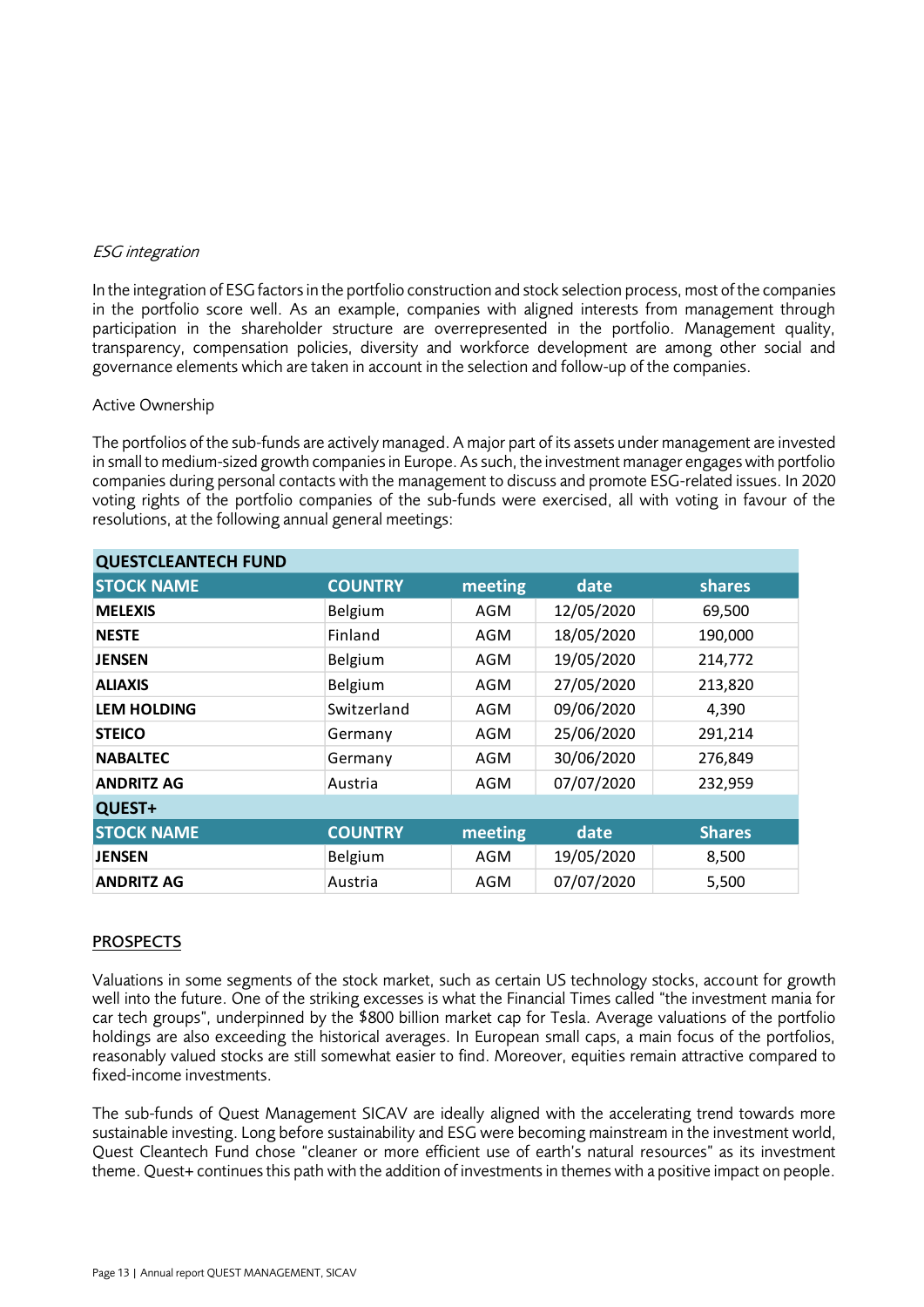Finally, we like to thank all the shareholders of the fund, that remained committed to support the long term investment strategy of the fund.

Luxembourg, January 2021

The Board of Directors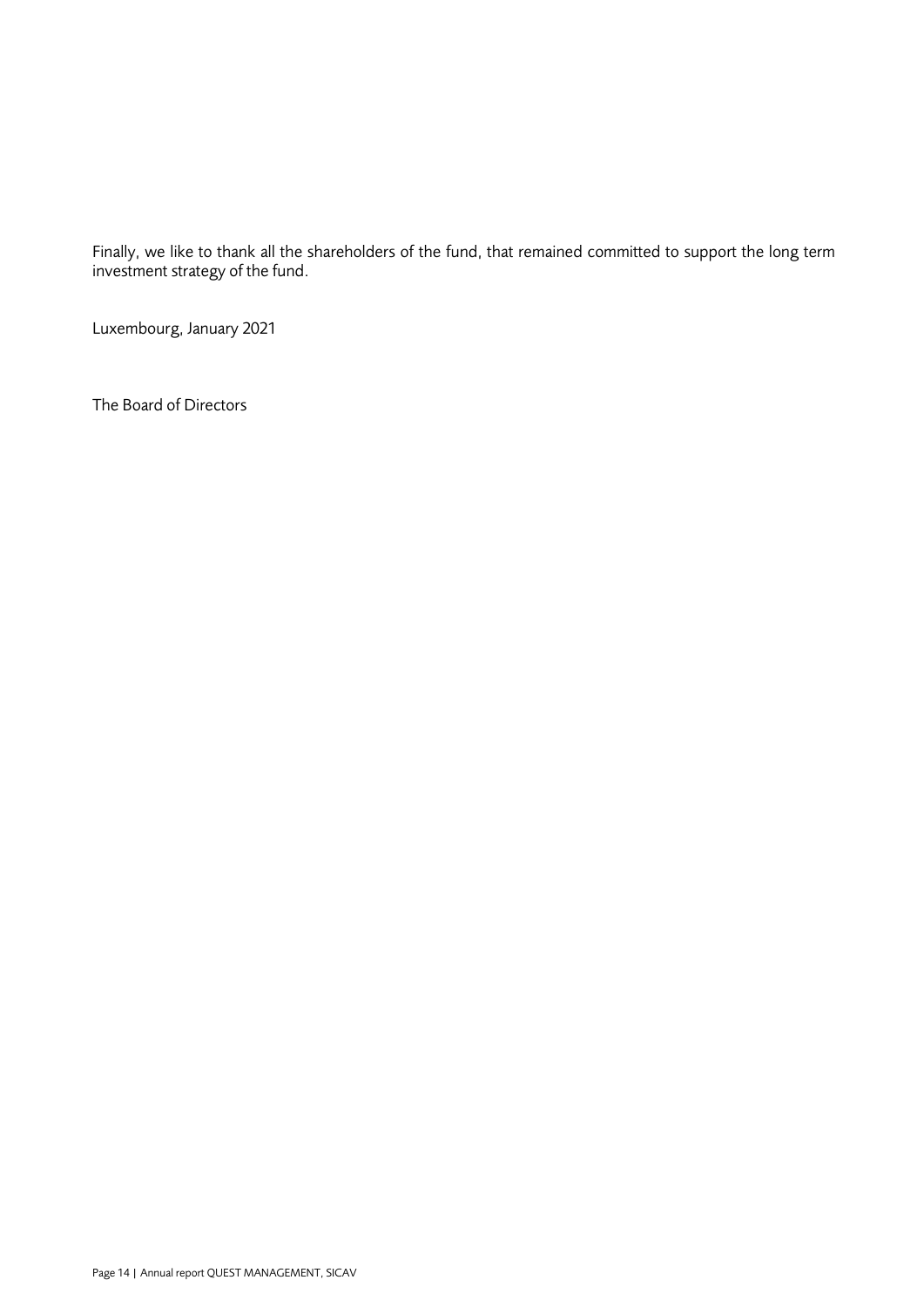## <span id="page-14-0"></span>Combined

# <span id="page-14-1"></span>Statement of net assets as per 31/12/2020

| Combined                                           | (in EUR)       |
|----------------------------------------------------|----------------|
| <b>Bank deposits</b>                               |                |
| Bank deposits, at sight<br>Transferable securities | 14,643,053.37  |
| <b>Shares</b>                                      | 210,020,193.63 |
| Participation certificates                         | 271,378.39     |
| <b>Total assets</b>                                | 224,934,625.39 |
|                                                    |                |
| Liabilities                                        | -384,569.52    |
| <b>Total liabilities</b>                           | -384,569.53    |
|                                                    |                |
| Net asset value                                    | 224,550,055.87 |
|                                                    |                |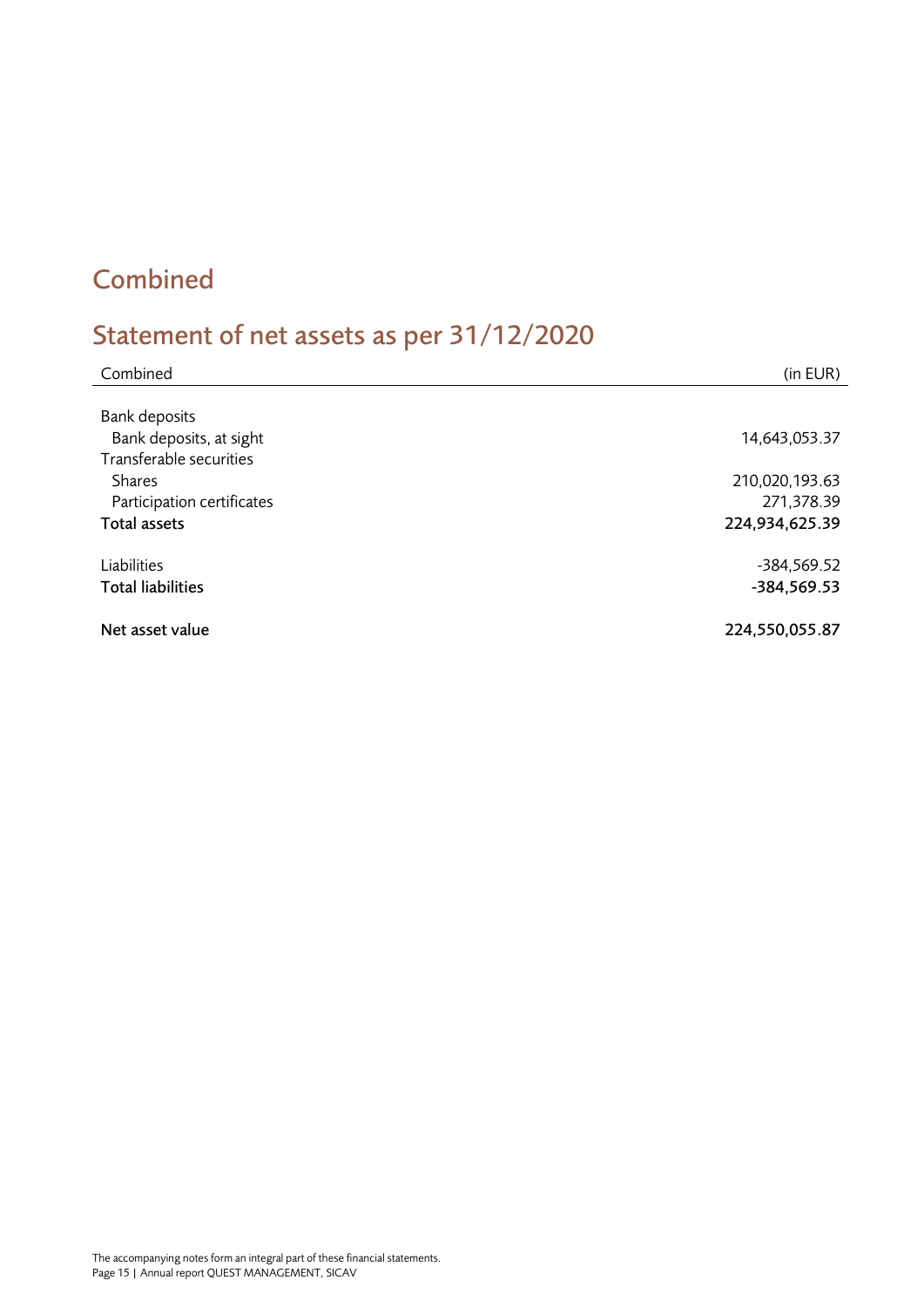## <span id="page-15-0"></span>Profit and loss accounts from 01/01/2020 until 31/12/2020

| Combined                                            | (in EUR)         |
|-----------------------------------------------------|------------------|
| Income from bank deposits                           | 202.33           |
| Income from securities<br><b>Shares</b>             | 1,695,485.44     |
| Income from the securities equivalent rights        | 11,216.46        |
| Other income                                        | 274,760.57       |
| Total income                                        | 1,981,664.80     |
| Interest paid on bank overdraft / negative interest | 33,654.67        |
| Management company fees                             | 250,864.71       |
| Investment management fees                          | 1,636,186.49     |
| Performance fees                                    | 313,288.58       |
| Depositary bank fees                                | 150,348.50       |
| Taxe d'abonnement                                   | 90,156.71        |
| Audit fees                                          | 24,007.60        |
| Other charges                                       | 187,644.53       |
| Total expenses                                      | 2,686,151.79     |
| Net investment income                               | -704,486.99      |
| Realised capital gains (losses)                     | 3,455,887.85     |
| <b>Realised income</b>                              | 2,751,400.86     |
| Net change in unrealised capital gains (losses)     | 31,404,229.33    |
| Net income                                          | 34, 155, 630. 19 |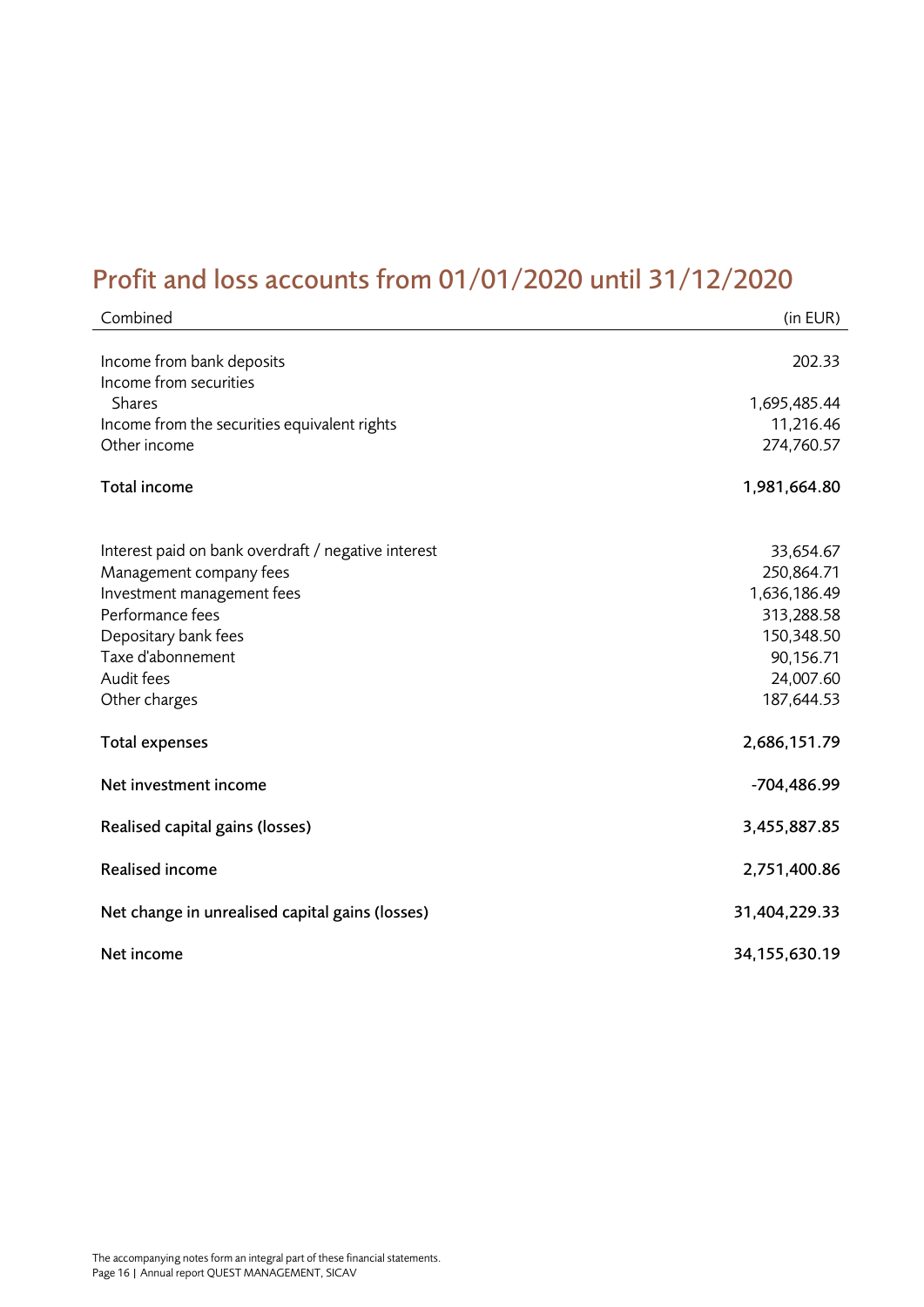## <span id="page-16-0"></span>Change in net assets

| Combined                        | (in EUR)       |
|---------------------------------|----------------|
| Net assets, beginning of period | 188,348,440.81 |
| Subscriptions                   | 51,924,412.65  |
| Redemptions                     | -49,878,427.78 |
| Net income                      | 34,155,630.19  |
| Net assets, end of period       | 224,550,055.87 |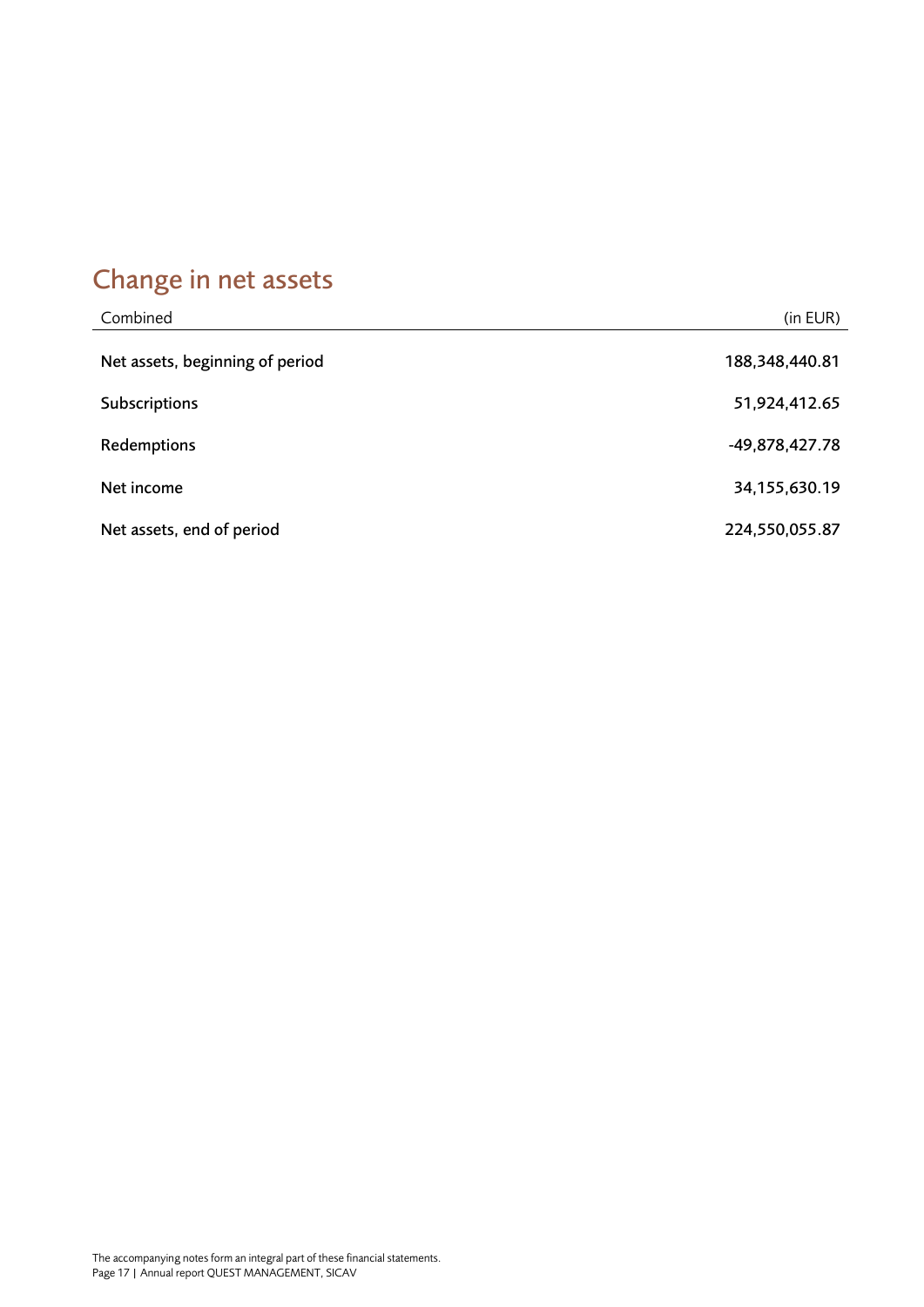## <span id="page-17-0"></span>QUEST CLEANTECH FUND

## <span id="page-17-1"></span>Statement of net assets as per 31/12/2020

| <b>QUEST CLEANTECH FUND</b> | (in EUR)          |
|-----------------------------|-------------------|
|                             |                   |
| <b>Bank deposits</b>        |                   |
| Bank deposits, at sight     | 14,556,882.08     |
| Transferable securities     |                   |
| <b>Shares</b>               | 204,120,419.36    |
| <b>Total assets</b>         | 218,677,301.44    |
| Liabilities                 | $-378,272.71$     |
| <b>Total liabilities</b>    | $-378,272.71$     |
| Net asset value             | 218,299,028.73    |
| - thereof share class A     | 5,075,755.64      |
| - thereof share class B     | 18,948,384.33     |
| - thereof share class C     | 69,008,838.44     |
| - thereof share class I     | 64,102,659.71     |
| - thereof share class R     | 61, 163, 390. 61  |
| Shares in circulation       |                   |
| Share class A               | 19,379.4556       |
| Share class B               | 57,332.3581       |
| Share class C               | 191,599.6926      |
| Share class I               | 397,890.6006      |
| Share class R               | 392,199.3521      |
| Net asset value per share   |                   |
| Share class A               | EUR 261.91        |
| Share class B               | EUR 330.50        |
| Share class C               | EUR 360.17        |
| Share class I               | EUR 161.11        |
| Share class R               | <b>EUR 155.95</b> |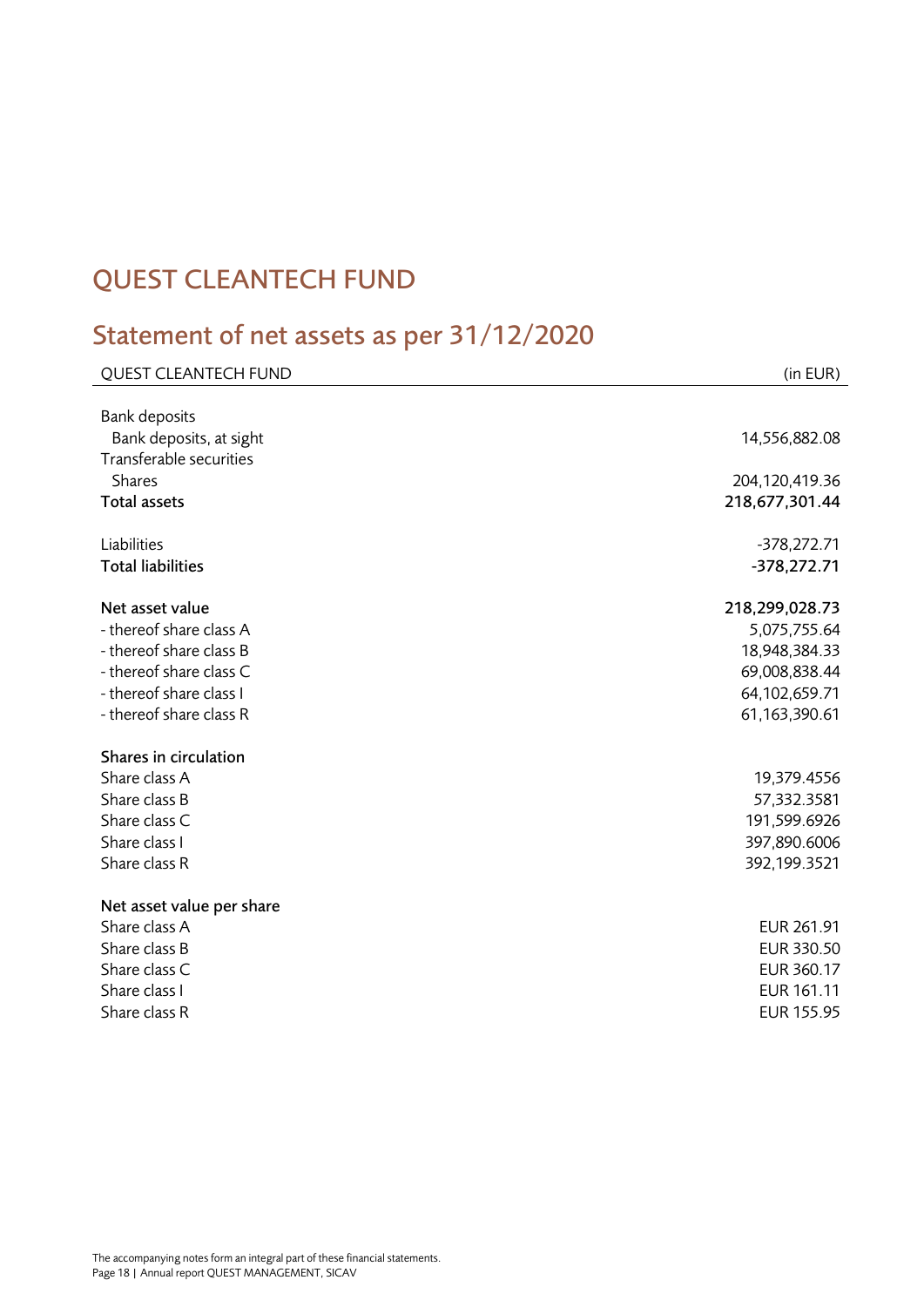## <span id="page-18-0"></span>Profit and loss accounts from 01/01/2020 until 31/12/2020

| <b>QUEST CLEANTECH FUND</b>                                                                                                                                                                                  | (in EUR)                                                                                                    |
|--------------------------------------------------------------------------------------------------------------------------------------------------------------------------------------------------------------|-------------------------------------------------------------------------------------------------------------|
| Income from bank deposits<br>Income from securities<br><b>Shares</b>                                                                                                                                         | 94.12<br>1,626,324.39                                                                                       |
| Income from the securities equivalent rights<br>Other income                                                                                                                                                 | 11,216.46<br>274,760.57                                                                                     |
| Total income                                                                                                                                                                                                 | 1,912,395.54                                                                                                |
| Interest paid on bank overdraft / negative interest<br>Management company fees<br>Investment management fees<br>Performance fees<br>Depositary bank fees<br>Taxe d'abonnement<br>Audit fees<br>Other charges | 33,654.50<br>242,928.86<br>1,593,212.71<br>313,288.58<br>146,021.44<br>87,334.42<br>26,143.23<br>178,920.97 |
| Total expenses                                                                                                                                                                                               | 2,621,504.71                                                                                                |
| Net investment income                                                                                                                                                                                        | -709,109.17                                                                                                 |
| Realised capital gains (losses)                                                                                                                                                                              | 3,490,992.06                                                                                                |
| <b>Realised income</b>                                                                                                                                                                                       | 2,781,882.89                                                                                                |
| Net change in unrealised capital gains (losses)                                                                                                                                                              | 30,959,841.29                                                                                               |
| Net income                                                                                                                                                                                                   | 33,741,724.18                                                                                               |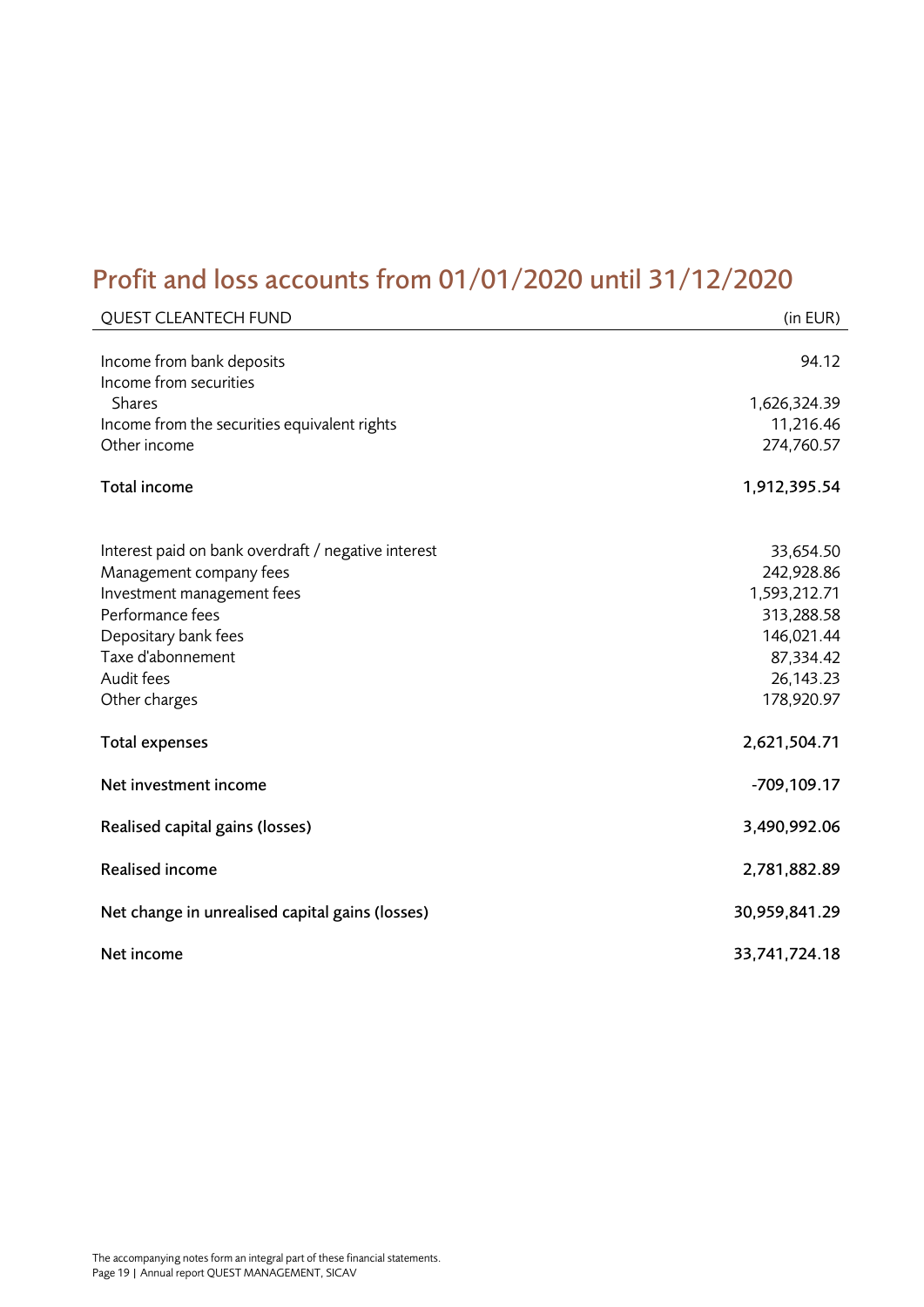### <span id="page-19-0"></span>Three -year comparison

### QUEST CLEANTECH FUND (in EUR)

| Net assets            |                  |
|-----------------------|------------------|
| 31/12/2018            | 182,618,732.68   |
| - Share class A       | 4,175,907.53     |
| - Share class B       | 17,032,505.35    |
| - Share class C       | 108,094,110.13   |
| - Share class I       | 28,720,725.43    |
| - Share class R       | 24,595,484.24    |
| 31/12/2019            | 182, 129, 547.08 |
| - Share class A       | 4,898,819.79     |
| - Share class B       | 17,455,122.76    |
| - Share class C       | 65,039,930.86    |
| - Share class I       | 46,640,182.07    |
| - Share class R       | 48,095,491.60    |
| 31/12/2020            | 218,299,028.73   |
| - Share class A       | 5,075,755.64     |
| - Share class B       | 18,948,384.33    |
| - Share class C       | 69,008,838.44    |
| - Share class I       | 64,102,659.71    |
| - Share class R       | 61, 163, 390. 61 |
|                       |                  |
| Shares in circulation |                  |
| 31/12/2018            |                  |
| - Share class A       | 22,281.5154      |
| - Share class B       | 77,762.6182      |
| - Share class C       | 457,629.1673     |
| - Share class I       | 271,802.9006     |
| - Share class R       | 238,068.3611     |
| 31/12/2019            |                  |
| - Share class A       | 20,981.9263      |
| - Share class B       | 63,717.9456      |
| - Share class C       | 219,005.0892     |
| - Share class I       | 351,107.1472     |
| - Share class R       | 372,174.4519     |
| 31/12/2020            |                  |
| - Share class A       | 19,379.4556      |
| - Share class B       | 57,332.3581      |
| - Share class C       | 191,599.6926     |
| - Share class I       | 397,890.6006     |
| - Share class R       | 392,199.3521     |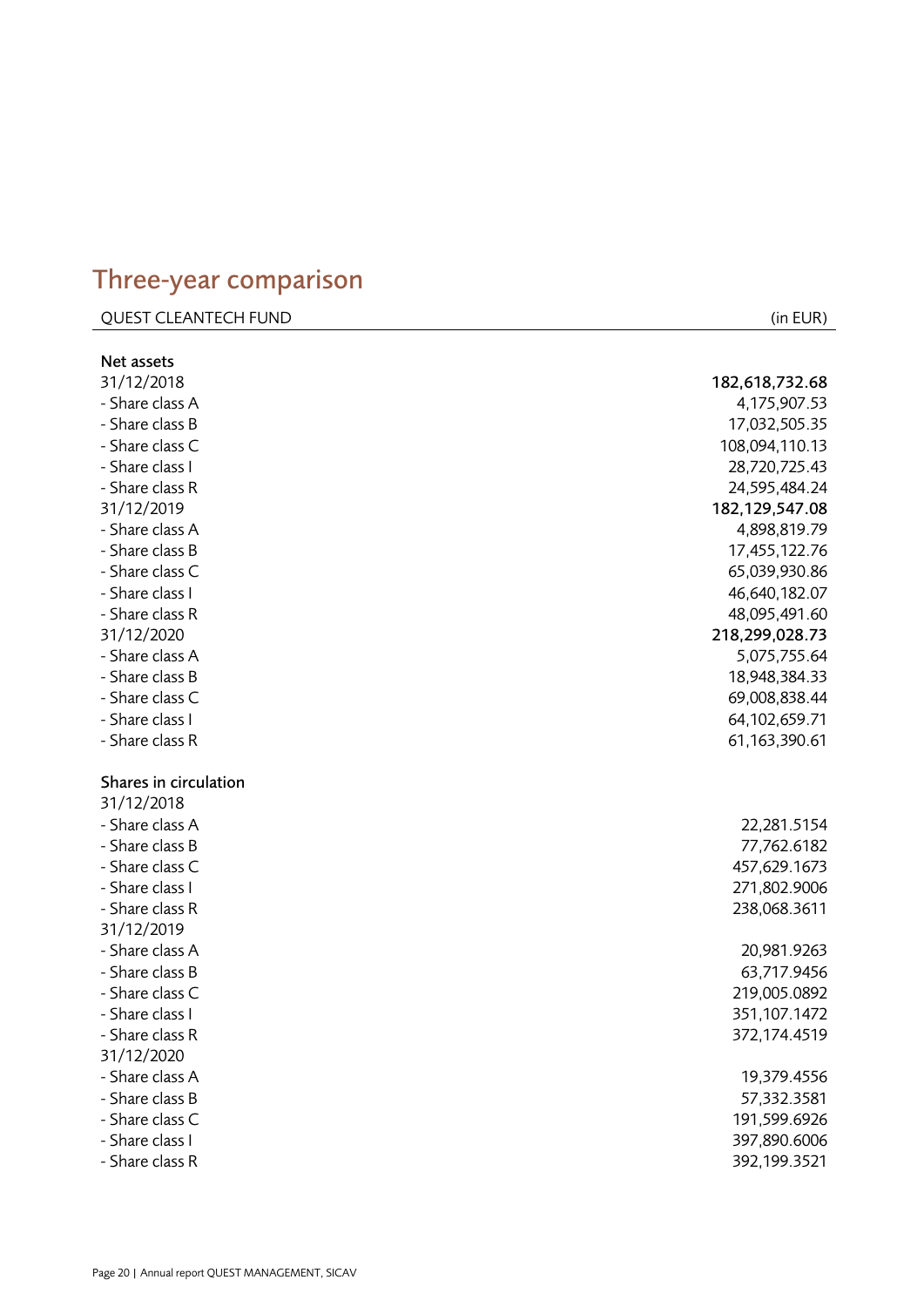### Net asset value per share

| 31/12/2018      |        |
|-----------------|--------|
| - Share class A | 187.42 |
| - Share class B | 219.03 |
| - Share class C | 236.20 |
| - Share class I | 105.67 |
| - Share class R | 103.31 |
| 31/12/2019      |        |
| - Share class A | 233.48 |
| - Share class B | 273.94 |
| - Share class C | 296.98 |
| - Share class I | 132.84 |
| - Share class R | 129.23 |
| 31/12/2020      |        |
| - Share class A | 261.91 |
| - Share class B | 330.50 |
| - Share class C | 360.17 |
| - Share class I | 161.11 |
| - Share class R | 155.95 |
|                 |        |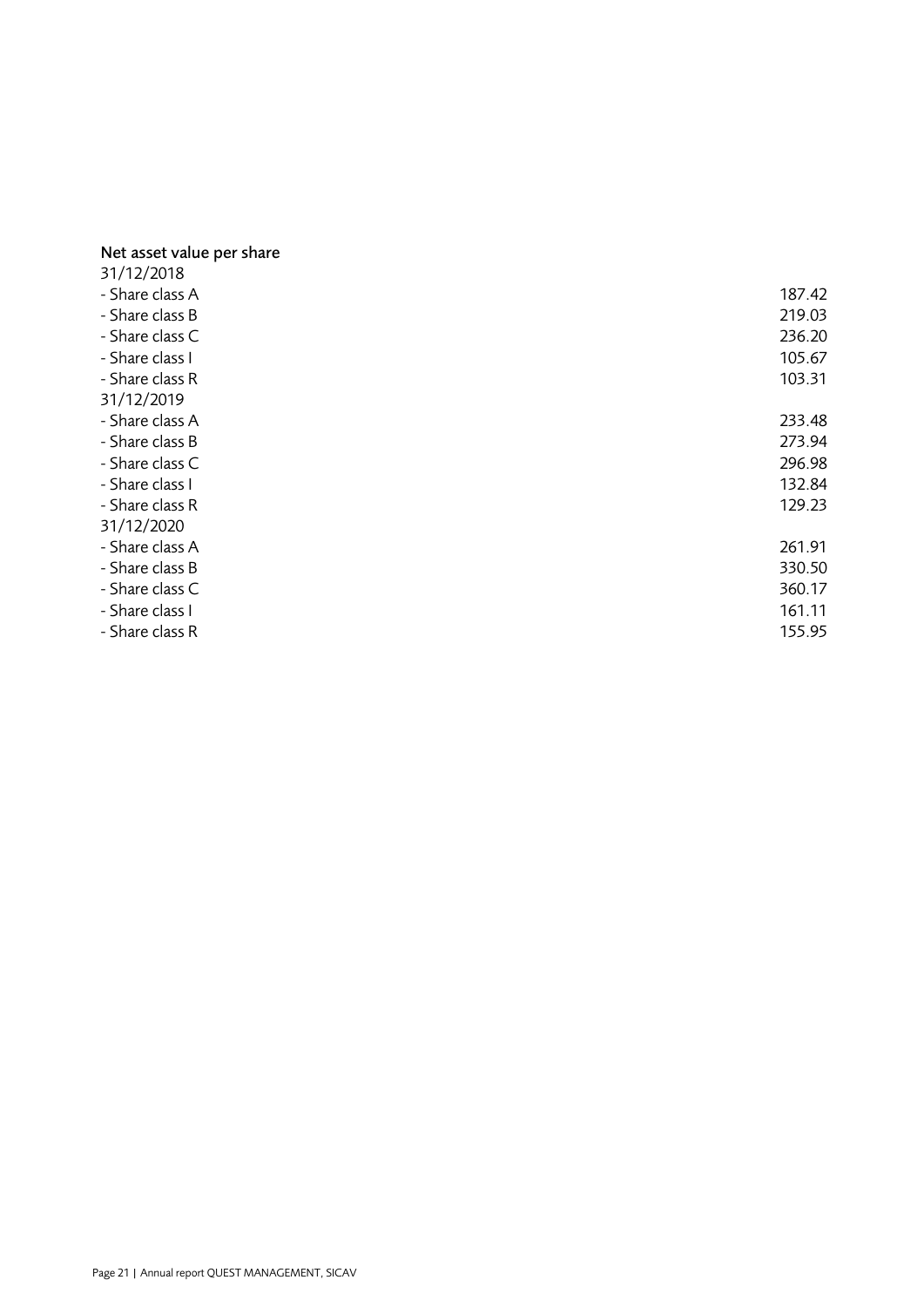# <span id="page-21-0"></span>Change in net assets

| <b>QUEST CLEANTECH FUND</b>     | (in EUR)         |
|---------------------------------|------------------|
| Net assets, beginning of period | 182, 129, 547.08 |
| Subscriptions                   | 51,396,731.14    |
| Redemptions                     | -48,968,973.67   |
| Net income                      | 33,741,724.18    |
| Net assets, end of period       | 218,299,028.73   |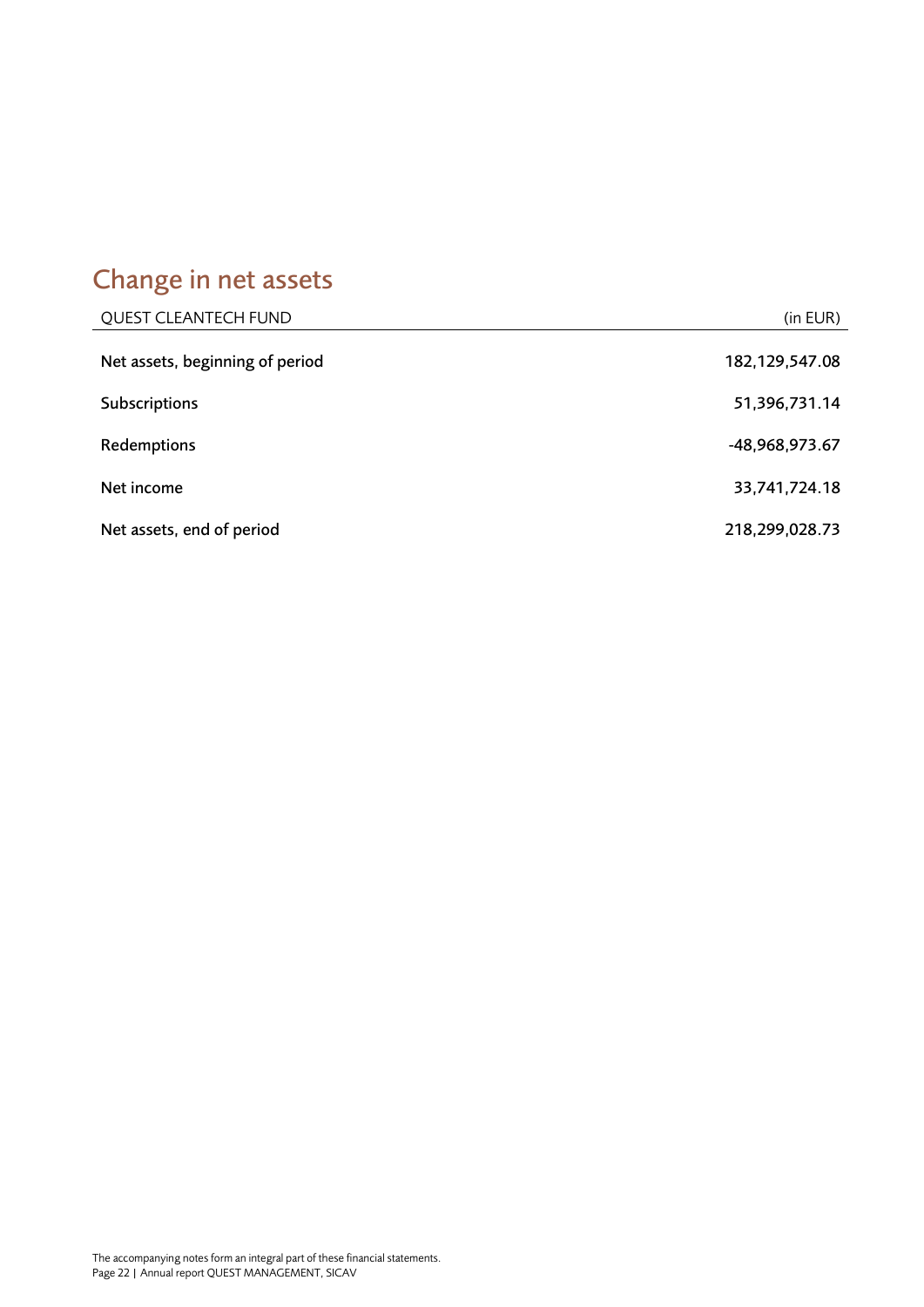## <span id="page-22-0"></span>Shares in circulation

### QUEST CLEANTECH FUND

| Balance, beginning of period |                |
|------------------------------|----------------|
| - Share class A              | 20,981.9263    |
| - Share class B              | 63,717.9456    |
| - Share class C              | 219,005.0892   |
| - Share class I              | 351,107.1472   |
| - Share class R              | 372,174.4519   |
| <b>Issued Shares</b>         |                |
| - Share class A              | 1,854.5180     |
| - Share class B              | 15,199.9499    |
| - Share class C              | 23,548.0249    |
| - Share class I              | 181,526.2642   |
| - Share class R              | 131,357.4082   |
| <b>Redeemed Shares</b>       |                |
| - Share class A              | $-3,456.9887$  |
| - Share class B              | $-21,585.5374$ |
| - Share class C              | $-50,953.4215$ |
| - Share class I              | -134,742.8108  |
| - Share class R              | -111,332.5080  |
| Balance, end of period       |                |
| - Share class A              | 19,379.4556    |
| - Share class B              | 57,332.3581    |
| - Share class C              | 191,599.6926   |
| - Share class I              | 397,890.6006   |
| - Share class R              | 392,199.3521   |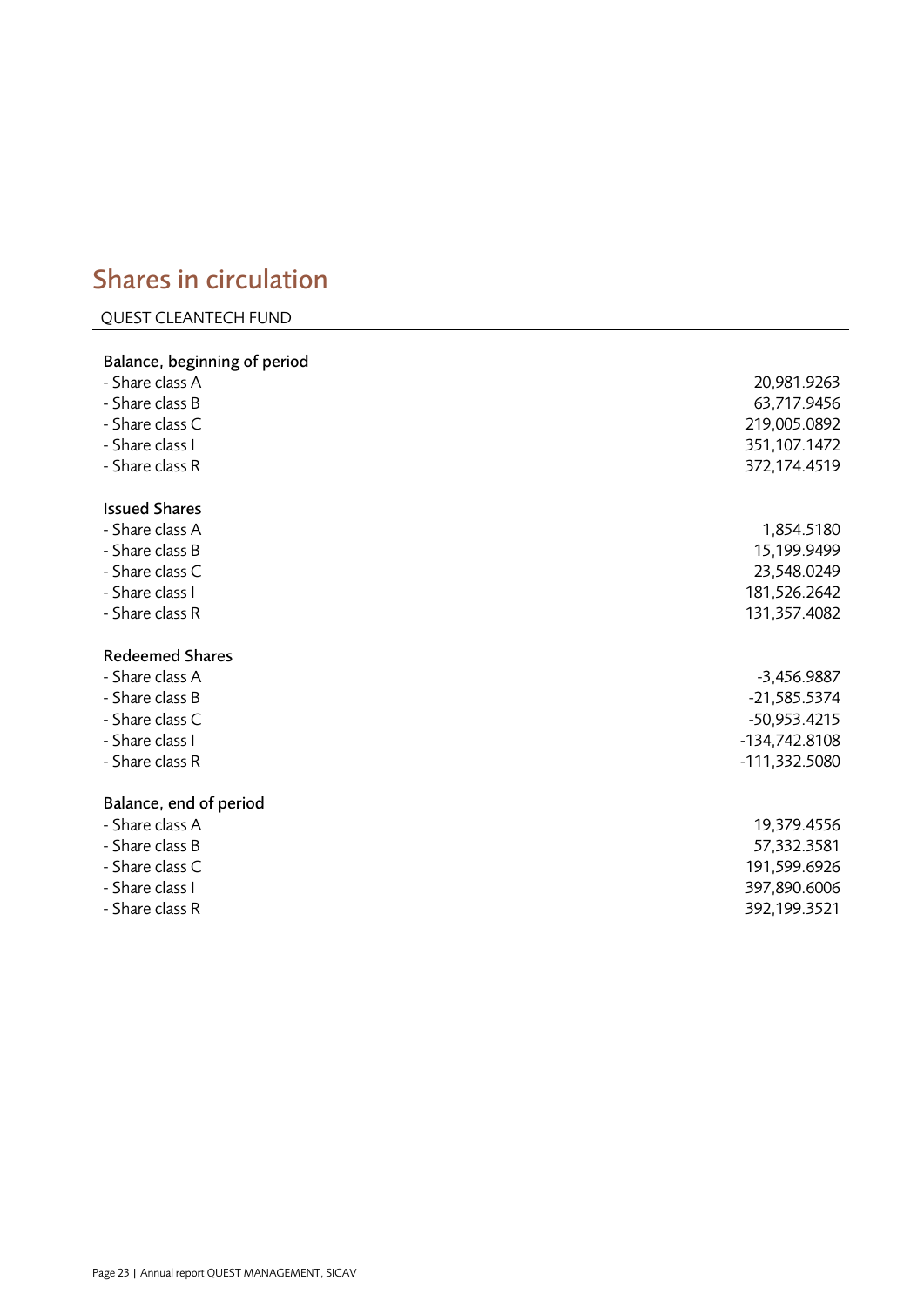## <span id="page-23-0"></span>Assets as per 31/12/2020

### QUEST CLEANTECH FUND

|                                                                                  |                              |                          |                  |                 |                        | Value                   | % of         |
|----------------------------------------------------------------------------------|------------------------------|--------------------------|------------------|-----------------|------------------------|-------------------------|--------------|
| Description                                                                      | <b>ISIN</b>                  | Ccy                      | Quantity         | Price           | Cost in EUR            | in EUR                  | <b>NAV</b>   |
| Transferable securities, that are listed or traded on an official stock exchange |                              |                          |                  |                 |                        |                         |              |
| <b>Shares</b>                                                                    |                              |                          |                  |                 |                        |                         |              |
| Shares in Austria                                                                |                              |                          |                  |                 |                        |                         |              |
| Andritz I                                                                        | AT0000730007                 | <b>EUR</b>               | 247,959          | 37.48           | 10,693,331             | 9,293,503               | 4.26         |
| Mayr-Melnhof Kart I                                                              | AT0000938204                 | <b>EUR</b>               | 88,225           | 165.00          | 10,203,108             | 14,557,125              | 6.67         |
| Total Shares in Austria                                                          |                              |                          |                  |                 |                        | 23,850,628              | 10.93        |
| Shares in Belgium                                                                |                              |                          |                  |                 |                        |                         |              |
| Jensen-Group                                                                     | BE0003858751                 | <b>EUR</b>               | 214,772          | 24.20           | 6,764,817              | 5,197,482               | 2.38         |
| Melexis                                                                          | BE0165385973                 | <b>EUR</b>               | 65,000           | 79.90           | 4,374,290              | 5,193,500               | 2.38         |
| Umicore                                                                          | BE0974320526                 | <b>EUR</b>               | 194,708          | 39.29           | 6,091,462              | 7,650,077               | 3.50         |
| <b>Total Shares in Belgium</b>                                                   |                              |                          |                  |                 |                        | 18,041,060              | 8.26         |
| <b>Shares in Denmark</b>                                                         |                              |                          |                  |                 |                        |                         |              |
| Vestas Wind Syst                                                                 | DK0010268606                 | <b>DKK</b>               | 75,000           | 1,439.50        | 5,855,792              | 14,503,924              | 6.64         |
| <b>Total Shares in Denmark</b>                                                   |                              |                          |                  |                 |                        | 14,503,924              | 6.64         |
| Shares in Finland                                                                |                              |                          |                  |                 |                        |                         |              |
| <b>Neste</b>                                                                     | FI0009013296                 | <b>EUR</b>               | 160,000          | 59.16           | 4,990,571              | 9,465,600               | 4.34         |
| <b>Total Shares in Finland</b>                                                   |                              |                          |                  |                 |                        | 9,465,600               | 4.34         |
| <b>Shares in France</b>                                                          |                              |                          |                  |                 |                        |                         |              |
| Thermador                                                                        | FR0013333432                 | <b>EUR</b>               | 86,529           | 64.00           | 5,244,343              | 5,537,856               | 2.54         |
| <b>Total Shares in France</b>                                                    |                              |                          |                  |                 |                        | 5,537,856               | 2.54         |
| <b>Shares in Germany</b>                                                         |                              |                          |                  |                 |                        |                         |              |
| ABO Wind I                                                                       | DE0005760029                 | <b>EUR</b>               | 200,000          | 46.40           | 3,420,762              | 9,280,000               | 4.25         |
| LPKF Laser & Elec I                                                              | DE0006450000                 | <b>EUR</b>               | 183,500          | 29.45           | 3,690,269              | 5,404,075               | 2.48         |
| Nabaltec I                                                                       | DE000A0KPPR7                 | <b>EUR</b>               | 276,849          | 27.10           | 6,327,574              | 7,502,608               | 3.44         |
| Steico                                                                           | DE000A0LR936                 | <b>EUR</b>               | 246,987          | 59.40           | 5,458,875              | 14,671,028              | 6.72         |
| <b>Total Shares in Germany</b>                                                   |                              |                          |                  |                 |                        | 36,857,711              | 16.88        |
| Shares in Ireland<br>Kerry Grp-A-                                                |                              |                          |                  |                 |                        |                         |              |
| Kingspan Grp                                                                     | IE0004906560<br>IE0004927939 | <b>EUR</b><br><b>EUR</b> | 93,833<br>97,181 | 118.50<br>57.40 | 8,474,850<br>3,952,582 | 11,119,211<br>5,578,189 | 5.09<br>2.56 |
| Total Shares in Ireland                                                          |                              |                          |                  |                 |                        |                         | 7.65         |
|                                                                                  |                              |                          |                  |                 |                        | 16,697,400              |              |
| Shares in Netherlands                                                            |                              |                          |                  |                 |                        |                         |              |
| Aalberts Br                                                                      | NL0000852564                 | <b>EUR</b>               | 275,766          | 36.46           | 9,333,960              | 10,054,428              | 4.61         |
| Accell Group Br                                                                  | NL0009767532                 | <b>EUR</b>               | 225,000          | 25.85           | 5,933,706              | 5,816,250               | 2.66         |
| Arcadis Br                                                                       | NL0006237562                 | <b>EUR</b>               | 332,505          | 27.04           | 6,296,041              | 8,990,935               | 4.12         |
| Total Shares in Netherlands                                                      |                              |                          |                  |                 |                        | 24,861,614              | 11.39        |
| Shares in Sweden                                                                 |                              |                          |                  |                 |                        |                         |              |
| Nederman Holding                                                                 | SE0011204510                 | <b>SEK</b>               | 413,465          | 141.00          | 5,523,785              | 5,800,861               | 2.66         |
| NIBE Industrie Rg-B                                                              | SE0008321293                 | <b>SEK</b>               | 225,000          | 269.70          | 1,878,865              | 6,038,069               | 2.77         |
| Total Shares in Sweden                                                           |                              |                          |                  |                 |                        | 11,838,930              | 5.42         |

Details of changes in investments for the period are available, free of charges, at the Company's head office as well as all Paying Agents. The accompanying notes form an integral part of these financial statements.

Page 24 | Annual report QUEST MANAGEMENT, SICAV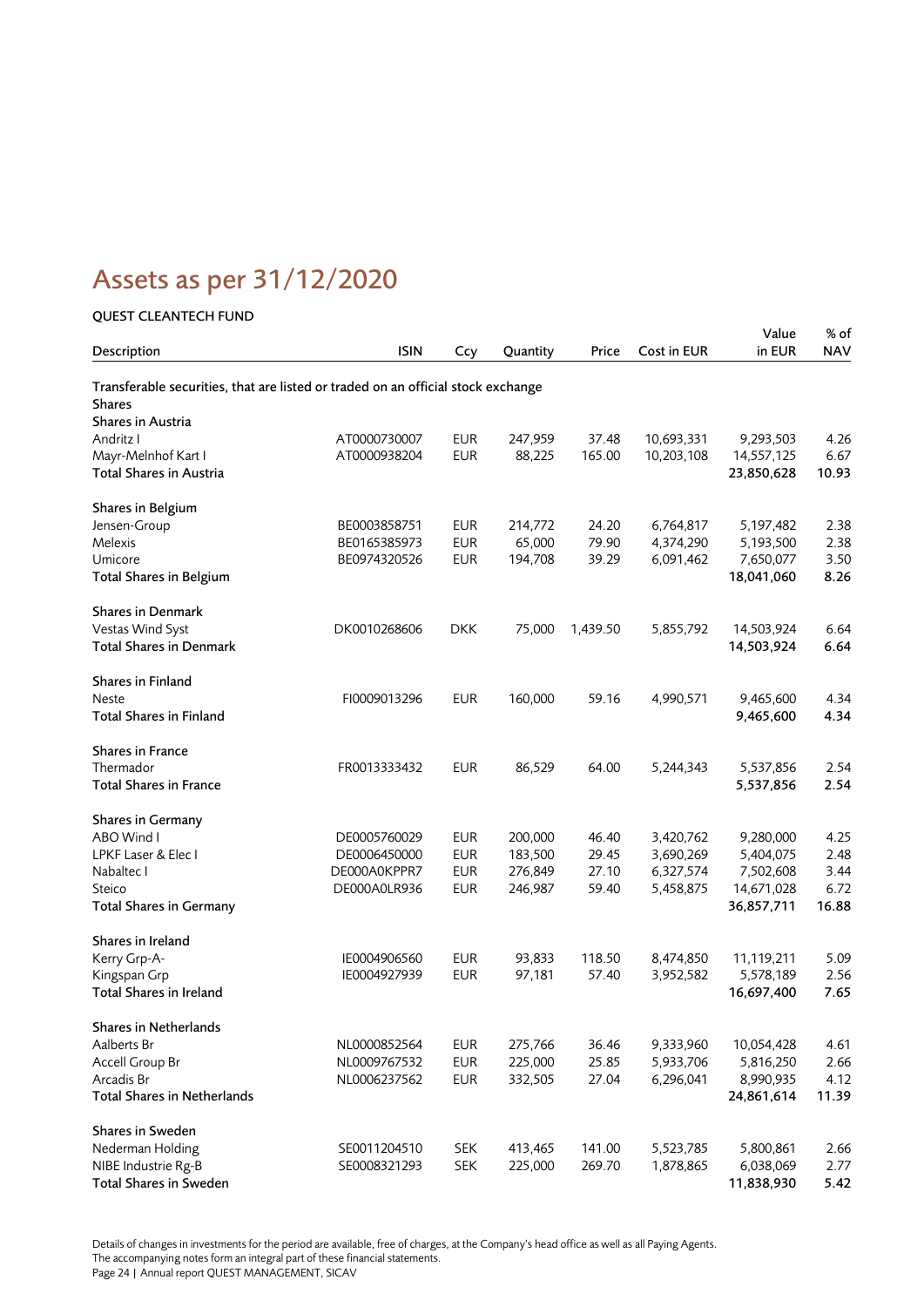| Description                                                                            | <b>ISIN</b>  | Ccy        | Quantity | Price    | Cost in EUR | Value<br>in EUR | % of<br><b>NAV</b> |
|----------------------------------------------------------------------------------------|--------------|------------|----------|----------|-------------|-----------------|--------------------|
| Shares in Switzerland                                                                  |              |            |          |          |             |                 |                    |
| Gurit Holding I                                                                        | CH0008012236 | <b>CHF</b> | 4,482    | 2,480.00 | 4,381,285   | 10,275,825      | 4.71               |
| Lem Holding                                                                            | CH0022427626 | <b>CHF</b> | 4,240    | 1,728.00 | 4,936,607   | 6,773,338       | 3.10               |
| Total Shares in Switzerland                                                            |              |            |          |          |             | 17,049,163      | 7.81               |
| Shares in United Kingdom                                                               |              |            |          |          |             |                 |                    |
| Croda Intl                                                                             | GB00BJFFLV09 | <b>GBP</b> | 111,500  | 65.96    | 6,627,057   | 8,215,977       | 3.76               |
| Total Shares in United Kingdom                                                         |              |            |          |          |             | 8,215,977       | 3.76               |
| <b>Shares in United States</b>                                                         |              |            |          |          |             |                 |                    |
| Hexcel                                                                                 | US4282911084 | <b>USD</b> | 130,000  | 48.49    | 6,667,346   | 5,152,170       | 2.36               |
| Waste Management                                                                       | US94106L1098 | <b>USD</b> | 125,000  | 117.93   | 10,036,815  | 12,048,387      | 5.52               |
| <b>Total Shares in United States</b>                                                   |              |            |          |          |             | 17,200,557      | 7.88               |
| <b>Total Shares</b>                                                                    |              |            |          |          |             | 204,120,419     | 93.50              |
| Total Transferable securities, that are listed or traded on an official stock exchange |              |            |          |          |             | 204,120,419     | 93.50              |
| <b>Total Transferable securities</b>                                                   |              |            |          |          |             | 204,120,419     | 93.50              |
|                                                                                        |              |            |          |          |             |                 |                    |
| <b>Bank deposits</b>                                                                   |              |            |          |          |             | 14,556,882      | 6.67               |
| Total assets                                                                           |              |            |          |          |             | 218,677,301     | 100.17             |
| Liabilities                                                                            |              |            |          |          |             | $-378,273$      | $-0.17$            |
| Net assets                                                                             |              |            |          |          |             | 218,299,029     | 100.00             |
|                                                                                        |              |            |          |          |             |                 |                    |

## <span id="page-24-0"></span>Derivative instruments

As per 31/12/2020 no derivative instruments in portfolio.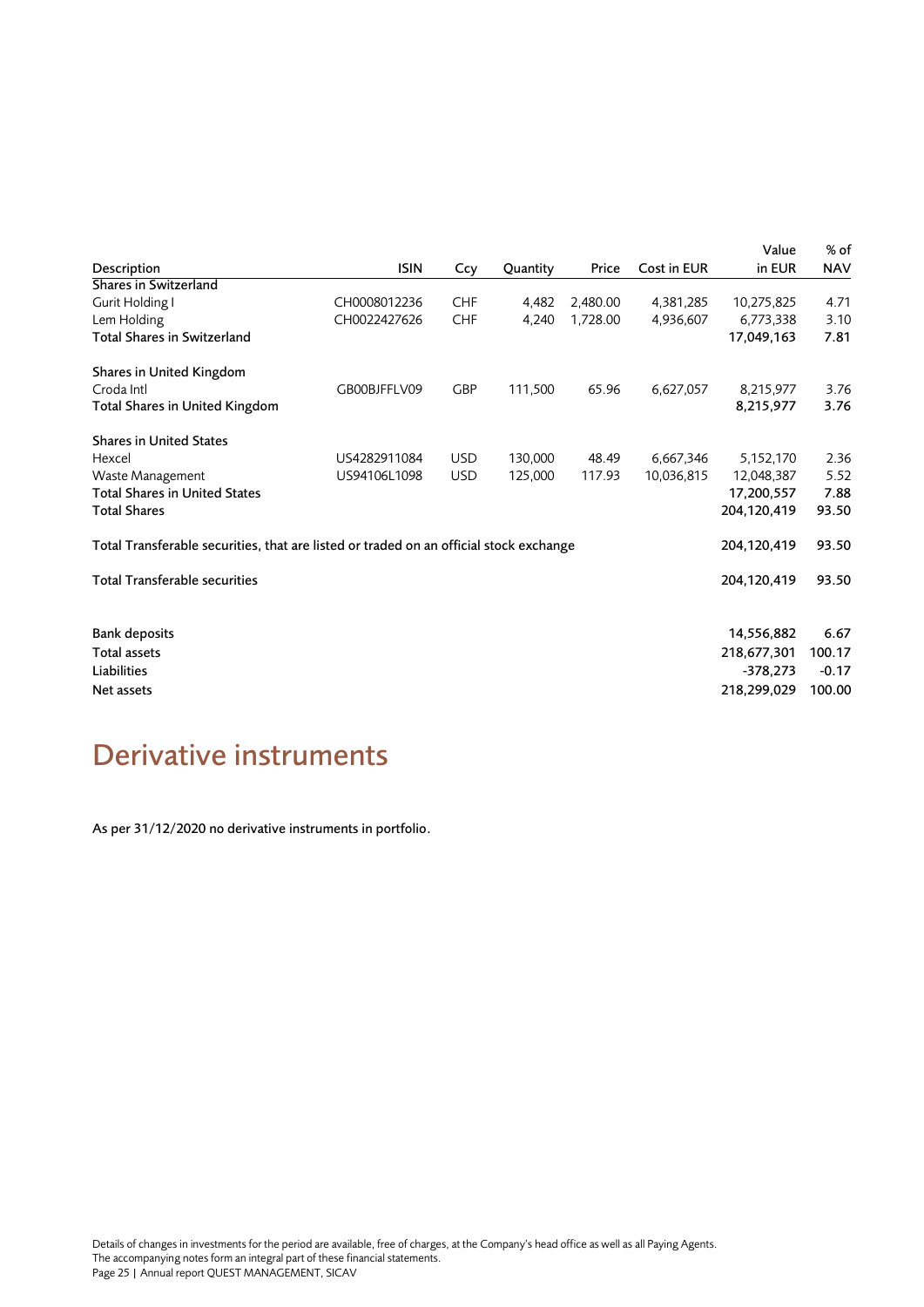## <span id="page-25-0"></span>QUEST+

# <span id="page-25-1"></span>Statement of net assets as per 31/12/2020

| QUEST+                                          | (in EUR)     |
|-------------------------------------------------|--------------|
|                                                 |              |
| <b>Bank deposits</b><br>Bank deposits, at sight | 86,171.29    |
| Transferable securities                         |              |
| <b>Shares</b>                                   | 5,899,774.27 |
| Participation certificates                      | 271,378.39   |
| <b>Total assets</b>                             | 6,257,323.95 |
| Liabilities                                     | $-6,296.81$  |
| <b>Total liabilities</b>                        | $-6,296.81$  |
|                                                 |              |
| Net asset value                                 | 6,251,027.14 |
| Shares in circulation                           | 59,146.0511  |
| Net asset value per share                       |              |
| Share class C                                   | EUR 105.69   |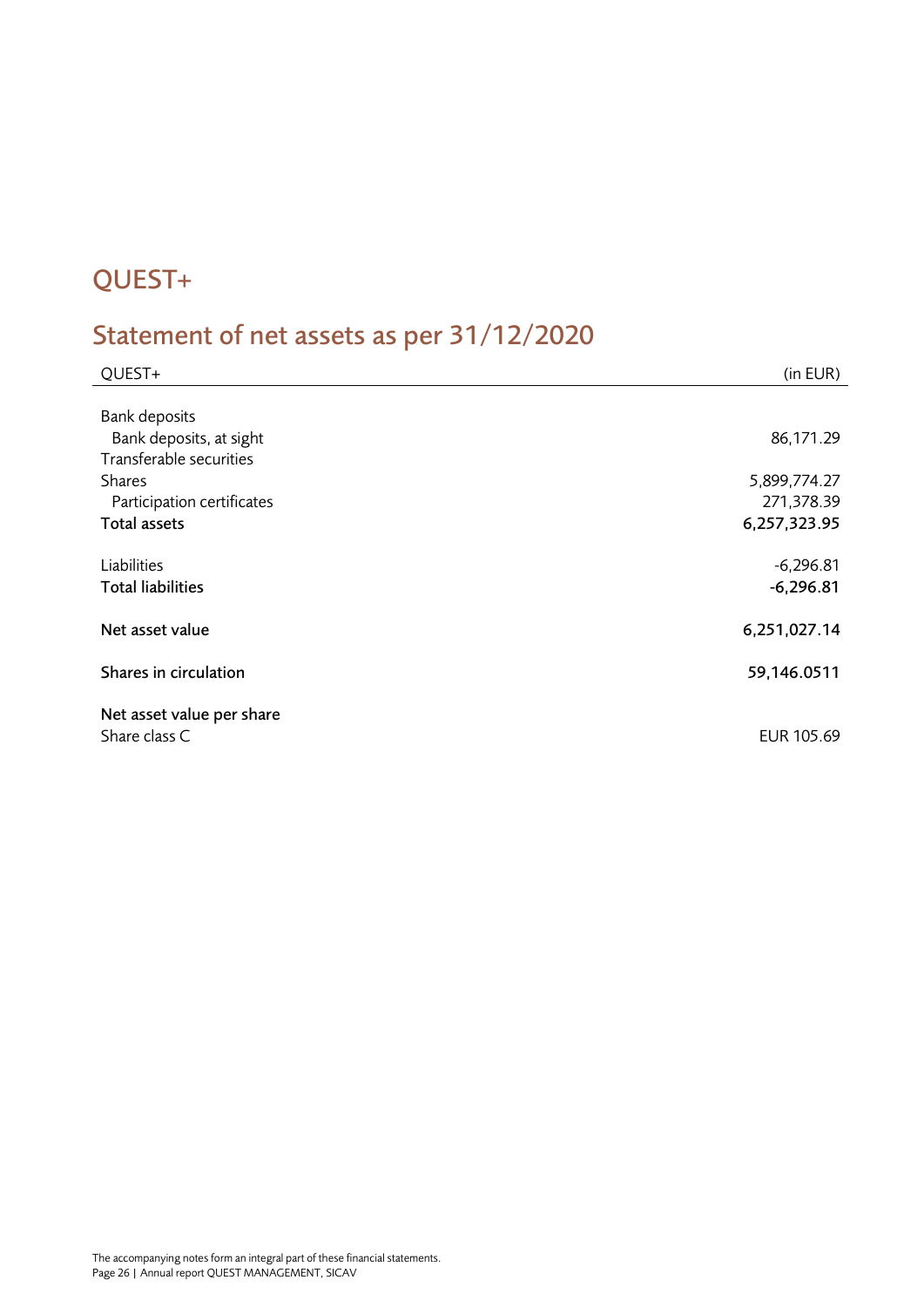## <span id="page-26-0"></span>Profit and loss accounts from 01/01/2020 until 31/12/2020

| QUEST+                                                                                                                                                                                   | (in EUR)                                                                         |
|------------------------------------------------------------------------------------------------------------------------------------------------------------------------------------------|----------------------------------------------------------------------------------|
| Income from bank deposits<br>Income from securities<br><b>Shares</b>                                                                                                                     | 108.21<br>69,161.05                                                              |
| Total income                                                                                                                                                                             | 69,269.26                                                                        |
| Interest paid on bank overdraft / negative interest<br>Management company fees<br>Investment management fees<br>Depositary bank fees<br>Taxe d'abonnement<br>Audit fees<br>Other charges | 0.17<br>7,935.85<br>42,973.78<br>4,327.06<br>2,822.29<br>$-2,135.63$<br>8,723.56 |
| <b>Total expenses</b>                                                                                                                                                                    | 64,647.08                                                                        |
| Net investment income                                                                                                                                                                    | 4,622.18                                                                         |
| Realised capital gains (losses)                                                                                                                                                          | $-35,104.21$                                                                     |
| <b>Realised income</b>                                                                                                                                                                   | $-30,482.03$                                                                     |
| Net change in unrealised capital gains (losses)                                                                                                                                          | 444,388.04                                                                       |
| Net income                                                                                                                                                                               | 413,906.01                                                                       |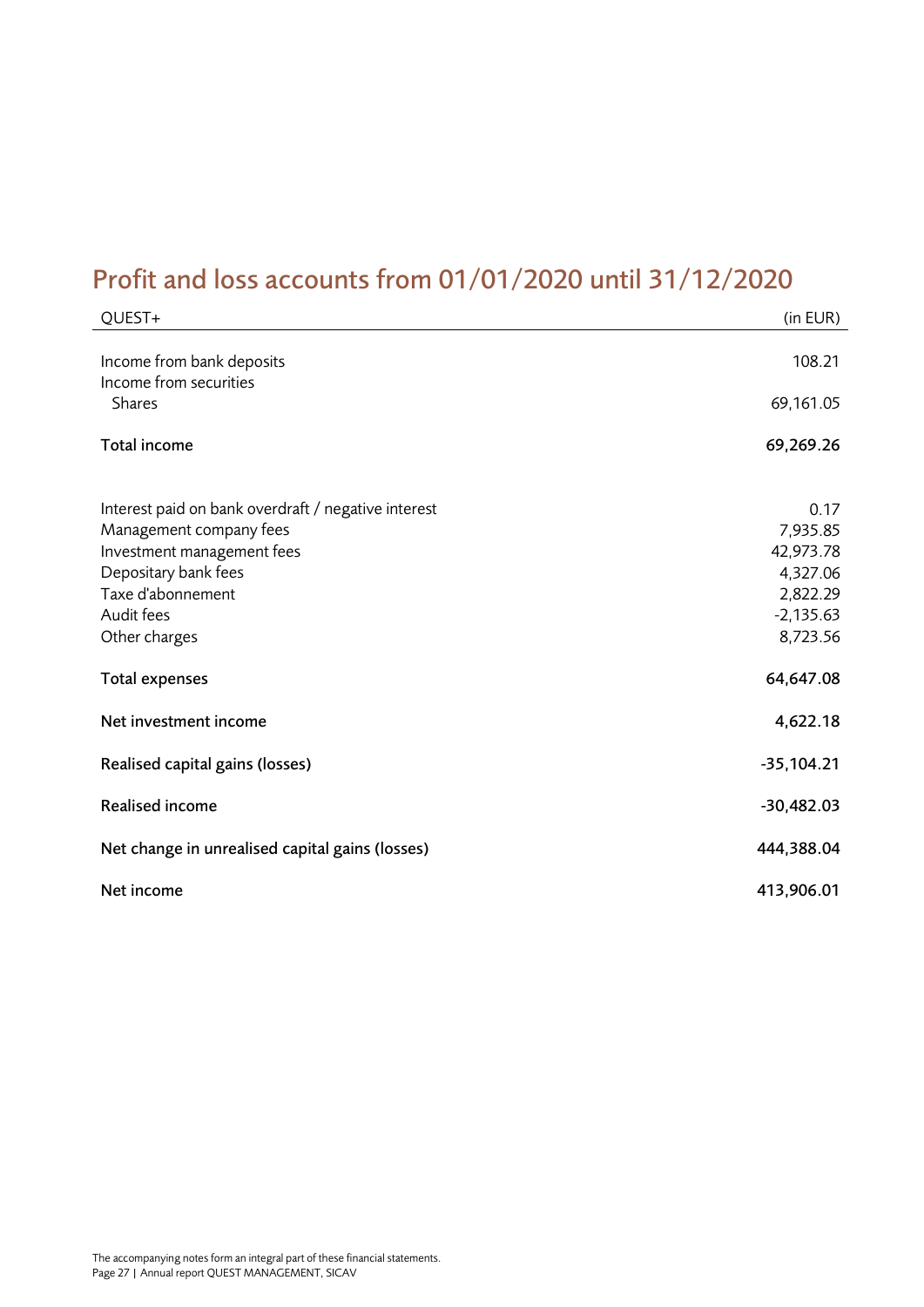# <span id="page-27-0"></span>Three-year comparison

| QUEST+                    | (in EUR)     |
|---------------------------|--------------|
|                           |              |
| Net assets                |              |
| 31/12/2018                | 5,198,214.69 |
| 31/12/2019                | 6,218,893.73 |
| 31/12/2020                | 6,251,027.14 |
| Shares in circulation     |              |
| 31/12/2018                | 63,860.6078  |
| 31/12/2019                | 63,225.2434  |
| 31/12/2020                | 59,146.0511  |
| Net asset value per share |              |
| 31/12/2018                | 81.40        |
| 31/12/2019                | 98.36        |
| 31/12/2020                | 105.69       |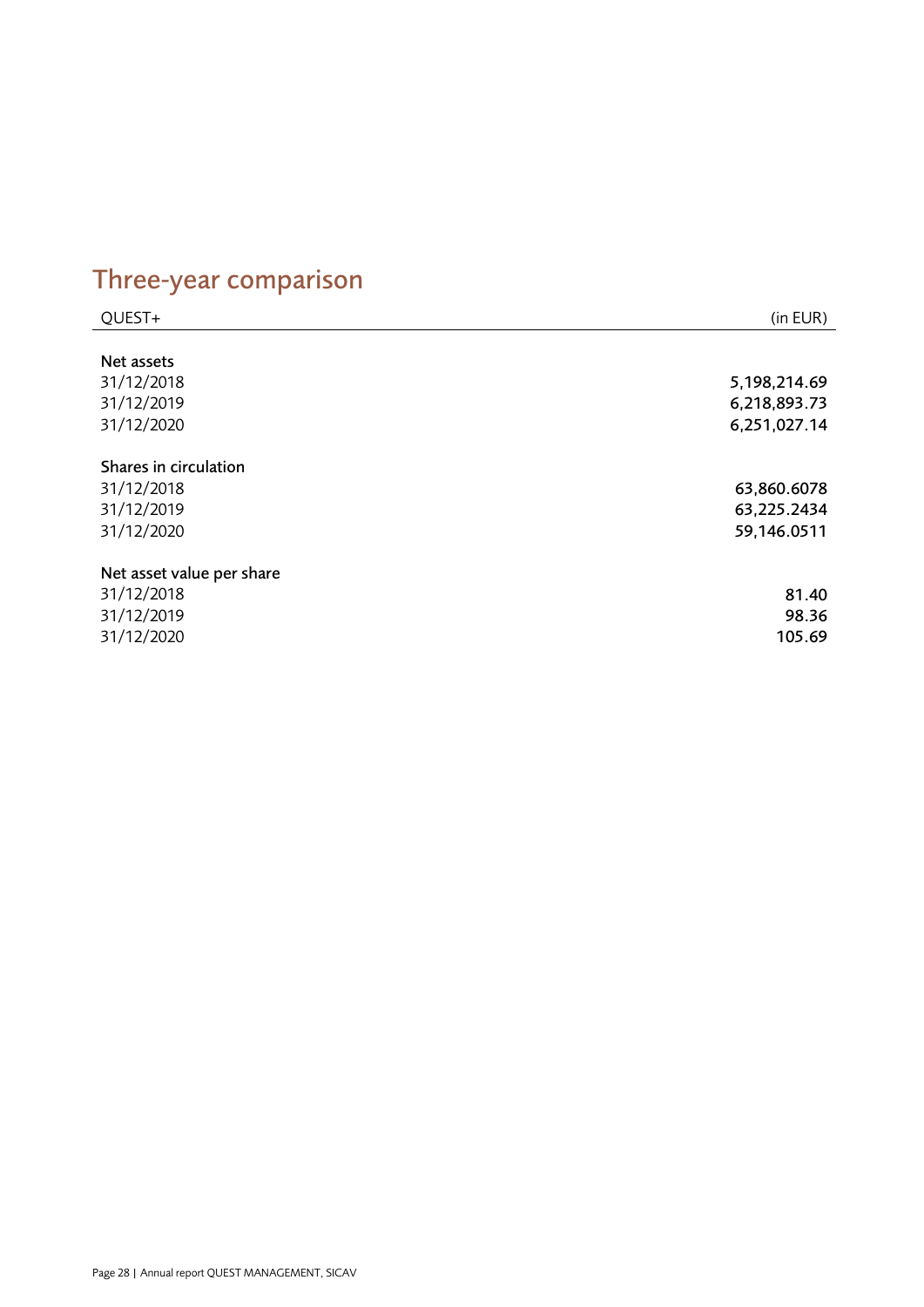# <span id="page-28-0"></span>Change in net assets

| QUEST+                          | (in EUR)      |
|---------------------------------|---------------|
| Net assets, beginning of period | 6,218,893.73  |
| Subscriptions                   | 527,681.51    |
| Redemptions                     | $-909,454.11$ |
| Net income                      | 413,906.01    |
| Net assets, end of period       | 6,251,027.14  |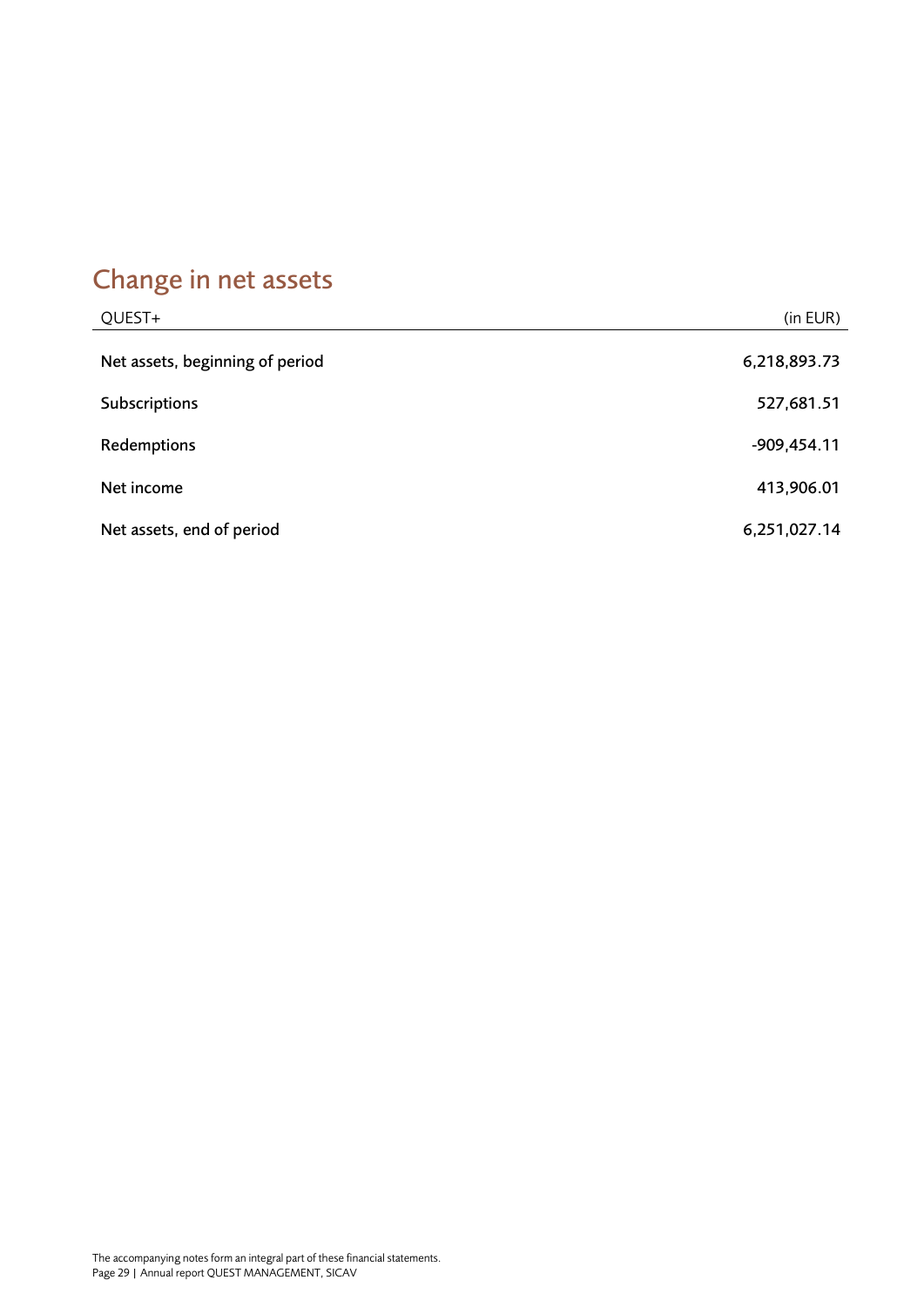## <span id="page-29-0"></span>Shares in circulation

| QUEST+                       |              |
|------------------------------|--------------|
| Balance, beginning of period | 63,225.2434  |
| <b>Issued Shares</b>         | 6,491.5384   |
| <b>Redeemed Shares</b>       | -10,570.7307 |
| Balance, end of period       | 59,146.0511  |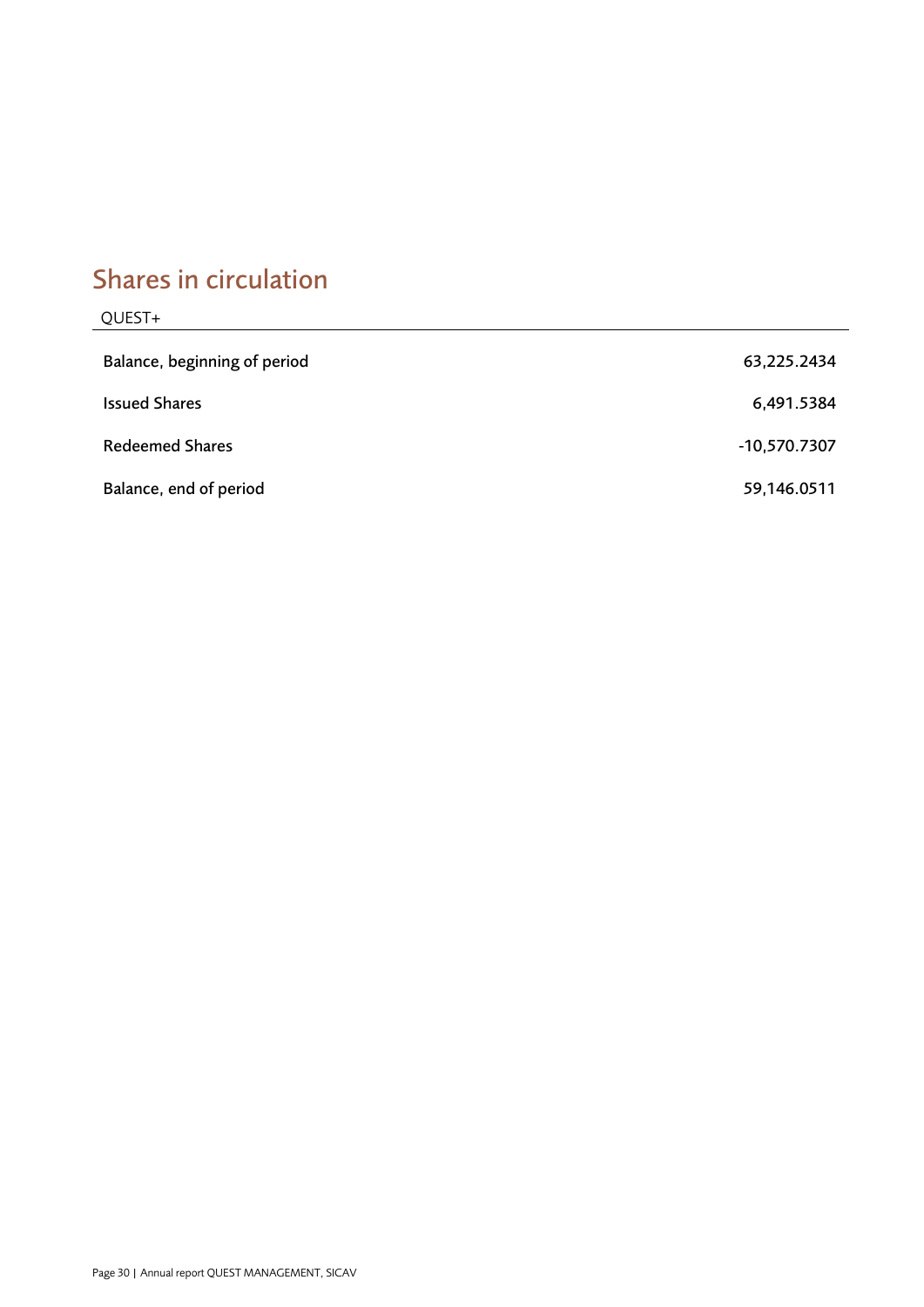## <span id="page-30-0"></span>Assets as per 31/12/2020

### QUEST+

| Description                                                                      | <b>ISIN</b>  | Ccy        | Quantity | Price  | Cost in EUR | Value<br>in EUR | % of<br><b>NAV</b> |
|----------------------------------------------------------------------------------|--------------|------------|----------|--------|-------------|-----------------|--------------------|
| Transferable securities, that are listed or traded on an official stock exchange |              |            |          |        |             |                 |                    |
| Participation certificates                                                       |              |            |          |        |             |                 |                    |
| Participation certificates in                                                    |              |            |          |        |             |                 |                    |
| Switzerland                                                                      |              |            |          |        |             |                 |                    |
| Roche Holding G GS                                                               | CH0012032048 | <b>CHF</b> | 950      | 309.00 | 278,145     | 271,378         | 4.34               |
| Total Participation certificates in                                              |              |            |          |        |             |                 | 4.34               |
| Switzerland                                                                      |              |            |          |        |             | 271,378         |                    |
| <b>Total Participation certificates</b>                                          |              |            |          |        |             | 271,378         | 4.34               |
| <b>Shares</b>                                                                    |              |            |          |        |             |                 |                    |
| Shares in Austria                                                                |              |            |          |        |             |                 |                    |
| Andritz I                                                                        | AT0000730007 | <b>EUR</b> | 7,500    | 37.48  | 289,436     | 281,100         | 4.50               |
| Mayr-Melnhof Kart I                                                              | AT0000938204 | <b>EUR</b> | 2,550    | 165.00 | 304,826     | 420,750         | 6.73               |
| Total Shares in Austria                                                          |              |            |          |        |             | 701,850         | 11.23              |
| Shares in Belgium                                                                |              |            |          |        |             |                 |                    |
| Financiere Tubize                                                                | BE0003823409 | <b>EUR</b> | 4,000    | 82.60  | 286,061     | 330,400         | 5.29               |
| Jensen-Group                                                                     | BE0003858751 | <b>EUR</b> | 8,500    | 24.20  | 317,296     | 205,700         | 3.29               |
| Miko                                                                             | BE0003731453 | <b>EUR</b> | 1,979    | 98.50  | 219,271     | 194,932         | 3.12               |
| <b>Total Shares in Belgium</b>                                                   |              |            |          |        |             | 731,032         | 11.69              |
| <b>Shares in France</b>                                                          |              |            |          |        |             |                 |                    |
| Delta Plus Grp                                                                   | FR0013283108 | <b>EUR</b> | 4,423    | 70.80  | 196,399     | 313,148         | 5.01               |
| PHARMAGEST INTERACT                                                              | FR0012882389 | <b>EUR</b> | 2,369    | 111.40 | 119,338     | 263,907         | 4.22               |
| <b>Total Shares in France</b>                                                    |              |            |          |        |             | 577,055         | 9.23               |
| Shares in Germany                                                                |              |            |          |        |             |                 |                    |
| ABO Wind I                                                                       | DE0005760029 | <b>EUR</b> | 6,000    | 46.40  | 122,501     | 278,400         | 4.45               |
| adidas                                                                           | DE000A1EWWW0 | <b>EUR</b> | 525      | 297.90 | 101,656     | 156,398         | 2.50               |
| CEWE Stift I                                                                     | DE0005403901 | <b>EUR</b> | 4,000    | 92.50  | 333,357     | 370,000         | 5.92               |
| Fresenius I                                                                      | DE0005785604 | <b>EUR</b> | 5,800    | 37.84  | 368,970     | 219,472         | 3.51               |
| LPKF Laser & Elec I                                                              | DE0006450000 | <b>EUR</b> | 5,000    | 29.45  | 100,608     | 147,250         | 2.36               |
| NEXUS I                                                                          | DE0005220909 | <b>EUR</b> | 4,450    | 51.00  | 115,141     | 226,950         | 3.63               |
| SAP                                                                              | DE0007164600 | <b>EUR</b> | 1,900    | 107.22 | 191,769     | 203,718         | 3.26               |
| Steico                                                                           | DE000A0LR936 | <b>EUR</b> | 6,500    | 59.40  | 186,706     | 386,100         | 6.18               |
| <b>Total Shares in Germany</b>                                                   |              |            |          |        |             | 1,988,288       | 31.81              |
| Shares in Ireland                                                                |              |            |          |        |             |                 |                    |
| Kerry Grp-A-                                                                     | IE0004906560 | <b>EUR</b> | 1,900    | 118.50 | 187,745     | 225,150         | 3.60               |
| Total Shares in Ireland                                                          |              |            |          |        |             | 225,150         | 3.60               |
| Shares in Italy                                                                  |              |            |          |        |             |                 |                    |
| <b>B&amp;C</b> Speaker                                                           | IT0001268561 | <b>EUR</b> | 19,959   | 10.35  | 246,722     | 206,576         | 3.30               |
| Total Shares in Italy                                                            |              |            |          |        |             | 206,576         | 3.30               |
| <b>Shares in Netherlands</b>                                                     |              |            |          |        |             |                 |                    |
| Accell Group Br                                                                  | NL0009767532 | <b>EUR</b> | 6,000    | 25.85  | 156,160     | 155,100         | 2.48               |
| Nedap Br                                                                         | NL0000371243 | <b>EUR</b> | 6,000    | 51.00  | 269,940     | 306,000         | 4.90               |

Details of changes in investments for the period are available, free of charges, at the Company's head office as well as all Paying Agents. The accompanying notes form an integral part of these financial statements.

Page 31 | Annual report QUEST MANAGEMENT, SICAV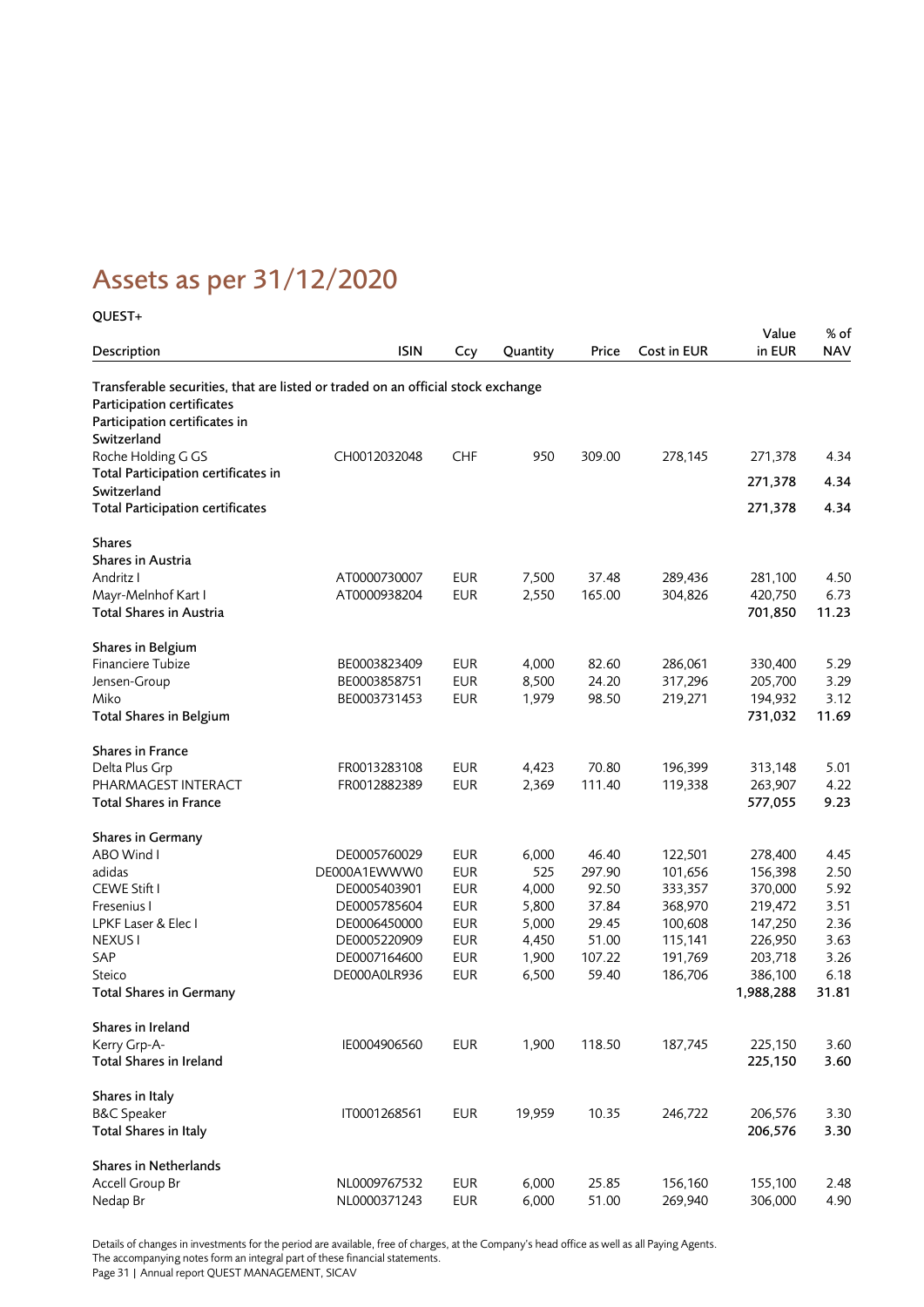|                                                                                        |              |            |          |        |             | Value     | % of       |
|----------------------------------------------------------------------------------------|--------------|------------|----------|--------|-------------|-----------|------------|
| Description                                                                            | <b>ISIN</b>  | Ccy        | Quantity | Price  | Cost in EUR | in EUR    | <b>NAV</b> |
| <b>TKH Group</b>                                                                       | NL0000852523 | <b>EUR</b> | 10,000   | 39.54  | 445,126     | 395,400   | 6.33       |
| Wolters Kluwer Br                                                                      | NL0000395903 | <b>EUR</b> | 3,800    | 69.06  | 226,317     | 262,428   | 4.20       |
| Total Shares in Netherlands                                                            |              |            |          |        |             | 1,118,928 | 17.90      |
| Shares in Norway                                                                       |              |            |          |        |             |           |            |
| SalMar                                                                                 | NO0010310956 | <b>NOK</b> | 7,300    | 503.60 | 291,441     | 350,897   | 5.61       |
| <b>Total Shares in Norway</b>                                                          |              |            |          |        |             | 350,897   | 5.61       |
| <b>Total Shares</b>                                                                    |              |            |          |        |             | 5,899,774 | 94.38      |
| Total Transferable securities, that are listed or traded on an official stock exchange |              |            |          |        |             | 6,171,153 | 98.72      |
| <b>Total Transferable securities</b>                                                   |              |            |          |        |             | 6,171,153 | 98.72      |
| <b>Bank deposits</b>                                                                   |              |            |          |        |             | 86,171    | 1.38       |
|                                                                                        |              |            |          |        |             |           |            |
| Total assets                                                                           |              |            |          |        |             | 6,257,324 | 100.10     |
| Liabilities                                                                            |              |            |          |        |             | $-6,297$  | $-0.10$    |
| Net assets                                                                             |              |            |          |        |             | 6,251,027 | 100.00     |

## <span id="page-31-0"></span>Derivative instruments

As per 31/12/2020 no derivative instruments in portfolio.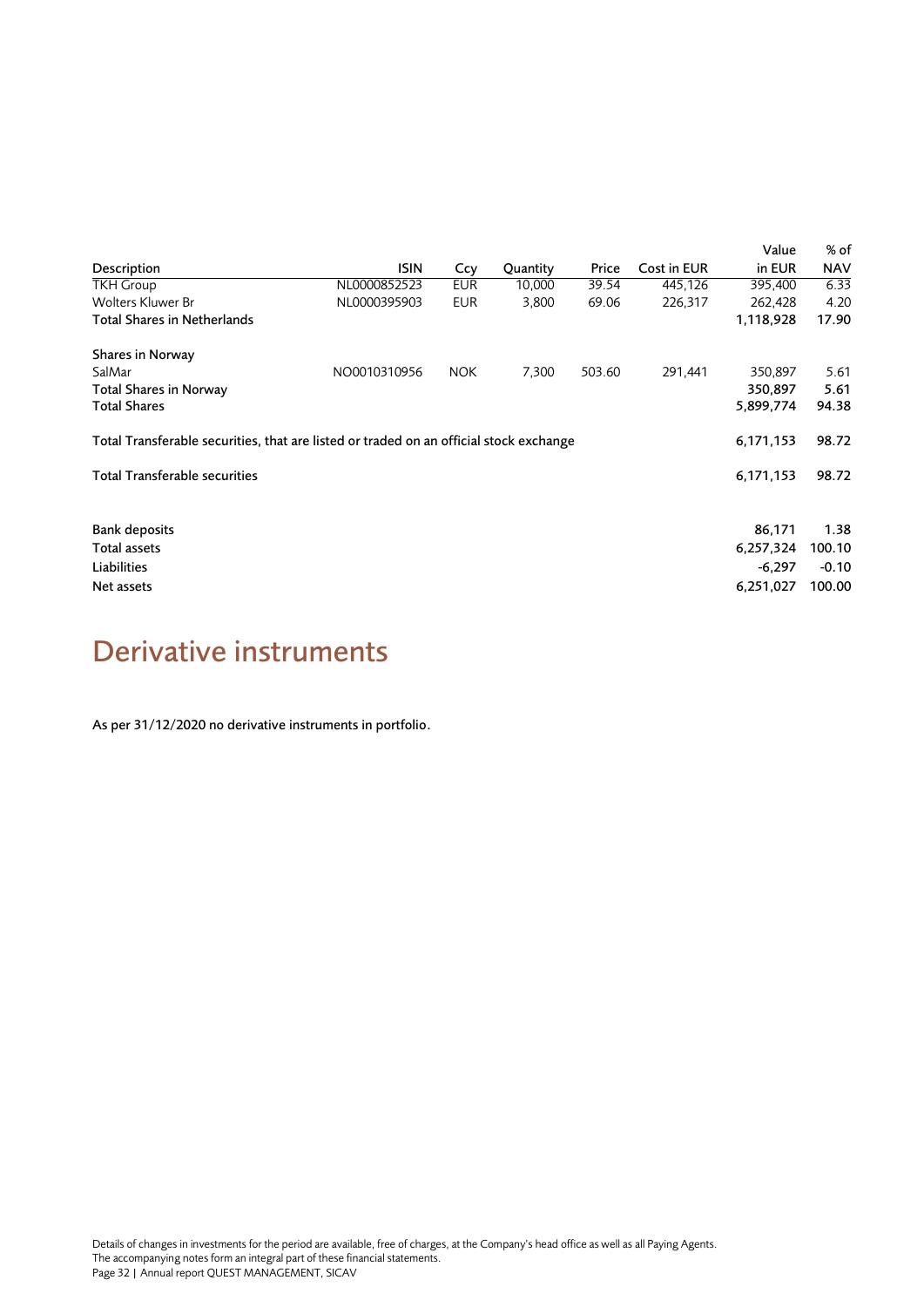## <span id="page-32-0"></span>Notes to the financial statements

### 1. General Information

QUEST MANAGEMENT, SICAV (the "Fund") was incorporated in the Grand Duchy of Luxembourg on June 16, 2000 as a "Société Anonyme" qualifying as a "Société d'Investissement à Capital Variable" with multiple subfunds and is governed by Part I of the amended Luxembourg law of December 17, 2010 on undertakings for collective investment (the "2010 Law"). It is established for an undetermined duration from the date of incorporation.

The Board of Directors of the Company is responsible for the management and control of the Sub-Funds, including the determination of investment policy and has appointed VP Fund Solutions (Luxembourg) SA as the Company's management company pursuant to a Management Company Services Agreement dated April 1, 2013, as it may be amended from time to time. This agreement has been replaced and superseded by the Management Company Service Agreement dated December 15, 2017.

VP Fund Solutions (Luxembourg) SA is a public limited company ("société anonyme"). It was incorporated in Luxembourg under the denomination "De Maertelaere Luxembourg S.A." on January 28, 1993. Its articles of incorporation have last been amended on 18 May 2016. It has been incorporated for an unlimited period of time. Its registered office is at 2, rue Edward Steichen, L-2540 Luxembourg in the Grand Duchy of Luxembourg. Its share capital amounted to CHF 5,000,000 as at December 31, 2020.

The Fund presently contains two sub-funds (the "Sub-Fund"):

QUEST CLEANTECH FUND (denominated in EUR) QUEST+ (denominated in EUR)

### Combined figures

The combined financial statements of the Fund are expressed in EUR and are presented for information purposes only. The figures show the combined numbers of all Sub-Funds. They are equal to the sum of the corresponding items in the financial statements of each Sub-Fund.

The business year of the Fund begins on January 1 and ends on December 31.

These financial statements are prepared in accordance with the Luxembourg Generally Accepted Accounting Principles on a going concern basis under the supervision of the Board of Directors of the Fund.

### 2. Basis of accounting and valuation of assets

The Net Asset Value of each class or sub-class of shares of each Sub-Fund shall be expressed in the Sub-Fund's Base Currency as a per share figure and shall be determined on any Valuation Date, by the Management Company by dividing the value of the net assets of that Sub-Fund to be allocated to such class or sub-class of shares, being the value of the assets of that class or sub-class of shares of that Sub-Fund less its liabilities, on the Valuation Date, by the number of shares of that class or sub-class of the relevant Sub-Fund then outstanding.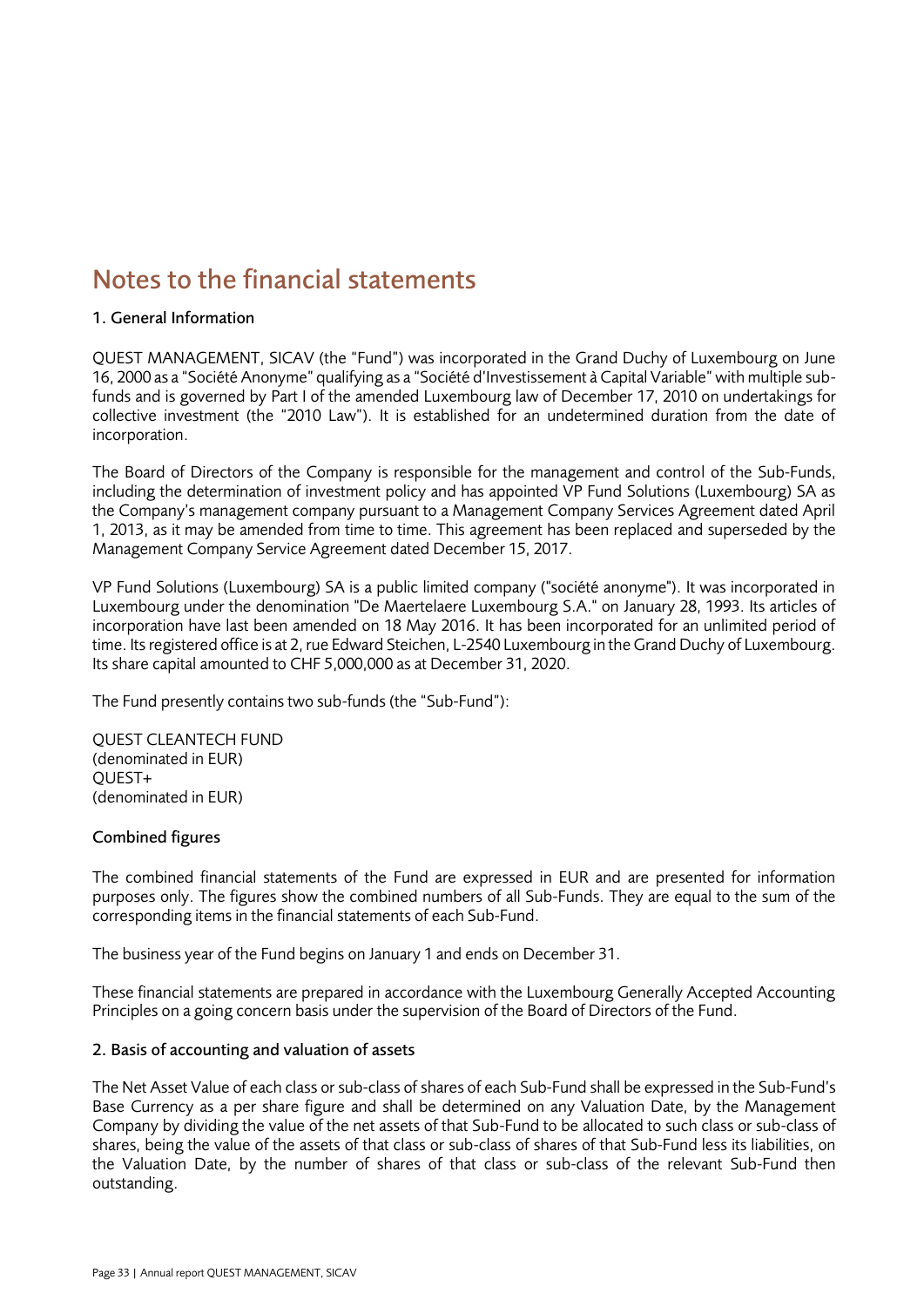The Net Asset Valuation takes place on each Luxembourg bank business day (the "Valuation Date"), i.e. on which banks are open all day in Luxembourg. 24 December in each year will not be considered as a business day.

The valuation shall be effected in the following manner:

A) The assets of the Company shall include:

- a) all cash in hand or in bank including the outstanding interest;
- b) all instruments and promissory notes due on demand and all accounts receivable,(including proceeds from the sale of securities for which the price has not yet been received);
- c) all securities, units, shares, bonds, options, subscription warrants and share rights and other investments and transferable securities which are owned by the Company;
- d) all dividends and distributions to be received by the Company in cash or in securities (the Company may, however, make adjustments based on fluctuations of the market value of the transferable securities arising from practices such as ex dividend or ex right transactions);
- e) all outstanding interest earned on securities owned by the Company unless, however, such interest is included in the principal amount of said securities;
- f) the preliminary expenses of the Company if such were not amortized, and
- g) all other assets of any kind whatsoever including any expenses paid in advance.

The value of the assets of each class or sub-class of shares of each Sub-Fund is determined as follows:

- 1) Securities or money market instruments admitted to official listing on a stock exchange or which are traded on another regulated market which operates regularly and is recognized and open to the public in Europe (including the EU countries) or North or South America, Asia, Australia, New Zealand or Africa are valued on the base of the last known price. If the same security or instrument is quoted on different markets, the quotation of the main market for this security or instrument will be used. If there is no relevant quotation or if the quotations are not representative of the fair value, the evaluation will be done in good faith by the Board of Directors or its delegate with a view to establishing the probable sales price for such securities or instruments;
- 2) Non-listed securities or money market instruments are valued on the base of their probable sales price as determined in good faith by the Board of Directors or its delegate;
- 3) Liquid assets are valued at their nominal value plus accrued interest;
- 4) Units of UCIs are valued on the basis of their last known net asset value;
- 5) Futures and options are valued by reference to the previous day's closing price on the relevant market. The market prices used are the futures exchanges settlement prices;
- 6) Swaps are valued at their fair market value on the basis of the last known closing price of the underlying asset.

For the assets which are not denominated in the currency in which a Sub-Fund is denominated, the conversion shall be done on the basis of the exchange rate for such currency ruling on the relevant bank business day in Luxembourg.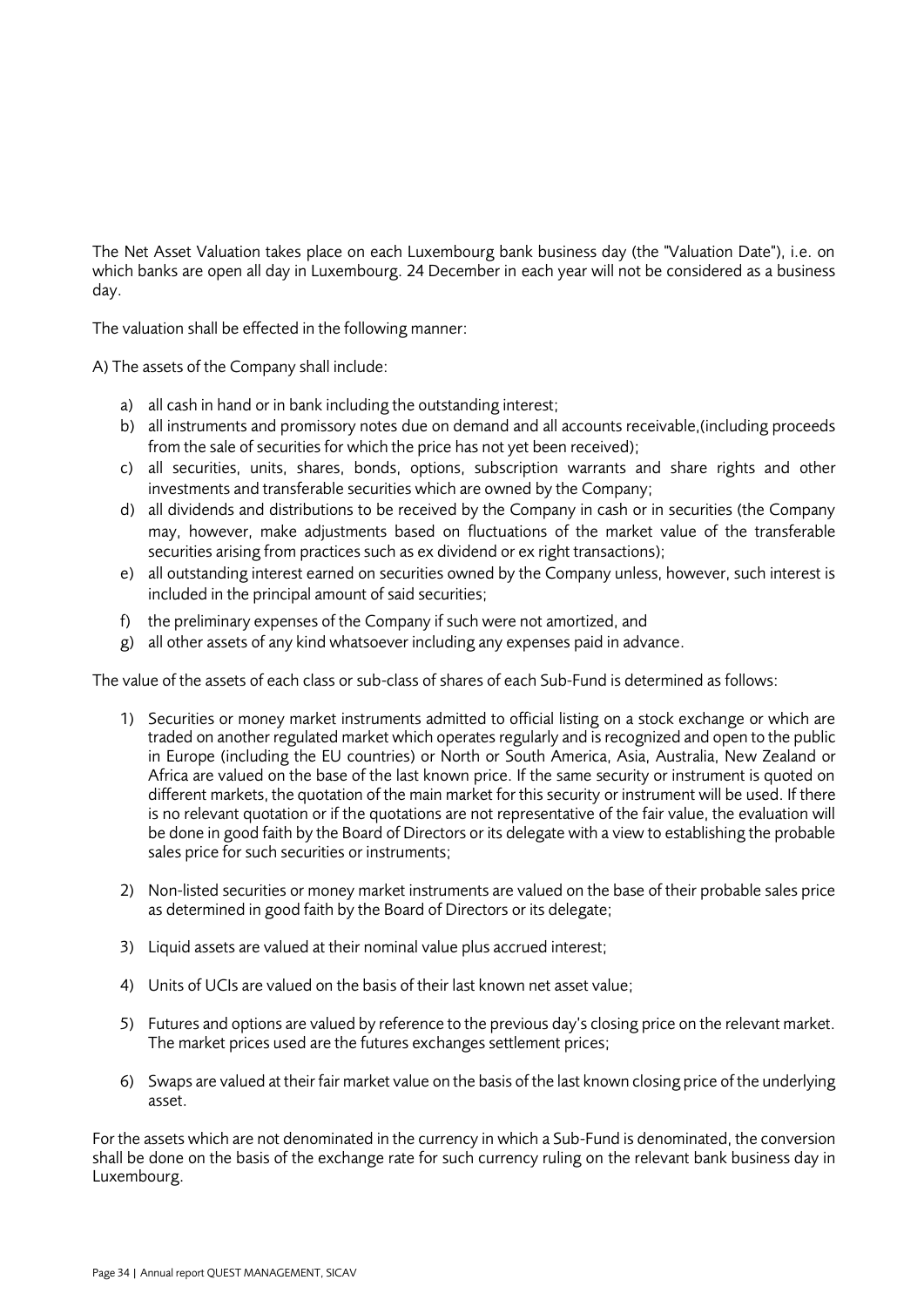In addition, appropriate provisions will be made to account for the charges and fees levied on the Sub-Funds.

In the event it is impossible or incorrect to carry out a valuation in accordance with the above rules owing to particular circumstances, the Board of Directors or its designee is entitled to use other generally recognized valuation principles, which can be examined by an the approved statutory auditor of the Company, in order to reach a proper valuation of each Sub-Fund's total assets.

B) The liabilities of the Company shall be deemed to include:

- a) all loans, due bills and accounts payable;
- b) all administrative expenses, whether fallen due or an outstanding balance (including the remuneration of the Management Company, investment managers, depositaries and other representatives and agents of the Company);
- c) all known commitments, whether or not due, including all contractual commitments fallen due where such commitments involve a payment either in cash or in goods, including the amount of dividends declared but not paid by the Company if the Valuation Date coincides with the date at which the persons who are or will be entitled to such dividends are determined;
- d) an adequate reserve for any tax on the Net Asset Value, accrued up to the Valuation Date and fixed by the Board of Directors and any other reserves authorized or approved by the Board of Directors;
- e) all other commitments of the Company of any kind whatsoever other than commitments represented by the shares of the Company. For the purpose of estimating the amount of such commitments the Company shall take into account all of its payable expenses, such as described under the Chapter "Expenses" herein. For the purpose of estimating the amount of such liabilities, the Company may factor in any regular or recurrent administrative and other expenses on the basis of an estimate for the year or any other period by dividing the amount in proportion to the fractions of such period.

C) The Board of Directors shall establish a portfolio of assets for each Sub-Fund, and for one or more classes of shares if such classes were issued in accordance with Article 5 of the Articles, in the manner prescribed hereafter.

If one or more sub-classes of shares are created within the classes of shares, in accordance with the terms set forth in Article 5 of the Articles, the rules of allotment determined hereafter shall apply mutatis mutandis to each sub class of shares.

- a) the proceeds from the issue of the Shares of each Sub-Fund shall be attributed, in the books of the Company, to the portfolio of assets established for such Sub-Fund, it being understood that if a portfolio of assets is established for one or more classes of shares as indicated above, the following rules shall apply mutatis mutandis to such classes of shares, and the assets, liabilities, income and expenses relating to such Sub-Fund or such classes of shares shall be attributed to this portfolio of assets in accordance with the provisions of this Chapter;
- b) if an asset derives from another asset, such derived asset shall be attributed, in the books of the Company, to the same portfolio to which the asset generating it belongs and at each revaluation of an asset, the increase or reduction in value shall be attributed to the portfolio to which such asset belongs;
- c) when the Company pays any liability which relates to an asset of a given portfolio or relates to an operation carried out in connection with an asset of a given portfolio, this liability shall be attributed to the portfolio in question;
- d) if an asset or liability of the Company may not be attributed to a given portfolio, such asset or liability shall be attributed to all the portfolios in proportion to the net values of the various Sub-funds;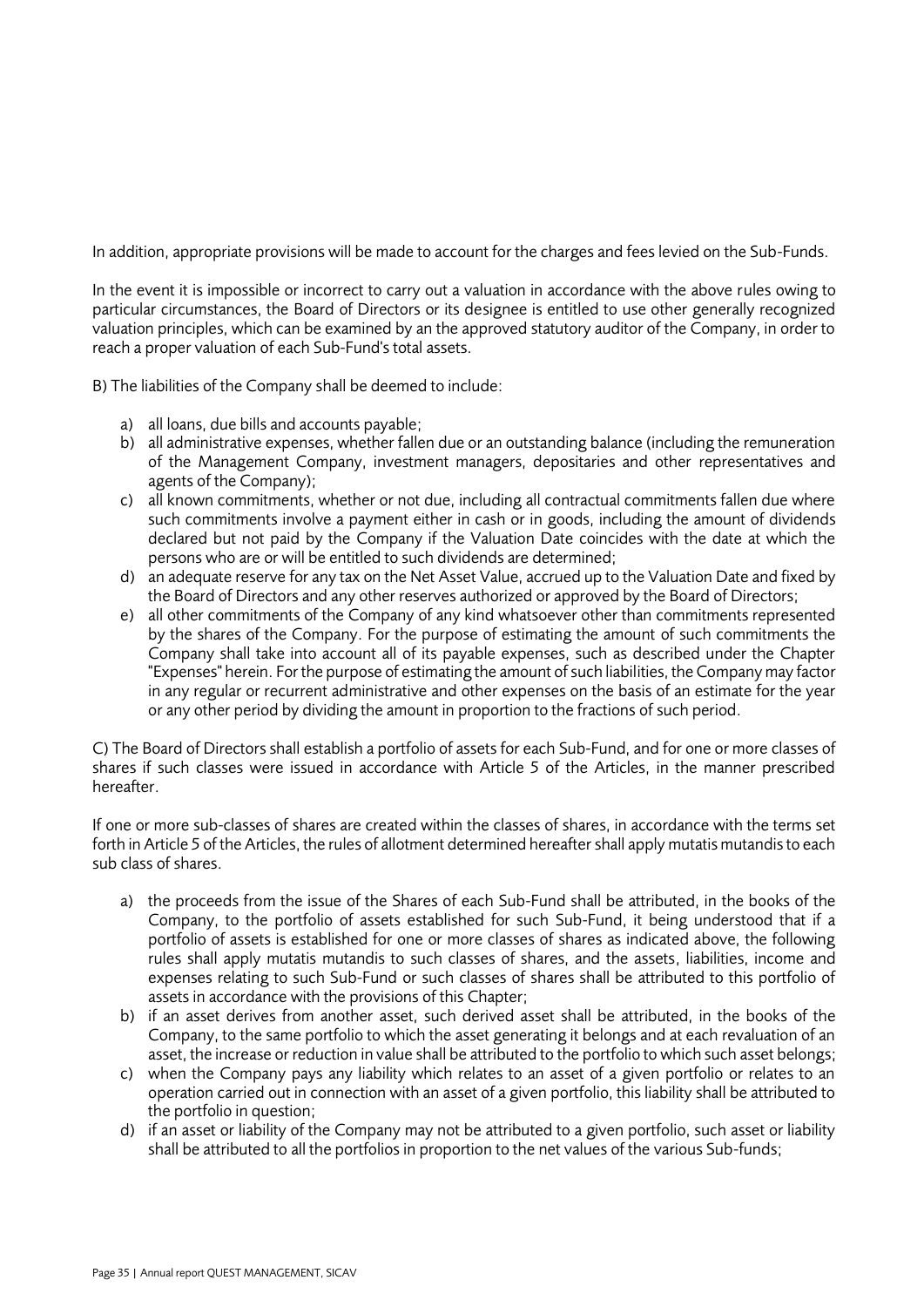it being understood that:

- 1) all unsubstantial amounts may be apportioned between all the portfolios and
- 2) the Board of Directors may allocate expenses, after having consulted the Company's approved statutory auditor, in an equitable and reasonable manner while taking into account all the circumstances; and

the Board of Directors may reattribute an asset or liability previously attributed if they deem that such is required by the circumstances; and

the Board of Directors may attribute an asset from one portfolio to another in the Company's books if (including the situation where a creditor takes action against specific assets of the Company) a liability has not been attributed in accordance with the methods determined by the Board of Directors under the terms of this Chapter.

### 3. Investment management fee

The Fund pays to the Investment Manager a fixed management fee, payable monthly in arrears and determined in the Investment Management Agreement dated December 15, 2017, as follows:

QUEST CLEANTECH FUND:

- Class A Shares none (Performance fee only);
- Class B Shares 1.25 % p.a. of the respective Sub-Fund's class of share's average net asset value during the relevant month;
- Class C Shares 0.75 % p.a. of the respective Sub-Fund's class of share's average net asset value during the relevant month;
- Class R Shares 1.25 % p.a. of the respective Sub-Fund's class of share's average net asset value during the relevant month;
- Class I Shares 0.75 % p.a. of the respective Sub-Fund's class of share's average net asset value during the relevant month.

### QUEST+:

• Class C Shares 0.75 % p.a. of the respective Sub-Fund's class of share's average net asset value during the relevant month.

### 4. Depositary Bank and Management Company fees

The Fund will pay a Depositary Bank Fee to VP Bank (Luxembourg) SA for the depositary and paying agent functions, depositary, supervision services, follow-up on corporate actions and reimbursement on bonds, dividend and interest credit, in accordance with the following scale of fees, calculated as a percentage per year of the total net assets of the Fund (any taxes and external costs being excluded):

|           | • up to EUR $100,000,000$             | $0.09\%$ * |
|-----------|---------------------------------------|------------|
|           | • from EUR 100,000,000 to 200,000,000 | $0.05 \%$  |
| $\bullet$ | above EUR 200,000,000                 | $0.04\%$ * |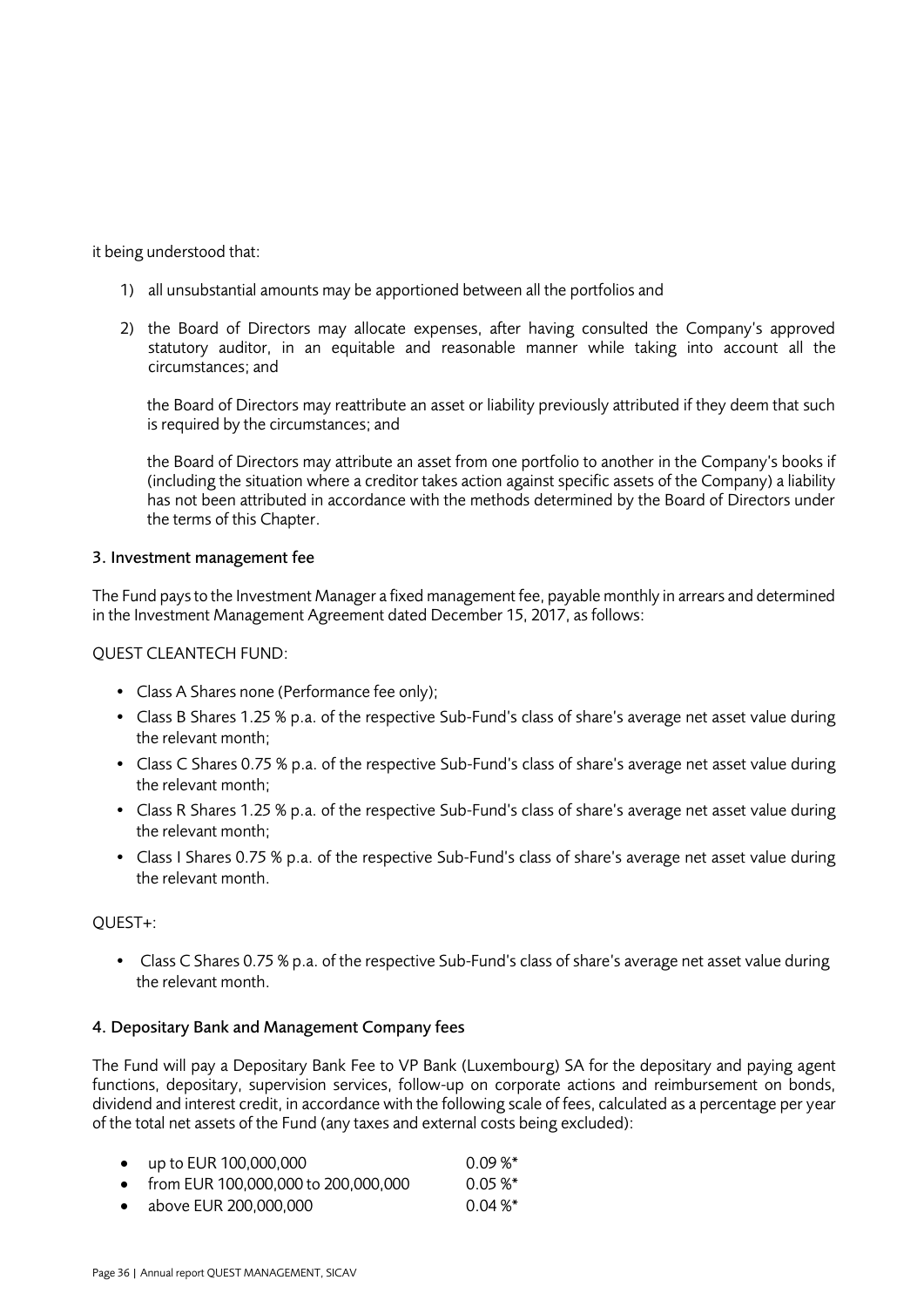\*rate applied to the part of the total net assets of the Fund falling within that range, subject to a minimum fee of EUR 1,000.00 per month (equal to EUR 12,000.00 p.a.).

QUEST MANAGEMENT SICAV will pay a Management Company Fee to VP Fund Solutions (Luxembourg) SA, that includes Management Company Fees, Central Administration Fee and Transfer and Registrar Agent Fee, in accordance with the following scale of fees, calculated as a percentage per year of the total net assets of the Fund (any taxes being excluded):

| • $up to EUR 100,000,000$             | $0.17\%$ *   |
|---------------------------------------|--------------|
| • from EUR 100,000,000 to 200,000,000 | $0.10 \%$    |
| • above EUR 200,000,000               | $0.08\,\%^*$ |

\*rate applied to the part of the total net assets of the Fund falling within that range, subject to a minimum fee of EUR 2,000 per month (equal to EUR 24,000 p.a.). These costs are including the preparation of the KIIDs but excluding the KIID related translation costs, if needed.

The fee is calculated on the daily average Net Asset Value of each month and is debited at the end of each month for the past month.

Furthermore, the Management Company is entitled to receive, for the service rendered as transfer and registrar agent of the Fund, the following fees:

- EUR 1,500 p.a. per new active share class, and
- EUR 75 p.a. for any new investor account, above 100 investors' accounts, the first 100 accounts being free of charge.

### Performance fee

In consideration for its services, the Investment Manager is entitled to receive from the Fund, when appropriate, a performance fee payable quarterly in arrears. The performance fee is accrued daily in the calculation of the net asset value per share, according to the performance fee structure set forth below.

For the QUEST CLEANTECH FUND (A), the Fund pays the Investment Manager a performance fee consisting of:

- 20 % of the net realized and unrealized appreciation, if any, in the net asset value of the Sub-Fund's shares which is in excess of the benchmark short interest rate, since beginning of current quarter, applied to the fully existing shares since the beginning of the quarter;

- 20 % of the net realized and unrealized appreciation, if any, in the net asset value of the Sub-Fund's newly subscribed shares during the quarter which is in excess of the benchmark short interest rate since related subscription dates;

- the realized performance fee related to redemptions accrued before a quarter end will remain in the Sub-Fund.

The short interest rate is defined as EURIBOR 3 months (EUR003M).

For the Class A Shares of the Sub-Fund, the Fund does not pay the Investment Manager a quarterly fee unless the Fund's return is higher than the benchmark interest rate for that particular quarter. A quarterly performance fee is only calculated when the performance of the net asset value per share calculated on the basis of a rolling year is positive. Furthermore, the quarterly performance fee calculated per share may not exceed the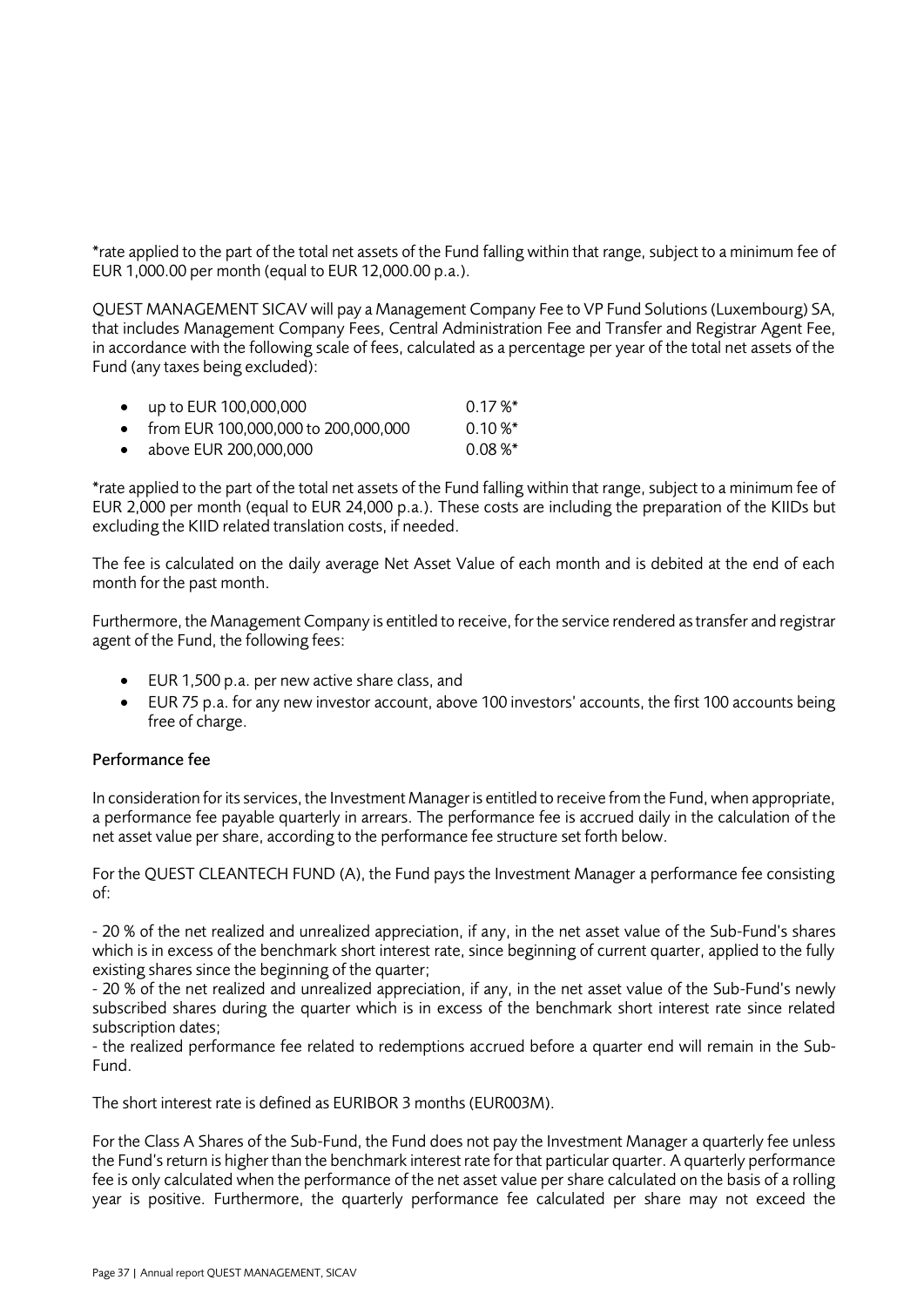performance of the net asset value per share calculated on the basis of a rolling year.

The performance fee is charged to the Fund on a quarterly basis and paid out of the assets of the Company. The transfer will be executed by the Management Company.

In the case of the Class A Shares of the Sub-Fund, the Investment Manager may choose to waive all of its fee or any portion thereof at its absolute discretion for an indefinite period, in order to reduce the impact such fee may have on the performance of the Sub-Fund in instances where the Sub-Fund's net assets are of insufficient size.

In the case of all other share classes of the Sub-Fund QUEST CLEANTECH FUND and the Sub-Fund QUEST+, there shall be no performance fee.

For the year ended December 31, 2020, the performance fees related to QUEST CLEANTECH FUND Class A Shares amounted to EUR 313,288.58.

### 5. Taxes

The Company is not subject to taxation in Luxembourg on its income, profits or gains. The Company is not subject to net wealth tax in Luxembourg. No stamp duty, capital duty or other tax will be payable in Luxembourg upon the issue of Shares of the Company.

The Sub-Funds are however subject, in principle, to a subscription tax (taxe d'abonnement) levied at the rate of 0.05 % per annum based on their net asset value at the end of the relevant quarter, calculated and paid quarterly.

A reduced subscription tax rate of 0.01 % per annum is however applicable to any Sub-Fund whose exclusive object is the collective investment in money market instruments, the placing of deposits with credit institutions, or both. A reduced subscription tax rate of 0.01 % per annum is also applicable to any Sub-Fund or Share Class provided that their shares are only held by one or more institutional investors within the meaning of article 174 of the Law (an "Institutional Investor").

### Withholding tax

Interest and dividend income received by the Company may be subject to non-recoverable withholding tax in the source countries. The Company may further be subject to tax on the realised or unrealised capital appreciation of its assets in the countries of origin. The Company may benefit from double tax treaties entered into by Luxembourg, which may provide for exemption from withholding tax or reduction of withholding tax rate.

Distributions made by the Company as well as liquidation proceeds and capital gains derived there from are not subject to withholding tax in Luxembourg.

### 6. Transaction cost

The transaction costs represent broker transaction fees in relation to the purchases and sales of securities and financial derivative instruments during the business year. For the year ended December 31, 2020 the transaction costs amounted to:

EUR 177,299.27 for QUEST CLEANTECH FUND EUR 9,403.43 for QUEST+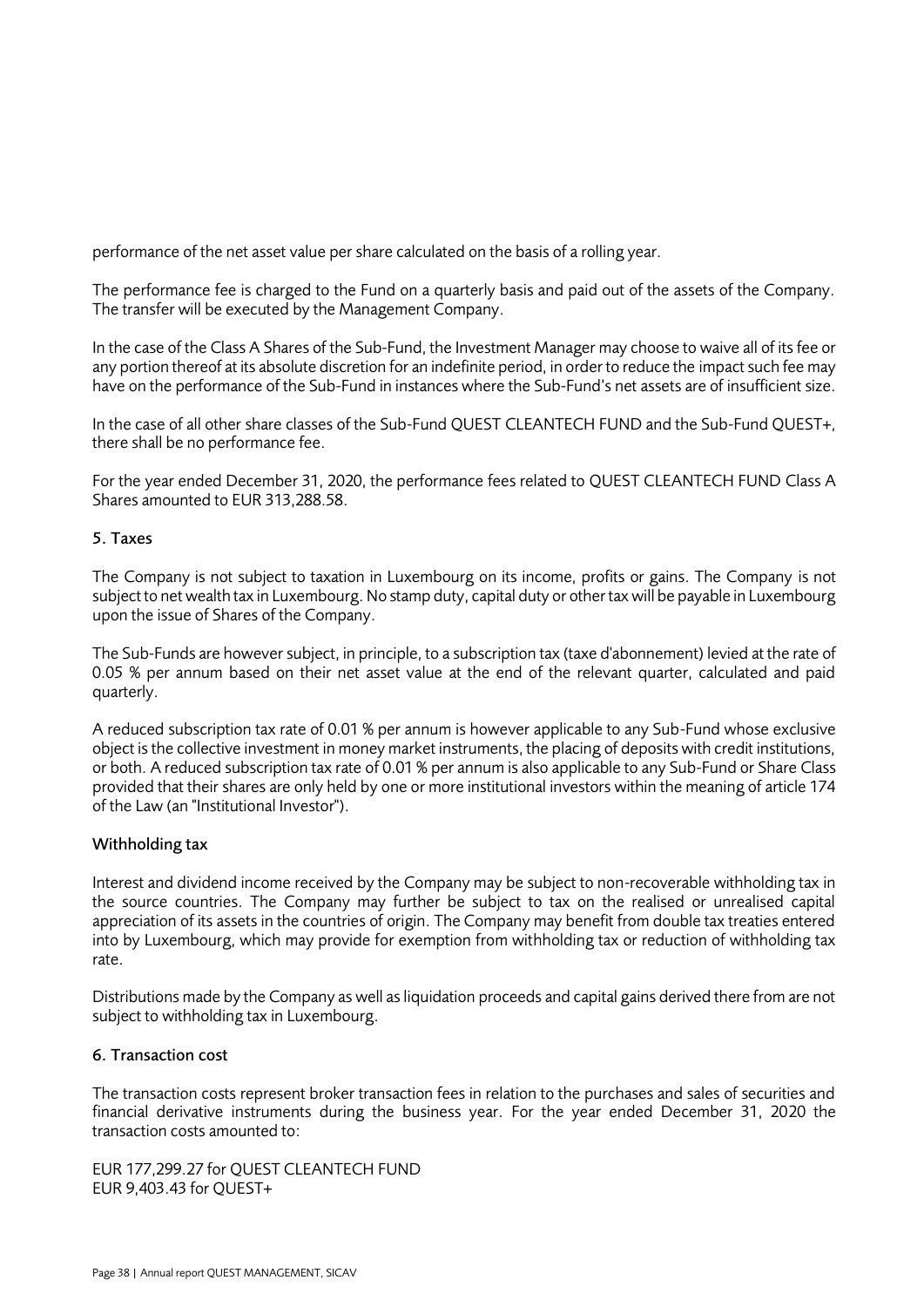### 7. Liabilities

The item "Liabilities" includes unpaid expenses during the current financial period. This includes inter alia the "Taxe d'abonnement", the Investment management fees, the Management Company fee, the Depositary bank fees, Performance fees and the Audit fees.

### 8. Foreign Exchange rates

### Currency spot rates used as at 31/12/2020:

EUR  $1 -$  is equal to CHF 1.081700 EUR  $1 -$  is equal to DKK 7.443675 EUR  $1 -$  is equal to GBP 0.895151 EUR 1 — is equal to NOK 10.476818 EUR 1 — is equal to SEK 10.049985 EUR  $1 -$  is equal to USD 1.223504

### 9. Related party transactions

All transactions with related parties were entered into the ordinary course of business and under normal market conditions. The related parties to the Fund are the Management Company, the Investment Manager and Marketing Agent. The fees for the related parties are described in Notes 3 and 4.

### 10. Other charges

The item "Other charges" includes inter alia the publication fees, the license fee, distributor fee, Riskmanagement fees and fees for the information agent.

### 11. Events during the financial year

### Covid-19

A coronavirus strain was caused in China in late 2019 and the virus has spread worldwide. A significant outbreak of the Covid-19 virus in human population led to a widespread health crisis, which affected the economies and financial markets worldwide. This could affect the future performance of the fund. The management company has not yet noticed any significant increase in redemptions for the fund so far. Currently, there are no plans to close sub-funds due to the corona crisis.

### 12. Actions taken by VP Fund Solutions (Luxembourg) SA as part of the Covid 19 pandemic

Regardless of the current COVID 19 pandemic and its impact on the markets, on March 16, 2020, VP Fund Solutions (Luxembourg) SA successfully activated the business continuity measures, such as home office work, in order to provide services to customers and investors. In doing so, VP Fund Solutions (Luxembourg) SA adheres to the recommendations and requirements of the Luxembourg supervisory authority and the Ministry of Health, so that operational business activities are fully guaranteed, taking into account the regulatory requirements, and the health of the employees. We monitor the evolving situation closely and are also in constant contact with the portfolio managers and investment advisors in order to constantly monitor their operational business activities.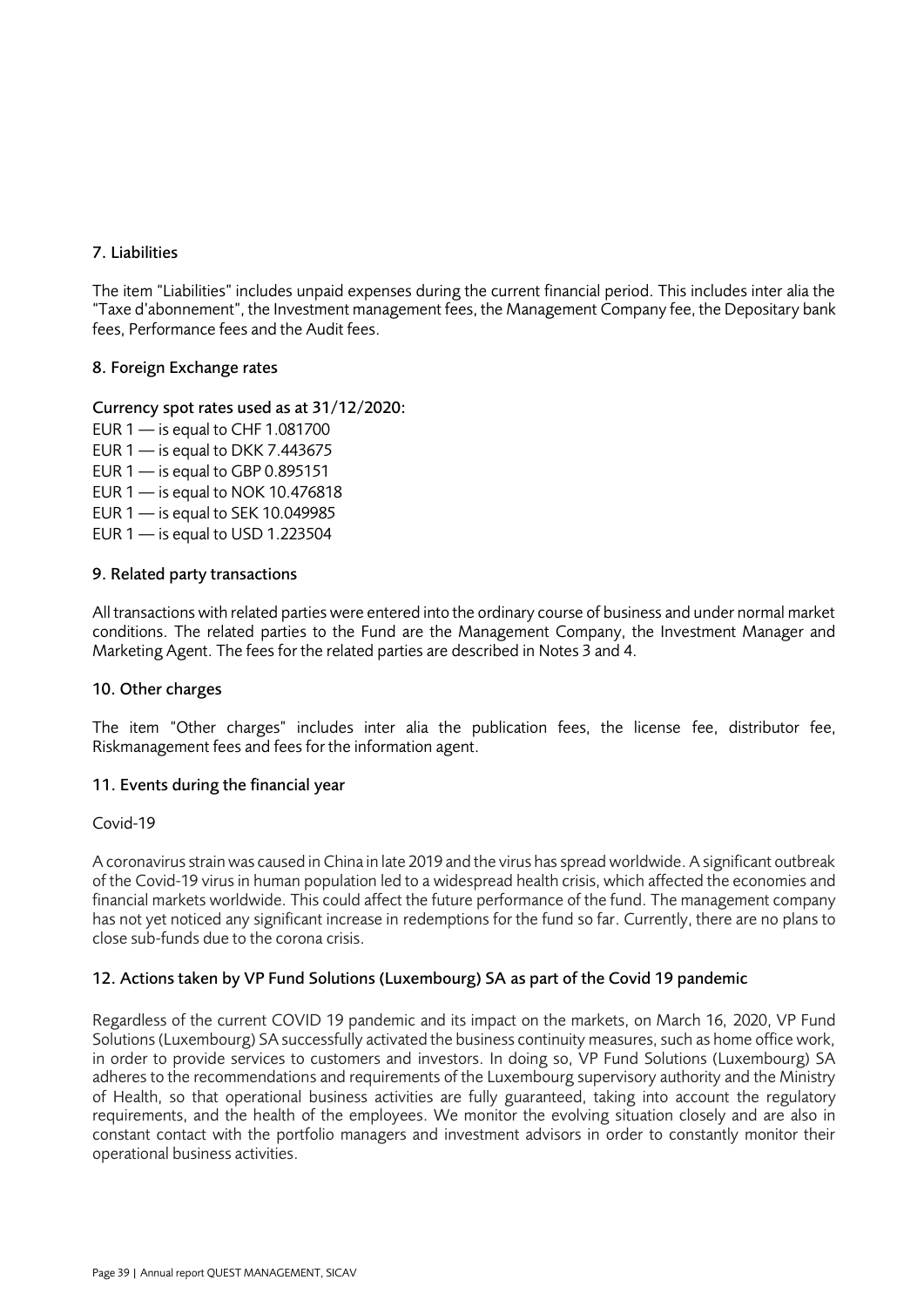### 13. Subsequent events

There were no significant events after the reporting period.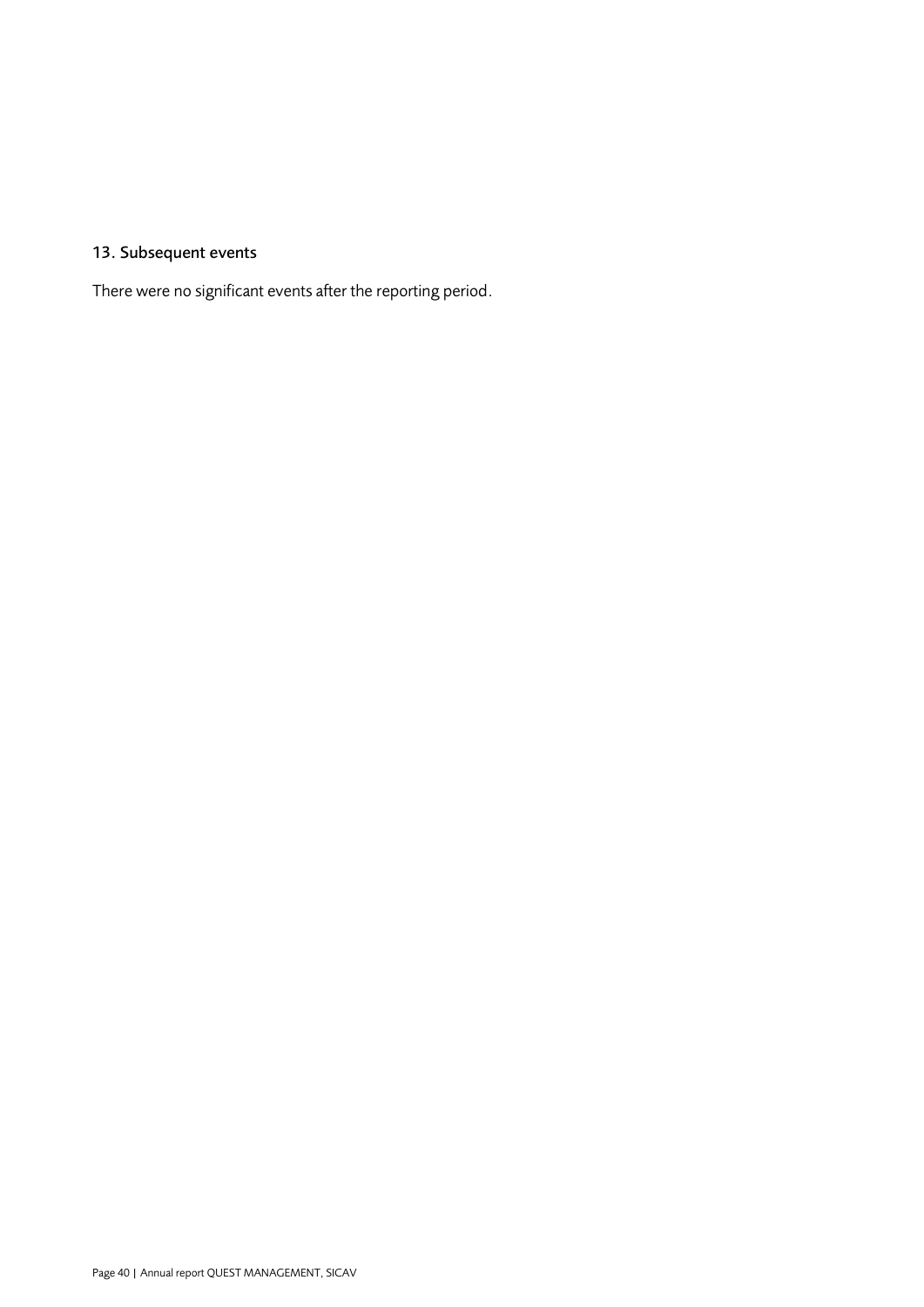

**KPMG Luxembourg, Société coopérative**  39, Avenue John F. Kennedy L-1855 Luxembourg

Tel.: +352 22 51 51 1 Fax: +352 22 51 71 E-mail: info@kpmg.lu Internet: www.kpmg.lu

<span id="page-40-0"></span>To the Shareholders of Quest Management, SICAV 2, Rue Edward Steichen L-2540 Luxembourg

### **REPORT OF THE REVISEUR D'ENTREPRISES AGREE**

### *Report on the audit of the financial statements*

### *Opinion*

We have audited the financial statements of Quest Management, SICAV and each of its subfunds ("the Fund"), which comprise the statement of net assets and the statement of assets as at December 31, 2020, and the statement of profit and loss accounts and the statement of changes in net assets for the year then ended, and notes to the financial statements, including a summary of significant accounting policies.

In our opinion, the accompanying financial statements give a true and fair view of the financial position of Quest Management, SICAV and each of its sub-funds as at December 31, 2020, and of the results of its operations and changes in its net assets for the year then ended in accordance with Luxembourg legal and regulatory requirements relating to the preparation and presentation of the financial statements.

### *Basis for opinion*

We conducted our audit in accordance with the Law of July 23, 2016 on the audit profession ("Law of July 23, 2016") and with International Standards on Auditing ("ISAs") as adopted for Luxembourg by the Commission de Surveillance du Secteur Financier ("CSSF"). Our responsibilities under the Law of July 23, 2016 and ISAs as adopted for Luxembourg by the CSSF are further described in the « Responsibilities of "réviseur d'entreprises agréé" for the Audit of the Financial Statements » section of our report. We are also independent of the Fund in accordance with the International Code of Ethics for Professional Accountants, including International Independence Standards, issued by the International Ethics Standards Board for Accountants ("IESBA Code") as adopted for Luxembourg by the CSSF together with the ethical requirements that are relevant to our audit of the financial statements, and have fulfilled our other ethical responsibilities under those ethical requirements. We believe that the audit evidence we have obtained is sufficient and appropriate to provide a basis for our opinion.

### *Other information*

The Board of Directors of the Fund is responsible for the other information. The other information comprises the information stated in the annual report but does not include the financial statements and our report of the "réviseur d'entreprises agréé" thereon.

Our opinion on the financial statements does not cover the other information and we do not express any form of assurance conclusion thereon.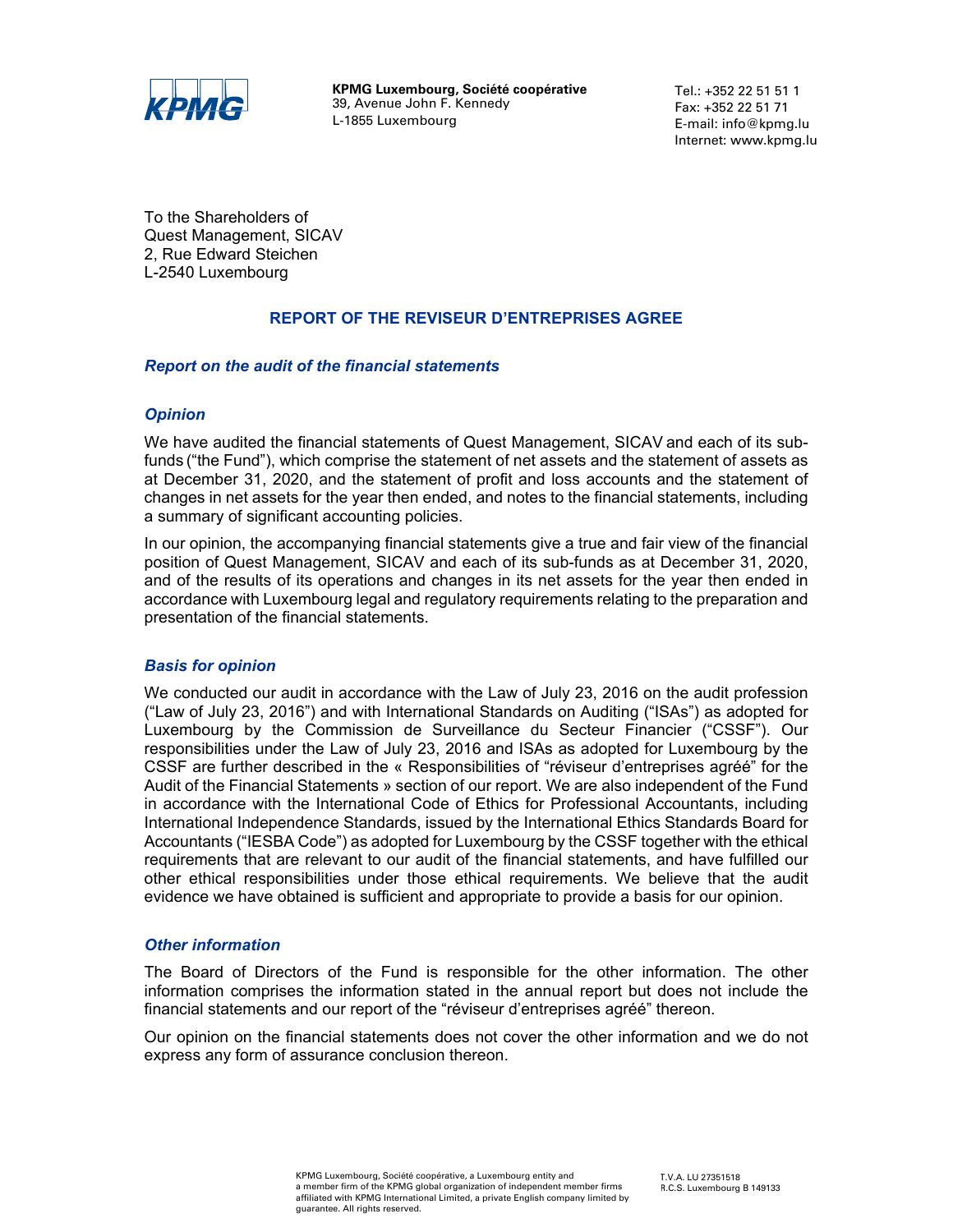

In connection with our audit of the financial statements, our responsibility is to read the other information and, in doing so, consider whether the other information is materially inconsistent with the financial statements or our knowledge obtained in the audit or otherwise appears to be materially misstated. If, based on the work we have performed, we conclude that there is a material misstatement of this other information, we are required to report this fact. We have nothing to report in this regard.

### *Responsibilities of the Board of Directors of the Fund and Those Charged with Governance for the financial statements*

The Board of Directors of the Fund is responsible for the preparation and fair presentation of these financial statements in accordance with Luxembourg legal and regulatory requirements relating to the preparation and presentation of the financial statements, and for such internal control as the Board of Directors of the Fund determines is necessary to enable the preparation of financial statements that are free from material misstatement, whether due to fraud or error.

In preparing the financial statements, the Board of Directors of the Fund is responsible for assessing the Fund's and each of its sub-funds' ability to continue as a going concern, disclosing, as applicable, matters related to going concern and using the going concern basis of accounting unless the Board of Directors of the Fund either intends to liquidate the Fund or any of its sub-funds or to cease operations, or has no realistic alternative but to do so.

Those charged with governance are responsible for overseeing the Fund's financial reporting process.

### *Responsibilities of the "réviseur d'entreprises agréé" for the audit of the financial statements*

The objectives of our audit are to obtain reasonable assurance about whether the financial statements as a whole are free from material misstatement, whether due to fraud or error, and to issue a report of the "réviseur d'entreprises agréé" that includes our opinion. Reasonable assurance is a high level of assurance, but is not a guarantee that an audit conducted in accordance with the Law of July 23, 2016 and with ISAs as adopted for Luxembourg by the CSSF will always detect a material misstatement when it exists. Misstatements can arise from fraud or error and are considered material if, individually or in the aggregate, they could reasonably be expected to influence the economic decisions of users taken on the basis of these financial statements.

As part of an audit in accordance with the Law of July 23, 2016 and with ISAs as adopted for Luxembourg by the CSSF, we exercise professional judgment and maintain professional skepticism throughout the audit. We also:

- Identify and assess the risks of material misstatement of the financial statements, whether due to fraud or error, design and perform audit procedures responsive to those risks, and obtain audit evidence that is sufficient and appropriate to provide a basis for our opinion. The risk of not detecting a material misstatement resulting from fraud is higher than for one resulting from error, as fraud may involve collusion, forgery, intentional omissions, misrepresentations, or the override of internal control.
- Obtain an understanding of internal control relevant to the audit in order to design audit procedures that are appropriate in the circumstances, but not for the purpose of expressing an opinion on the effectiveness of the Fund's internal control.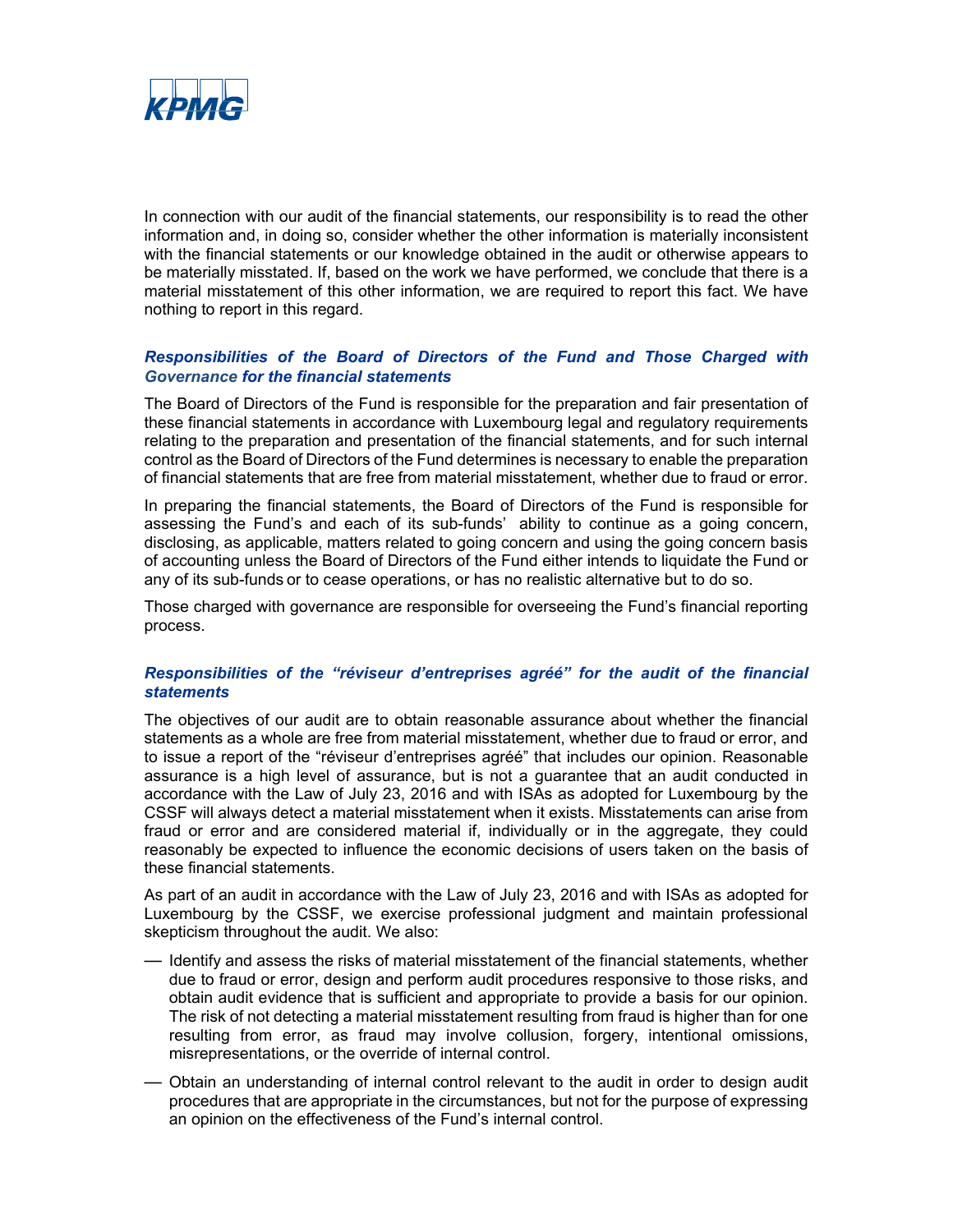

- Evaluate the appropriateness of accounting policies used and the reasonableness of accounting estimates and related disclosures made by the Board of Directors of the Fund*.*
- Conclude on the appropriateness of the Board of Directors of the Fund's use of the going concern basis of accounting and, based on the audit evidence obtained, whether a material uncertainty exists related to events or conditions that may cast significant doubt on the Fund's or any of its sub-funds' ability to continue as a going concern. If we conclude that a material uncertainty exists, we are required to draw attention in our report of the "réviseur d'entreprises agréé" to the related disclosures in the financial statements or, if such disclosures are inadequate, to modify our opinion. Our conclusions are based on the audit evidence obtained up to the date of our report of the "réviseur d'entreprises agréé". However, future events or conditions may cause the Fund or any of its sub-funds to cease to continue as a going concern.
- Evaluate the overall presentation, structure and content of the financial statements, including the disclosures, and whether the financial statements represent the underlying transactions and events in a manner that achieves fair presentation.

We communicate with those charged with governance regarding, among other matters, the planned scope and timing of the audit and significant audit findings, including any significant deficiencies in internal control that we identify during our audit.

Luxembourg, March 16, 2021 KPMG Luxembourg, Société coopérative Cabinet de révision agréé

 $V$ 

M. Wirtz-Bach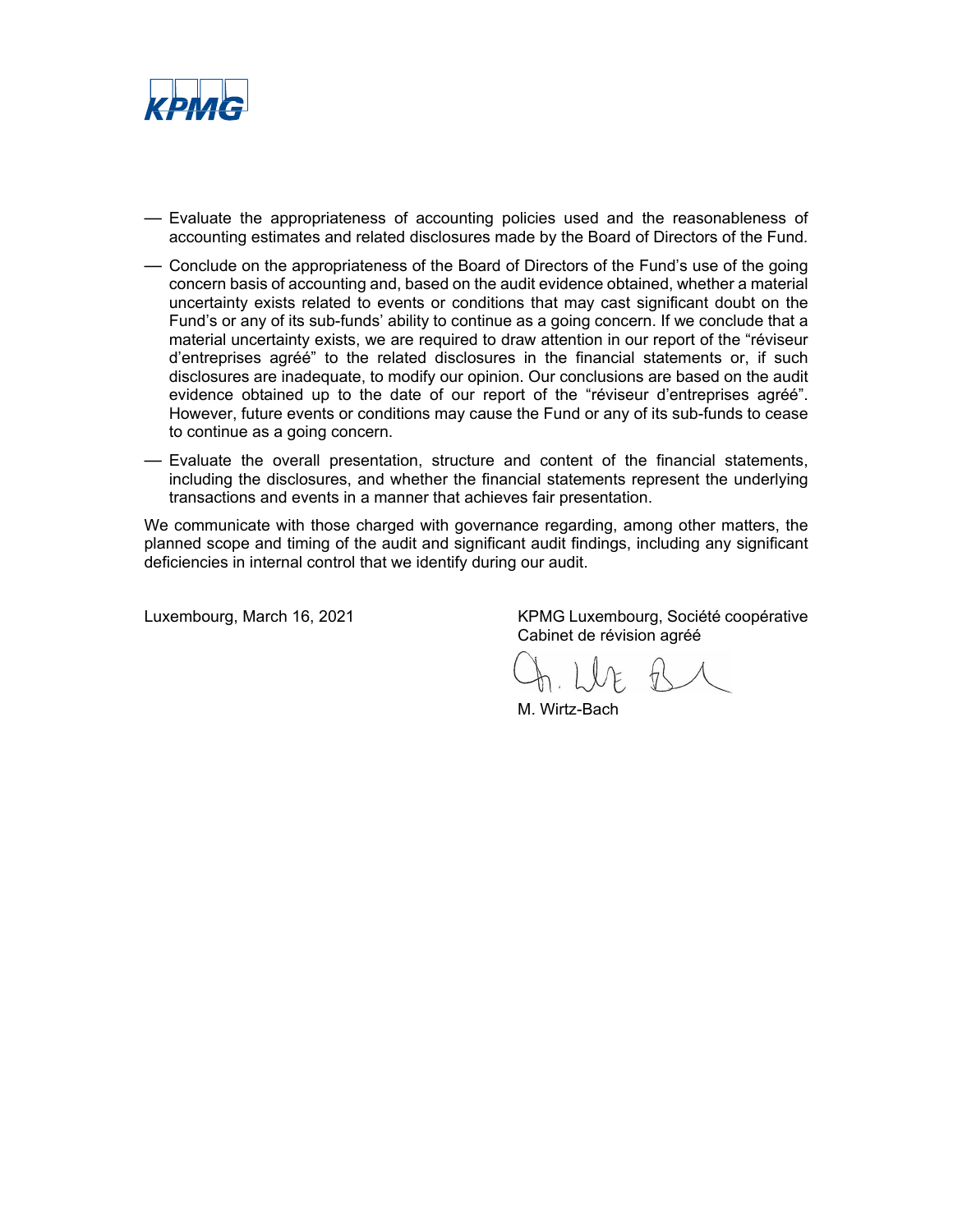## <span id="page-43-0"></span>Supplementary information (unaudited)

### 1. Transparency of Securities Financing Transactions and their Reuse

During the financial year of the fund no securities financing transactions and total return swaps in the sense of Regulation (EU) 2015/2365 of the European Parliament and the Council of November 25, 2015 on transparency of securities financing transactions and of reuse and amending Regulation 648/2012 have taken place. As a consequence, no information according to article 13 of the afore mentioned Regulation need to be disclosed to the fund's investors.

### 2. Risk management

The Management Company has implemented a risk management procedure in accordance with the provisions of the Law of December 2010 and other applicable rules, in particular Circular 11/512 of the Commission de Surveillance du Secteur Financier ("CSSF"), which enables it to monitor and assess at all times the level of risk, including market risk, liquidity risk and counterparty risk, associated with the fund's investment holdings, as well as all other relevant risks including operational risk.

The Management Company shall use appropriate methods to ensure, through the risk management process, that the total risk of the managed funds associated with derivatives does not exceed the total net value of their portfolio. For this purpose it uses the following methods:

### Commitment-Approach:

Using the commitment approach, the positions from derivative financial instruments are translated into their corresponding underlying equivalents. Netting and hedging effects between derivative financial instruments and their underlying assets are taken into account. The total of these underlying equivalents may not exceed the total net value of the fund portfolio.

### VaR Approach:

The value-at-risk (VaR) measure is a mathematical-statistical concept that indicates the possible loss of a portfolio during a certain period (holding period), which may - with a certain probability (confidence level) - not be exceeded.

### • Relative VaR Approach:

Under the relative VaR approach, the VaR of the Fund may not exceed the VaR of a reference portfolio by a factor that depends on the level of the risk profile of the fund. The maximum permissible regulatory factor is 200 %. The reference portfolio is basically a correct reflection of the investment policy of the fund.

### • Absolute VaR Approach:

In the case of the absolute VaR approach, the VaR of the fund, taking into account a confidence level of 99 % and a holding period of 20 days, may not exceed a proportion of the fund's assets which depends on the level of the risk profile of the fund. The maximum permissible regulatory limit is 20 % of the fund's assets.

For funds which measure their total risk exposure using a value-at-risk approach, the Management Company discloses their expected level of leverage. The level of leverage is calculated in accordance with CESR guidelines 10/788 as the sum of the notionals of the derivatives used by the respective fund.

Depending on the respective market situation, the degree of leverage may be higher or lower than the expected level. Investors should note that this information does not indicate the risk level of the fund. In addition, the disclosed expected level of leverage is not explicitly an investment limit.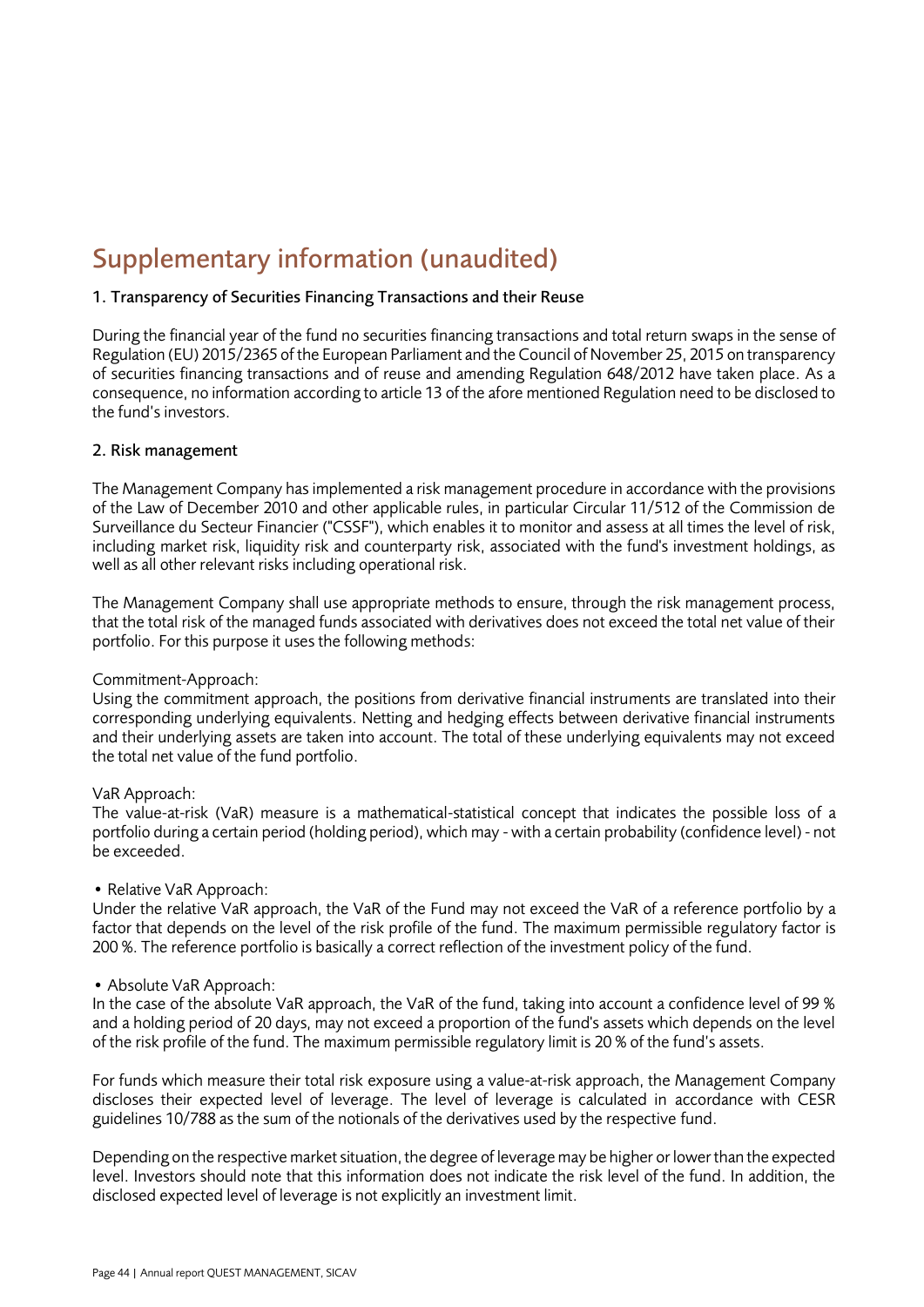For the calculation of the overall risk for the Sub-Fund, the Management Company pursues the relative commitment approach.

### 3. Corporate Governance Statement

The Board of Directors of the Fund confirms its adherence with the principles contained in the ALFI (Association Luxembourgeoise des Fonds d'Investissements) Code of Conduct for Luxembourg Investment Funds.

### 4. Remuneration Policy

### Content, Purpose and Scope

VP Fund Solutions (Luxembourg) SA (hereinafter referred to as "VPFLU") has established, implemented and maintains a Remuneration Policy. The purpose of this policy is to set out the position and principles of VPFLU in respect of the remuneration of its Staff Members. The Policy reflects VPFLU's objectives for good corporate governance as well as sustained and long-term value creation. It ensures that VPFLU is able to attract, develop and retain high-performing and motivated employees in a competitive labor market by acting in the best interests of the funds' investors.

### Remuneration components

The amounts of fixed and variable compensation reflect both the complexity and size of our management company. To determine the amount of the variable compensation pool, VPFLU is guided by a sustainable and risk-adjusted approach. VPFLU is committed to address the conservative risk culture in the payment system and offers its employees an attractive but relatively moderate variable compensation. In view of the overall package VPFLU pays a fixed income and fringe benefits in line with Luxembourg market practices. It is a declared goal to define the remuneration packages of VPFLU's Staff Members in such a way that the fixed component is sufficient to allow them a decent life even without variable remuneration.

The Board of the management company will monitor compliance with the remuneration policy on an annual basis. This will include alignment with the business strategy, objectives, values and interest of VPFLU and the Funds it manages as well as measures to avoid conflicts of interest. There was no determination, which required any adjustments.